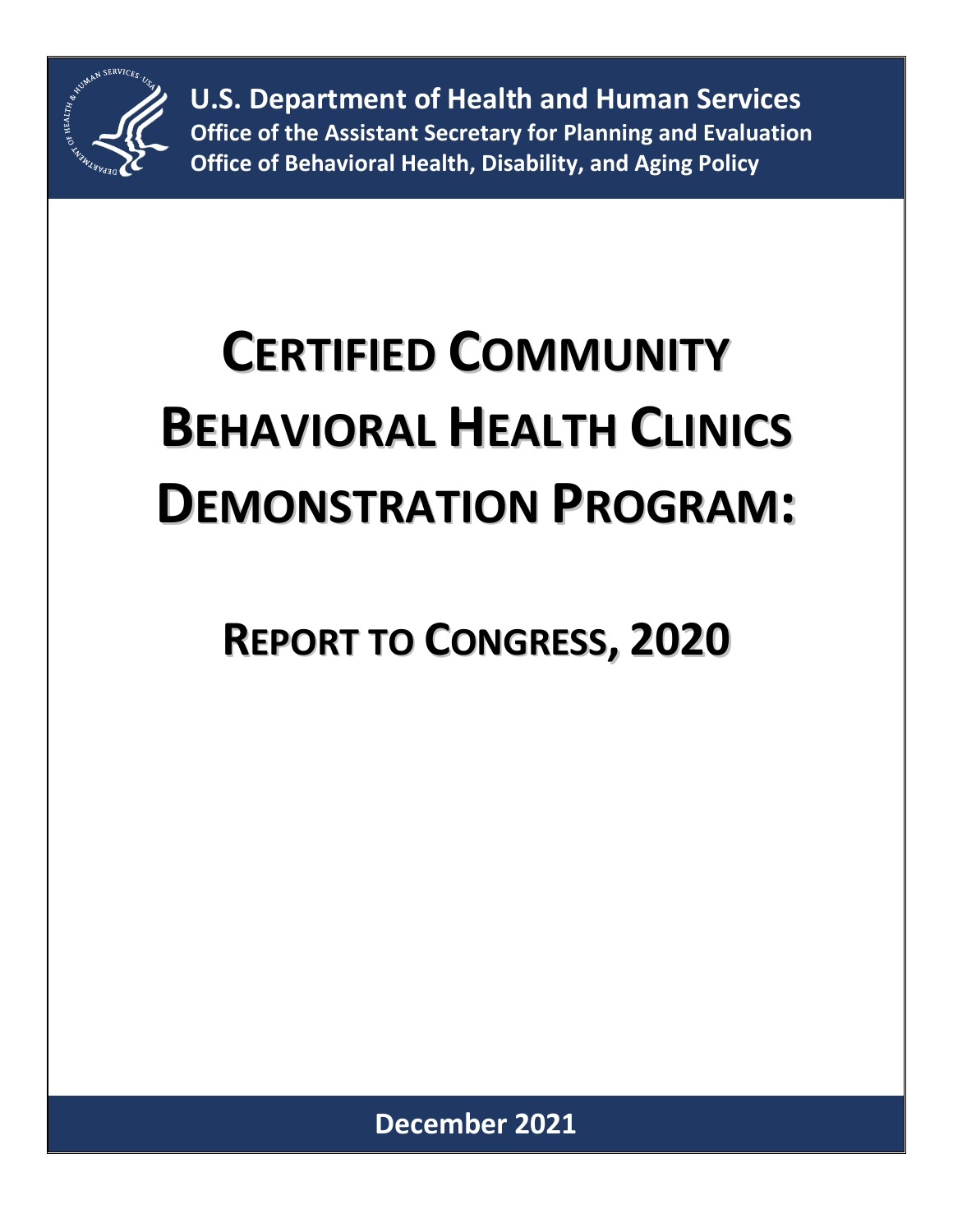#### **Office of the Assistant Secretary for Planning and Evaluation**

The Assistant Secretary for Planning and Evaluation (ASPE) advises the Secretary of the U.S. Department of Health and Human Services (HHS) on policy development in health, disability, human services, data, and science; and provides advice and analysis on economic policy. ASPE leads special initiatives; coordinates the Department's evaluation, research, and demonstration activities; and manages cross-Department planning activities such as strategic planning, legislative planning, and review of regulations. Integral to this role, ASPE conducts research and evaluation studies; develops policy analyses; and estimates the cost and benefits of policy alternatives under consideration by the Department or Congress.

#### **Office of Behavioral Health, Disability, and Aging Policy**

The Office of Behavioral Health, Disability, and Aging Policy (BHDAP) focuses on policies and programs that support the independence, productivity, health and well-being, and long-term care needs of people with disabilities, older adults, and people with mental and substance use disorders.

*NOTE: BHDAP was previously known as the Office of Disability, Aging, and Long-Term Care Policy (DALTCP). Only our office name has changed, not our mission, portfolio, or policy focus.*

This report was prepared using information from the evaluation funded under contract #HHSP233201600017 between HHS's ASPE/BHDAP and Mathematica Policy Research. For additional information about this subject, you can visit the BHDAP home page at <https://aspe.hhs.gov/about/offices/bhdap> or contact the ASPE Project Officers, at HHS/ASPE/BHDAP, Room 424E, H.H. Humphrey Building, 200 Independence Avenue, S.W., Washington, D.C. 20201; Judith.Dey@hhs.gov, Laura.Jacobus-Kantor@hhs.gov.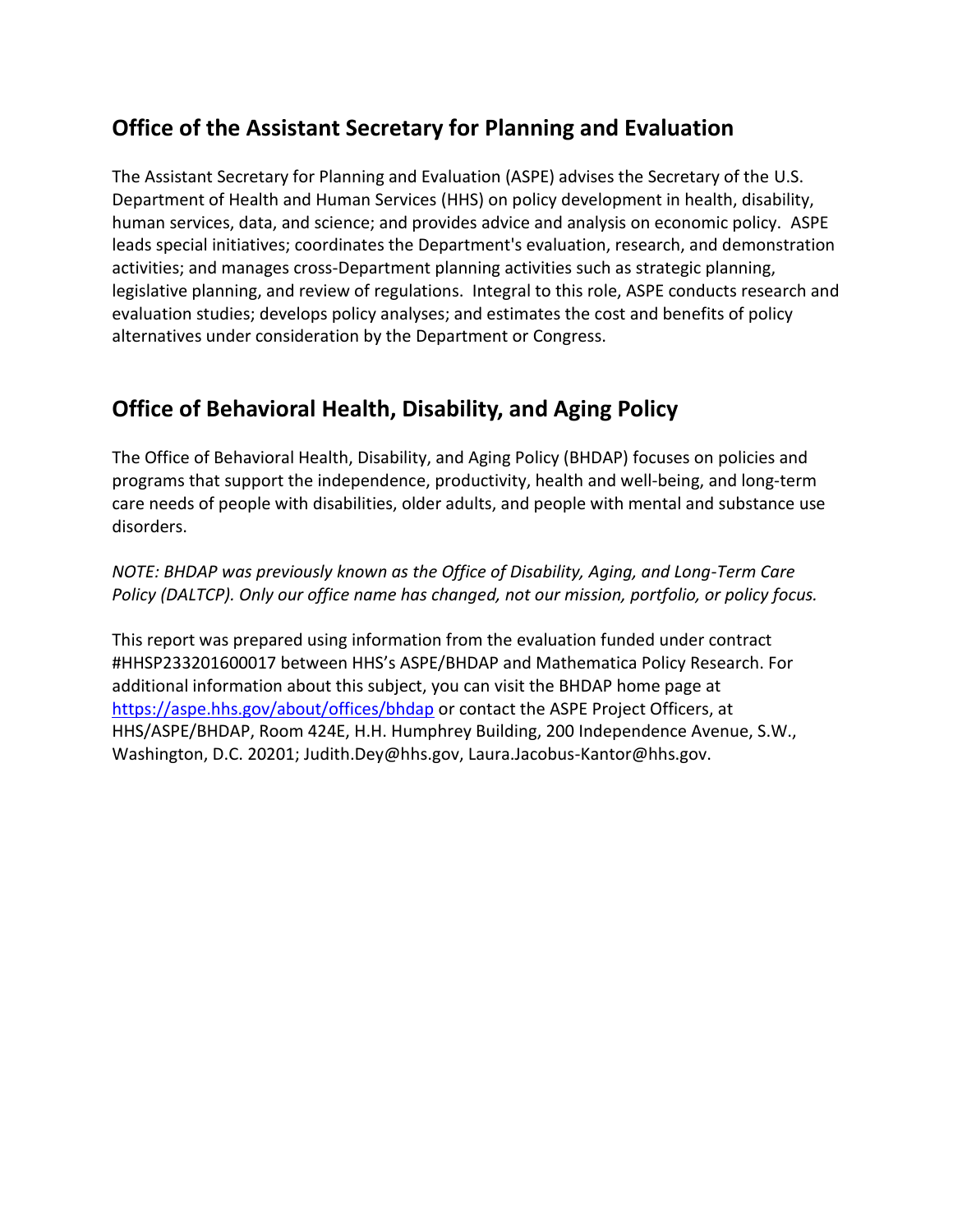# **CERTIFIED COMMUNITY BEHAVIORAL HEALTH CLINICS DEMONSTRATION PROGRAM: Report to Congress, 2020**

**Office of the Assistant Secretary for Planning and Evaluation U.S. Department of Health and Human Services**

December 2021

**The opinions and views expressed in this report are those of the authors. They do not reflect the views of the Department of Health and Human Services, the contractor or any other funding organization. This report was completed and submitted on October 2020.**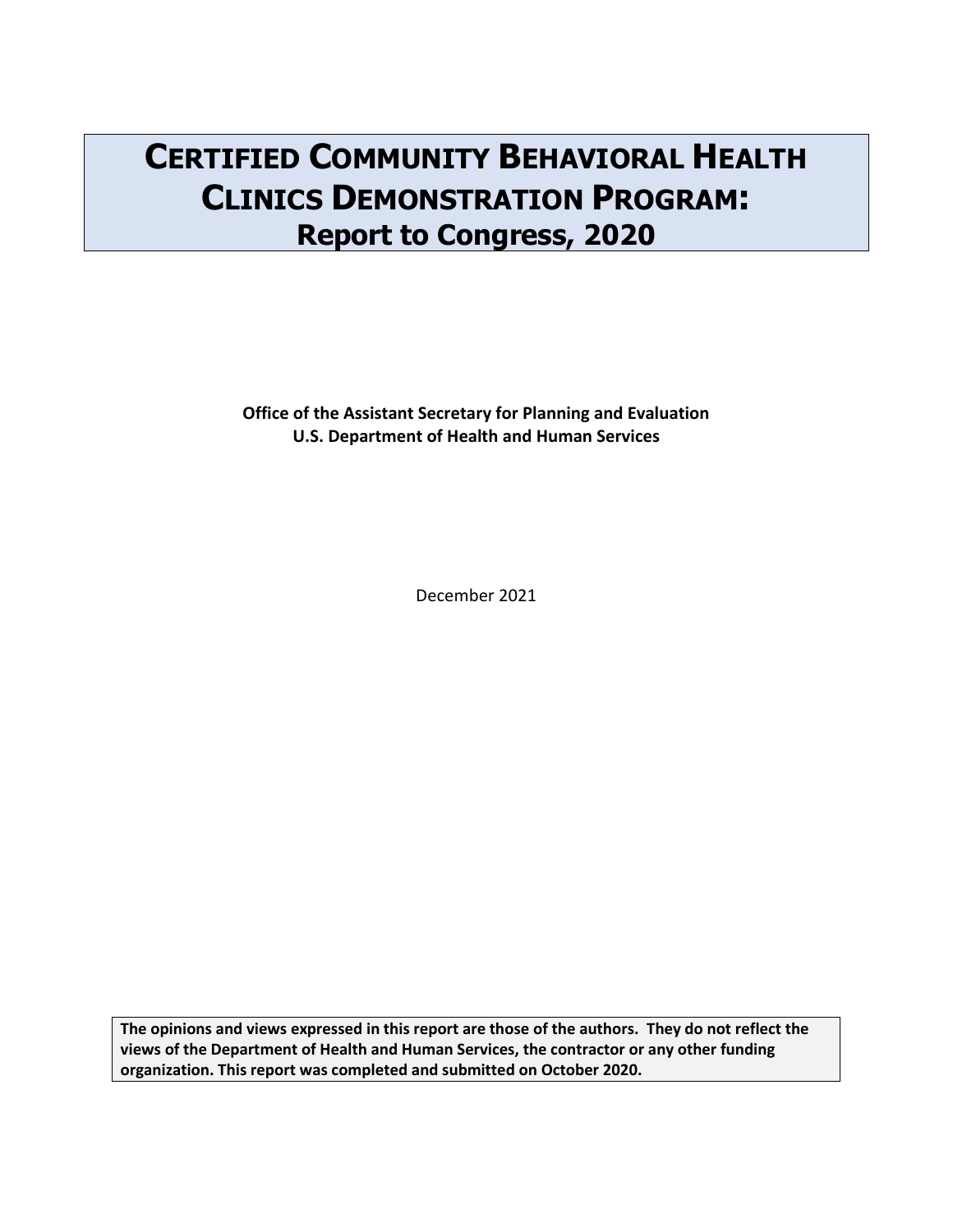# **TABLE OF CONTENTS**

| <b>APPENDICES</b>                                                                    |  |
|--------------------------------------------------------------------------------------|--|
|                                                                                      |  |
| APPENDIX B. Quality Measure Report Case Load Characteristics of CCBHC                |  |
|                                                                                      |  |
| APPENDIX C. Quality Measure Report of Client and Family Experience of Care in DY1 40 |  |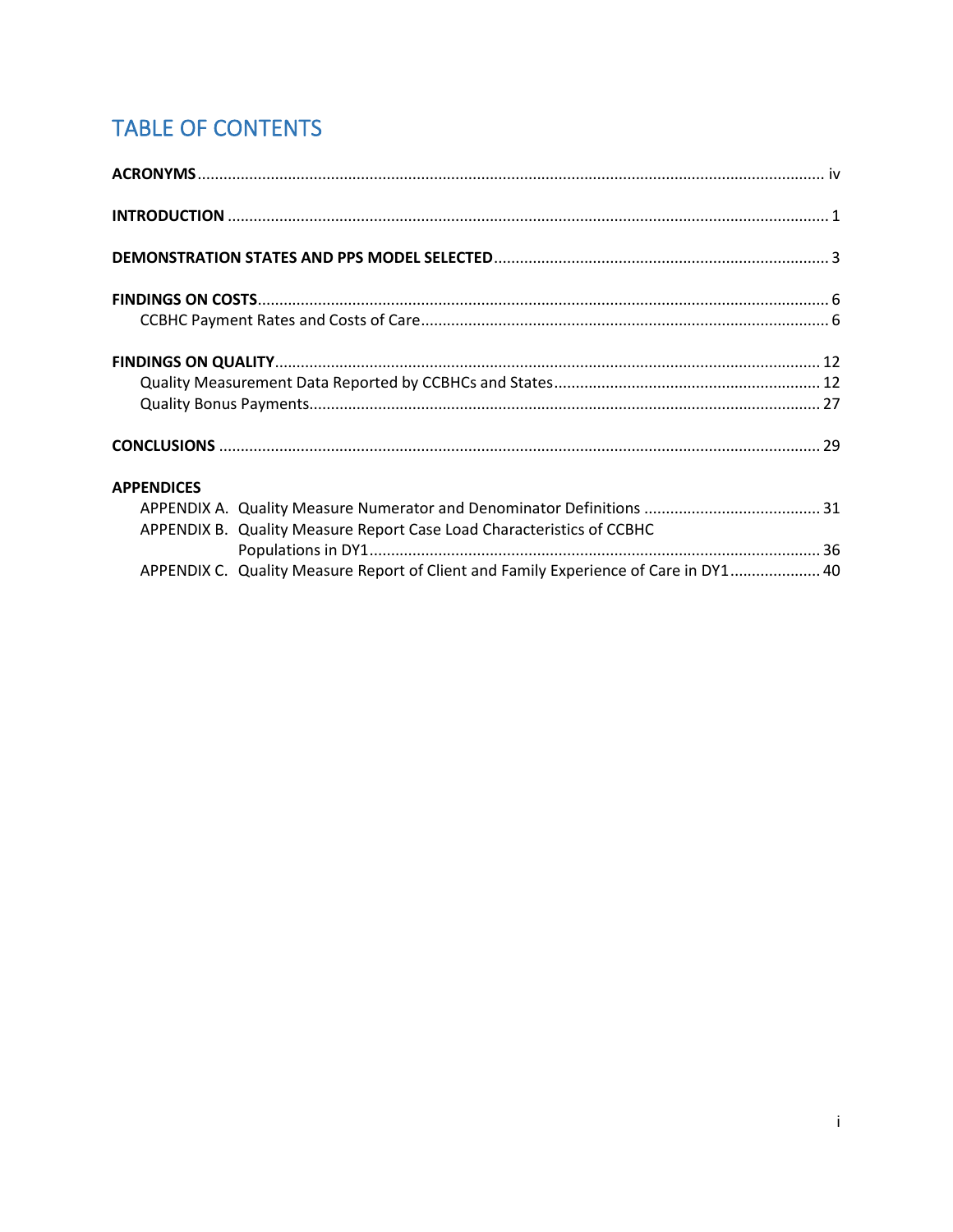#### LIST OF FIGURES AND TABLES

| FIGURE 1. |                                                                           |     |
|-----------|---------------------------------------------------------------------------|-----|
| FIGURE 2. |                                                                           |     |
| FIGURE 3. | State Average DY1 and DY2 Payment Rates as Percentage Above or Below      |     |
| TABLE 1.  |                                                                           |     |
| TABLE 2.  |                                                                           |     |
| TABLE 3.  |                                                                           |     |
| TABLE 4.  | Change in Total Clinic Costs, Visit Months, and Cost per Visit Month from |     |
| TABLE 5.  |                                                                           |     |
| TABLE 6.  |                                                                           |     |
| TABLE 7.  |                                                                           |     |
| TABLE 8.  | Assessment of Suicide Risk among Clients with Major Depressive Disorder:  |     |
| TABLE 9.  |                                                                           |     |
| TABLE 10. |                                                                           |     |
| TABLE 11. |                                                                           |     |
| TABLE 12. |                                                                           |     |
| TABLE 13. |                                                                           |     |
| TABLE 14. |                                                                           |     |
| TABLE 15. |                                                                           |     |
| TABLE 16. |                                                                           |     |
| TABLE 17. |                                                                           | ij. |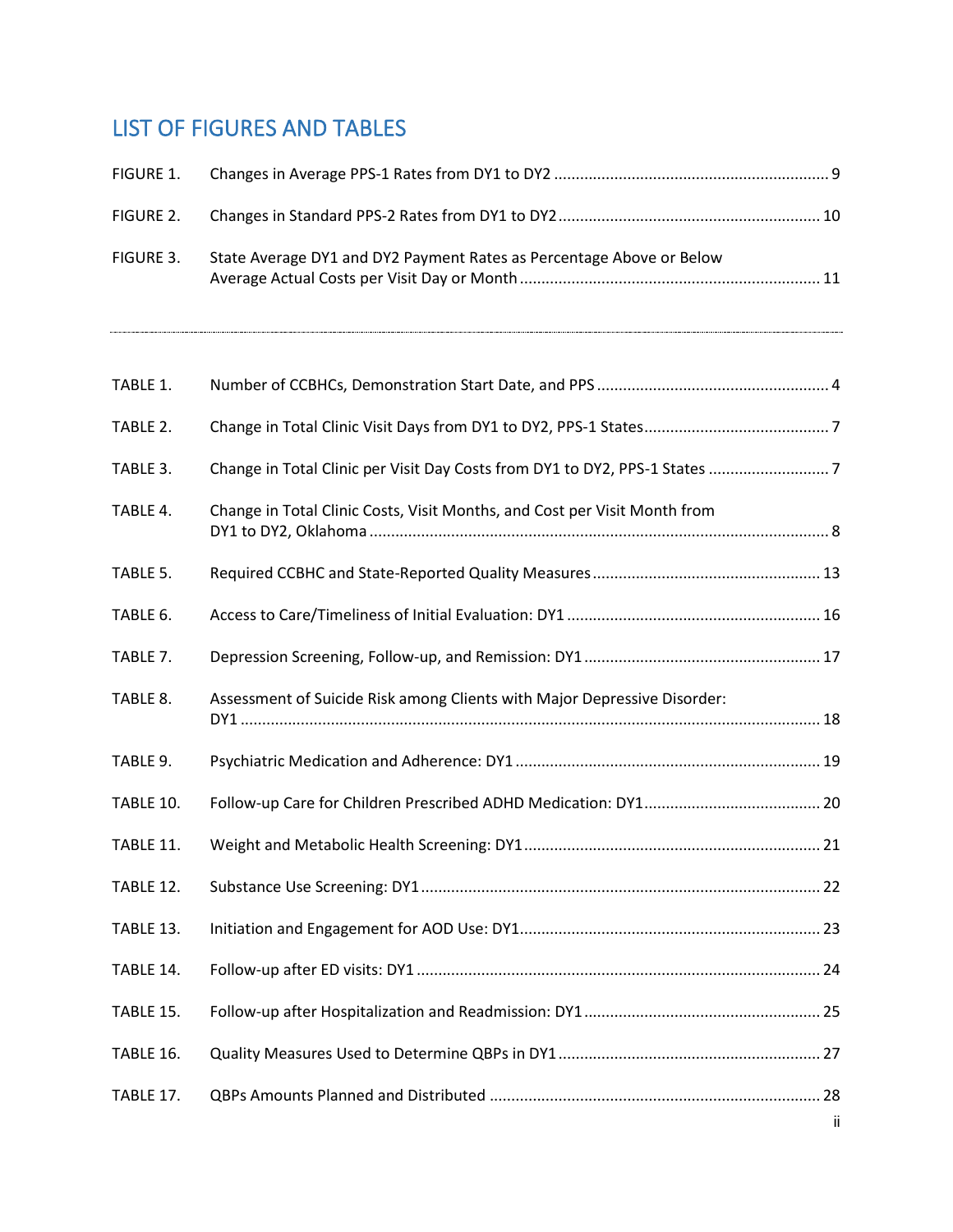| TABLE B.1. |  |
|------------|--|
| TABLE B.2. |  |
| TABLE B.3. |  |
| TABLE B.4. |  |
| TABLE B.5. |  |
| TABLE C.1. |  |
| TABLE C.2. |  |
| TABLE C.3. |  |
| TABLE C.4. |  |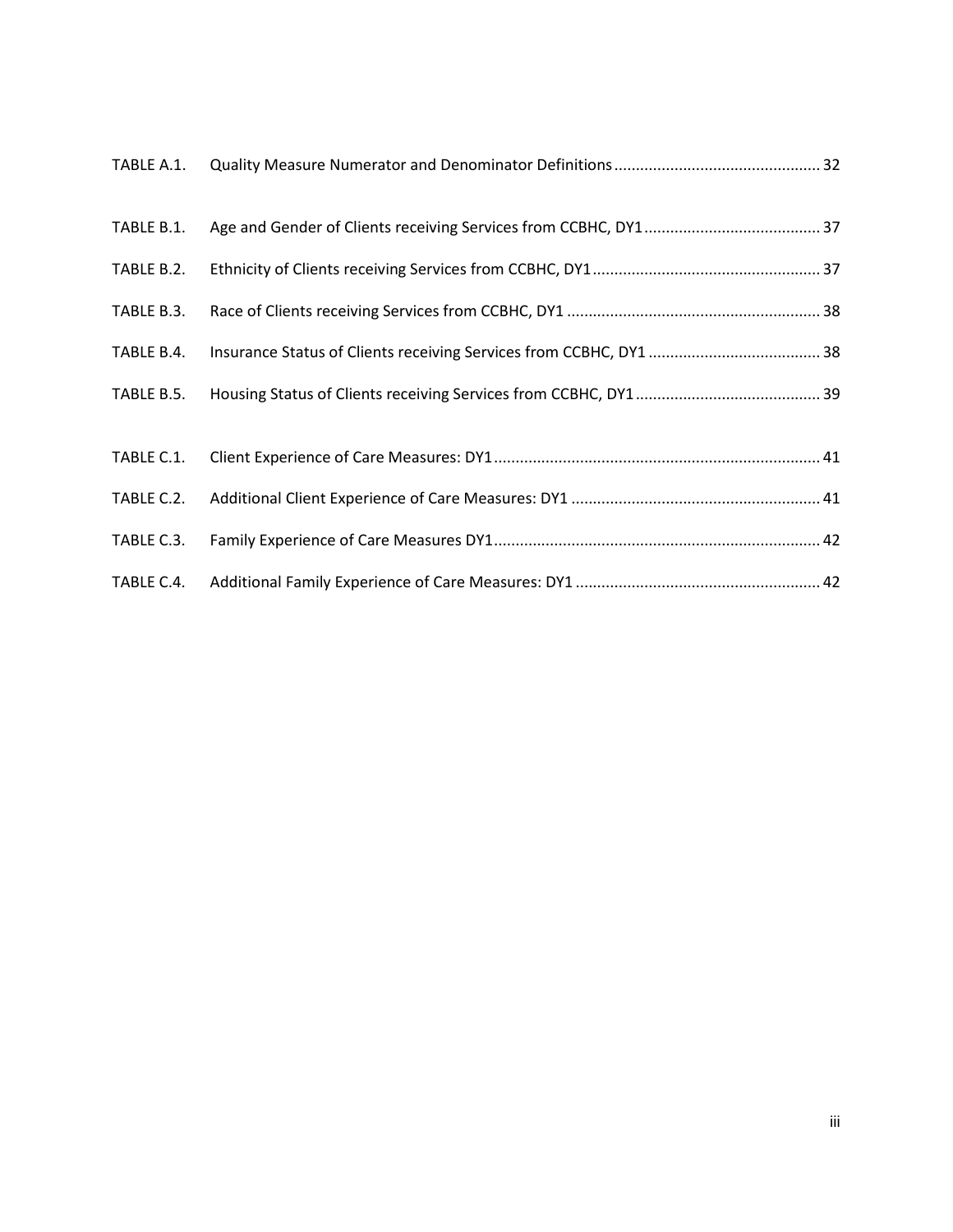## Acronyms

The following acronyms are mentioned in this report and/or appendices.

| <b>ADD</b>               | Follow-up Care for Children Prescribed ADHS Medication                                                                                        |
|--------------------------|-----------------------------------------------------------------------------------------------------------------------------------------------|
| ADHD                     | <b>Attention Deficit Hyperactivity Disorder</b>                                                                                               |
| AMM                      | Antidepressant Medication Management                                                                                                          |
| <b>AOD</b>               | Alcohol or Other Drug                                                                                                                         |
| <b>ASC</b>               | Unhealthy Alcohol Use--Screening and Brief Counseling                                                                                         |
| <b>BMI</b>               | <b>Body Mass Index</b>                                                                                                                        |
| <b>BMI-SF</b>            | <b>BMI Screening and Follow-up Plan</b>                                                                                                       |
| <b>CCBHC</b>             | Certified Community Behavioral Health Clinic                                                                                                  |
| <b>CDF</b>               | Screening for Clinical Depression and Follow-Up Plan                                                                                          |
| <b>CHIP</b>              | Children's Health Insurance Program                                                                                                           |
| <b>CMS</b>               | HHS Centers for Medicare & Medicaid Services                                                                                                  |
| <b>DCO</b>               | Designated Collaborating Organization                                                                                                         |
| DEP-REM                  | <b>Depression Remission</b>                                                                                                                   |
| DY.                      | <b>Demonstration Year</b>                                                                                                                     |
| ED.                      | <b>Emergency Department</b>                                                                                                                   |
| <b>EHR</b>               | <b>Electronic Health Record</b>                                                                                                               |
| <b>FFY</b><br><b>FUA</b> | <b>Federal Fiscal Year</b><br>Follow-up after Emergency Department for Alcohol or Other Drug<br>Dependence                                    |
| <b>FUH</b>               | Follow-up After Hospitalization                                                                                                               |
| <b>FUM</b>               | Follow-up after Emergency Department for Mental Health                                                                                        |
| HbA1c                    | <b>Glycated Hemoglobin Test</b>                                                                                                               |
| <b>HHS</b>               | U.S. Department of Health and Human Services                                                                                                  |
| I-FVAL<br>IET            | Initial Evaluation for New Clients Child/Adolescent and Adults<br>Initiation and Engagement of Alcohol and other Drug Dependence<br>Treatment |
| <b>IPSD</b>              | <b>Index Prescription Start Date</b>                                                                                                          |
| MEI                      | Medicare Economic Index                                                                                                                       |
| <b>MHSIP</b>             | Mental Health Statistics Improvement Program                                                                                                  |
| <b>MIPS</b>              | Merit-based Incentive Payment System                                                                                                          |
| <b>MNCM</b>              | <b>Minnesota Community Measurement</b>                                                                                                        |
| <b>NQF</b>               | <b>National Quality Forum</b>                                                                                                                 |
| OB/GYN                   | <b>Obstetrics and Gynecology</b>                                                                                                              |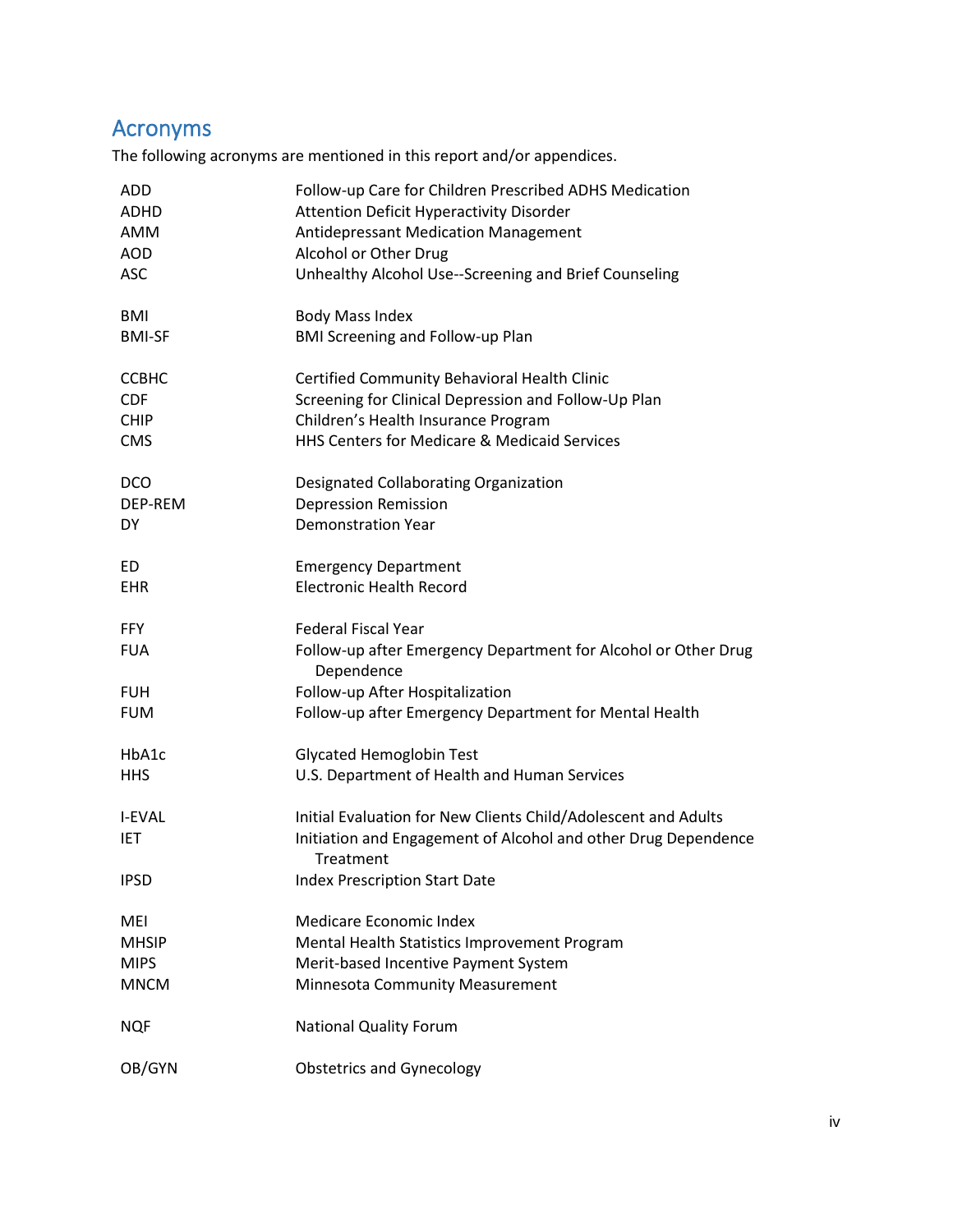| <b>PAMA</b><br><b>PCR</b><br><b>PHQ</b><br><b>PPS</b> | Protecting Access to Medicare Act<br>Plan All-Cause Readmission<br><b>Patient Health Questionnaire</b><br><b>Prospective Payment Systems</b> |
|-------------------------------------------------------|----------------------------------------------------------------------------------------------------------------------------------------------|
| QBP                                                   | <b>Quality Bonus Payment</b>                                                                                                                 |
| <b>SAA</b>                                            | Adherence to Antipsychotic Medications for Individuals with Schizophrenia                                                                    |
| <b>SAMHSA</b>                                         | <b>HHS Substance Abuse and Mental Health Services Administration</b>                                                                         |
| <b>SED</b>                                            | <b>Serious Emotional Disturbance</b>                                                                                                         |
| SMI                                                   | <b>Serious Mental Illness</b>                                                                                                                |
| <b>SRA</b>                                            | Suicide Risk Assessment                                                                                                                      |
| <b>SSD</b>                                            | Diabetes Screening for Schizophrenia or Bipolar Patients Using Antipsychotic<br><b>Medications</b>                                           |
| <b>SUD</b>                                            | Substance Use Disorder                                                                                                                       |
| <b>TSC</b>                                            | <b>Tobacco Use--Screening and Cessation Intervention</b>                                                                                     |
| <b>URS</b>                                            | <b>Uniform Reporting System</b>                                                                                                              |
| <b>VHA</b>                                            | <b>Veterans Health Administration</b>                                                                                                        |
| <b>WCC</b>                                            | Weight Assessment for Nutrition and Physical Activity for<br>Children/Adolescents                                                            |
| YSS-F                                                 | Youth/Family Services Survey for Families                                                                                                    |
|                                                       |                                                                                                                                              |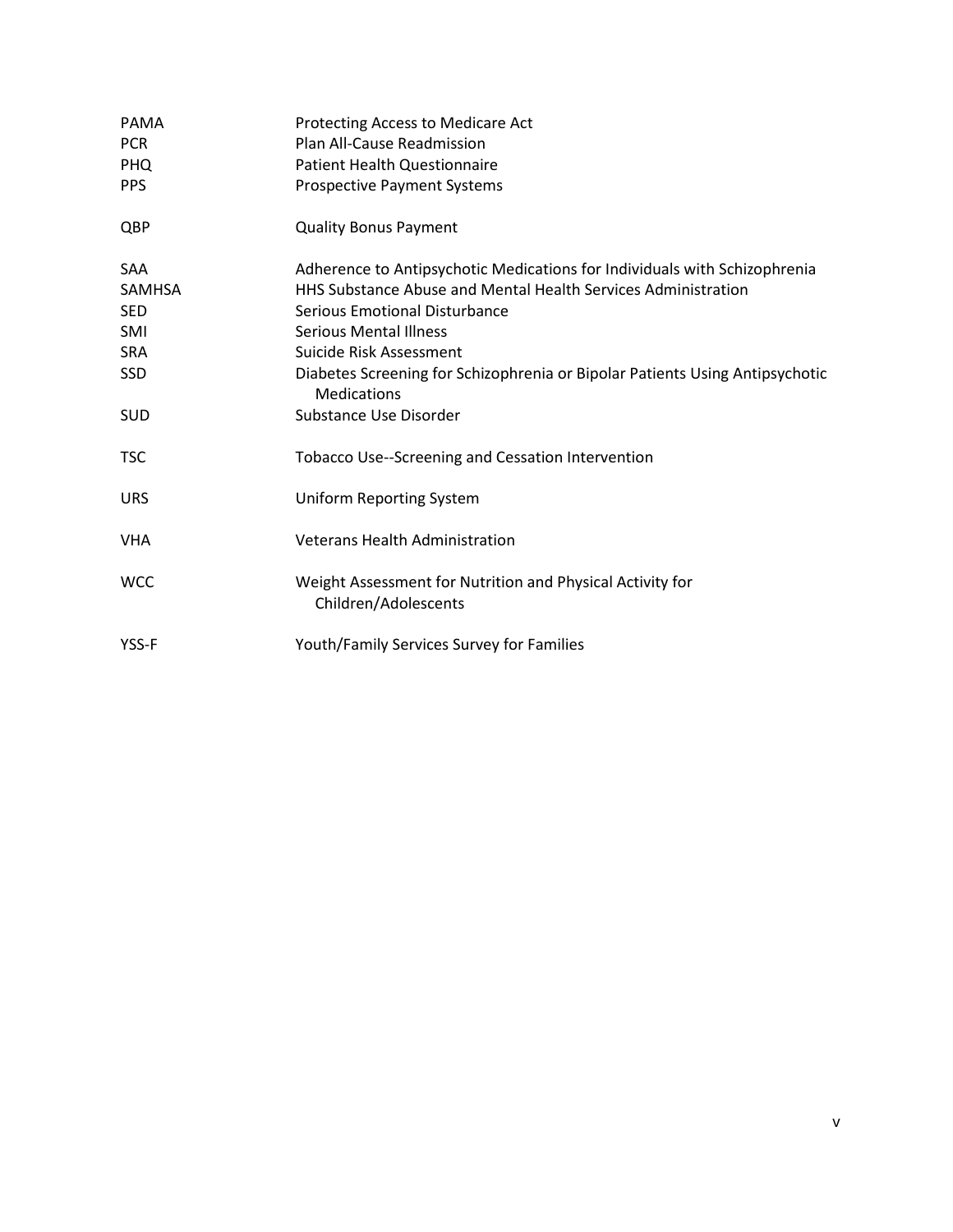#### Introduction

Section 223 of the Protecting Access to Medicare Act (PAMA), enacted April 1, 2014 (Public Law 113-93), authorized a demonstration program to allow states to test new strategies for improving community behavioral health services through certified community behavioral health clinics (CCBHCs). The CCBHC demonstration aims to improve the availability, quality, and outcomes of ambulatory behavioral health services by establishing a standard definition and criteria for CCBHCs and developing new prospective payment systems (PPS) that account for the total cost of providing comprehensive services to all individuals who seek care. The demonstration also aims to provide coordinated care that addresses both behavioral and physical health conditions. CCBHCs and demonstration states must also report a common set of quality measures and report their costs as a condition of participating in the demonstration.

Section 223(d)(7) requires annual reports to Congress and a final recommendation report,<sup>1</sup> which are to include the following topics:

*(i) an assessment of access to community-based mental health services under the Medicaid program in the area or areas of a State targeted by a demonstration program compared to other areas of the State; (ii) an assessment of the quality and scope of services provided by certified community behavioral health clinics compared to community-based mental health services provided in States not participating in a demonstration program under this subsection and in areas of a demonstration State that are not participating in the demonstration program; and (iii) an assessment of the impact of the demonstration programs on the Federal and State costs of a full range of mental health services (including inpatient, emergency and ambulatory services).* 

This is the fourth annual report to Congress. The first two reports discussed the demonstration implementation process, the selection of states for planning grants and demonstration participation, state plans for the demonstration, and early implementation findings. $<sup>2</sup>$  The third report assessed</sup> findings related to CCBHCs' ability to provide access to the required coordinated care and provision of a comprehensive range of services.<sup>3</sup> This report will assess findings on quality measures and costs in demonstration year 1 (DY1).

The content for each of the reports to Congress is dependent on data submissions. Complete data were not always available from states or CCBHCs at the time of issuance. For example, this report does not

<sup>&</sup>lt;sup>1</sup> Section 223(d)(7)(A) specifies the that no later than one year after the date on which the first state is selected for the demonstration, and annually thereafter, the Secretary shall submit a report to Congress. HHS selected the states for the demonstration on December 21, 2016. See also Table 1 of this report for demonstration start dates by state.

 $2$  The first (2017) report to Congress is available at:

[https://www.samhsa.gov/sites/default/files/ccbh\\_clinicdemonstrationprogram\\_071118.pdf.](https://www.samhsa.gov/sites/default/files/ccbh_clinicdemonstrationprogram_071118.pdf) The second (2018) report to Congress is available at: [https://aspe.hhs.gov/reports/certified-community](https://aspe.hhs.gov/reports/certified-community-behavioral-health-clinics-demonstration-program-report-congress-2018)[behavioral-health-clinics-demonstration-program-report-congress-2018.](https://aspe.hhs.gov/reports/certified-community-behavioral-health-clinics-demonstration-program-report-congress-2018)

<sup>&</sup>lt;sup>3</sup> The third (2019) report to Congress is available at: [https://aspe.hhs.gov/basic-report/certified-community](https://aspe.hhs.gov/basic-report/certified-community-behavioral-health-clinics-demonstration-program-report-congress-2019)[behavioral-health-clinics-demonstration-program-report-congress-2019.](https://aspe.hhs.gov/basic-report/certified-community-behavioral-health-clinics-demonstration-program-report-congress-2019)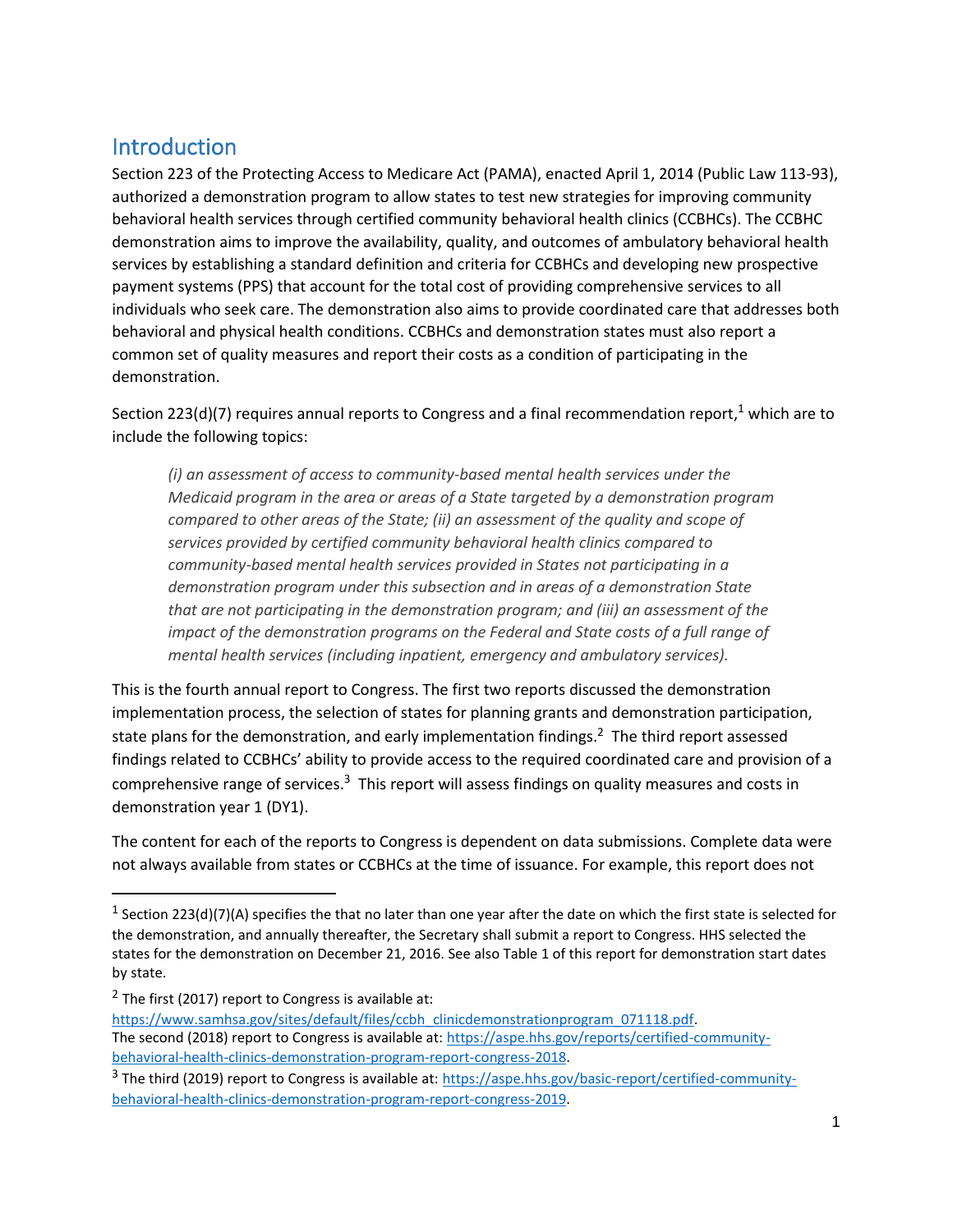assess findings on quality measures for the second year of the demonstration, because the data were not available in time for this report. Similarly, claims and encounter data were not available for analysis for this report, but will be included in the next report. Section 223 also requires the Secretary, not later than December 31, 2021, to recommend whether the demonstration program should be continued, expanded, modified, or terminated. The final report will answer this question and detail the impacts of the demonstration on state and federal costs based on a claims and encounter data analysis. In addition, it will assess changes in quality from DY1 to demonstration year 2 (DY2).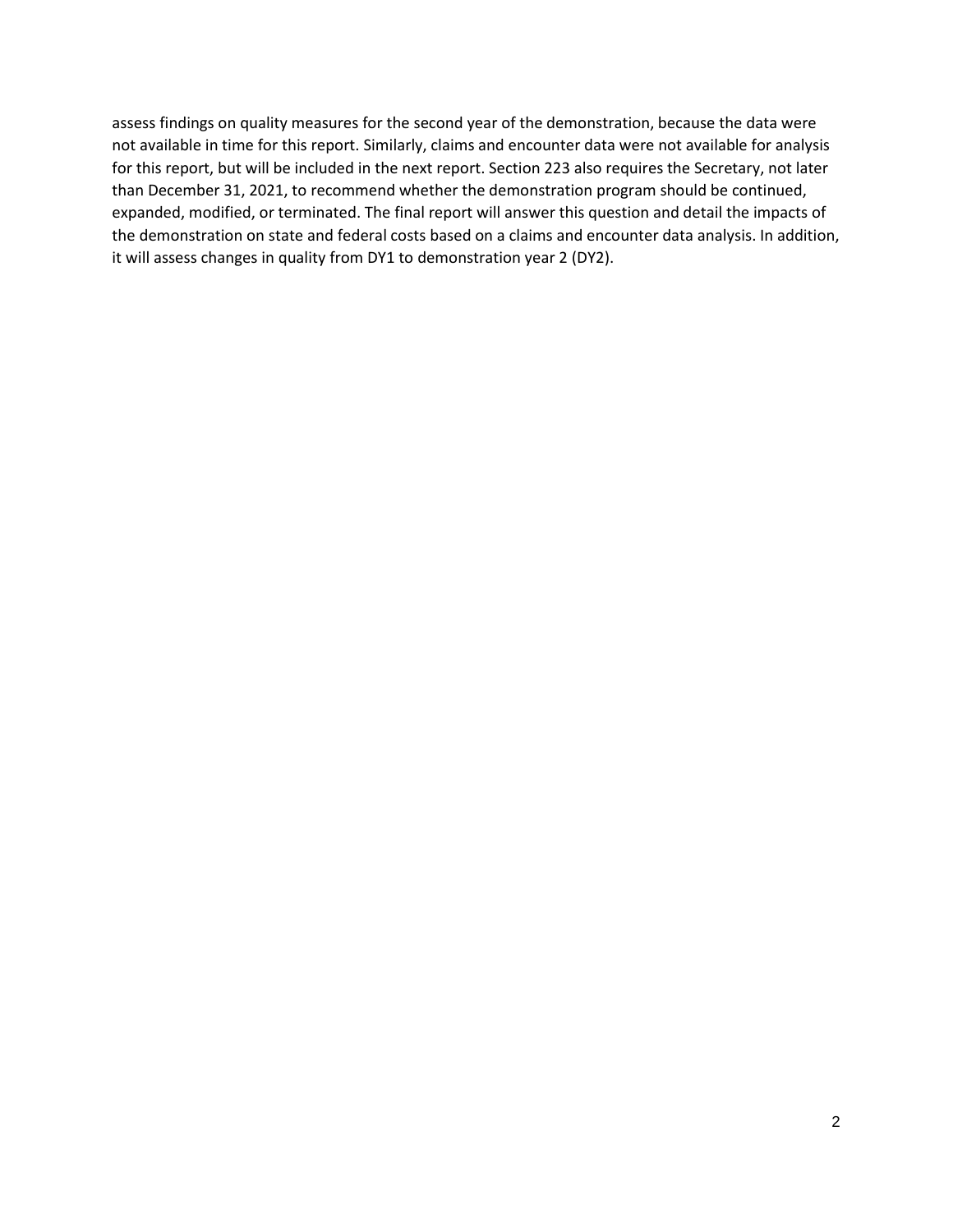#### Demonstration States and PPS Model Selected

In December 2016, the U.S. Department of Health and Human Services (HHS) selected eight states to participate in the demonstration from among the 24 states that received planning grants. Consistent with PAMA requirements, HHS selected Minnesota, Missouri, Nevada, New Jersey, New York, Oklahoma, Oregon, and Pennsylvania based on the completeness of the scope of services that their CCBHCs will offer; the CCBHCs' ability to improve the availability of, access to, and engagement with a range of services (including assisted outpatient treatment); and their potential to expand mental health services without increasing federal spending. CCBHCs participating in the demonstration must provide coordinated care and make available a comprehensive range of nine types of services to all who seek help, including but not limited to those with serious mental illness (SMI), serious emotional disturbance (SED), and substance use disorder (SUD). To ensure the availability of the full scope of CCBHC services, service delivery could involve the participation of Designated Collaborating Organizations (DCO), which are entities not under the direct supervision of a CCBHC but that are engaged in a formal, contractual relationship with a CCBHC to provide selected services. CCBHCs that engage DCOs maintain clinical and financial responsibility for services provided by a DCO to CCBHC consumers, and DCOs provide services under the same requirements as CCBHCs and are reimbursed for these services directly by the CCBHC.

In addition to providing the required scope of services, CCBHCs and participating states must be able to collect, track, and report on a wide range of encounter, outcome, cost, and quality data. States were able to choose between two broad PPS models developed by the HHS Centers for Medicare & Medicaid Services (CMS). The first model (PPS-1) is similar to the PPS model used by Federally Qualified Health Centers--it is a cost-based reimbursement that pays a fixed daily rate for all CCBHC services rendered to a Medicaid beneficiary. If a state elected the PPS-1 model, participating CCBHCs are paid at a fixed daily rate when one or more CCBHC service is provided to a Medicaid beneficiary. The PPS-1 model also includes a state option to provide quality bonus payments (QBPs) to CCBHCs that meet defined quality metrics. The second model (PPS-2) is a cost-based reimbursement that pays a standard monthly rate per Medicaid beneficiary served, with separate monthly rates that vary with beneficiaries' clinical conditions. Under the PPS-2 model, states reimburse participating CCBHCs at a fixed monthly rate for all CCBHC services provided to a Medicaid beneficiary. The PPS-2 also includes outlier payments for costs above and beyond a specific threshold (that is, payment adjustments for extremely costly Medicaid beneficiaries). The PPS-2 model also requires bonus payments for clinics that meet defined quality metrics. Both PPS models aim to enhance Medicaid reimbursement to CCBHCs by ensuring that reimbursement rates more closely reflect the cost of providing an enhanced scope of services. As shown in TABLE 1, six of the eight demonstration states (representing a total of 56 CCBHCs) selected the PPS-1 model and two states (representing ten CCBHCs) selected the PPS-2 model.<sup>4</sup>

<sup>&</sup>lt;sup>4</sup> Please see earlier reports to Congress for more information on the characteristics of the clinics participating in the demonstration: [https://www.samhsa.gov/sites/default/files/ccbh\\_clinicdemonstrationprogram\\_071118.pdf;](https://www.samhsa.gov/sites/default/files/ccbh_clinicdemonstrationprogram_071118.pdf) [https://www.samhsa.gov/data/sites/default/files/reports/rpt29394/NSDUHDetailedTabs2019/NSDUHDetailedTab](https://www.samhsa.gov/data/sites/default/files/reports/rpt29394/NSDUHDetailedTabs2019/NSDUHDetailedTabs2019.pdf) [s2019.pdf.](https://www.samhsa.gov/data/sites/default/files/reports/rpt29394/NSDUHDetailedTabs2019/NSDUHDetailedTabs2019.pdf)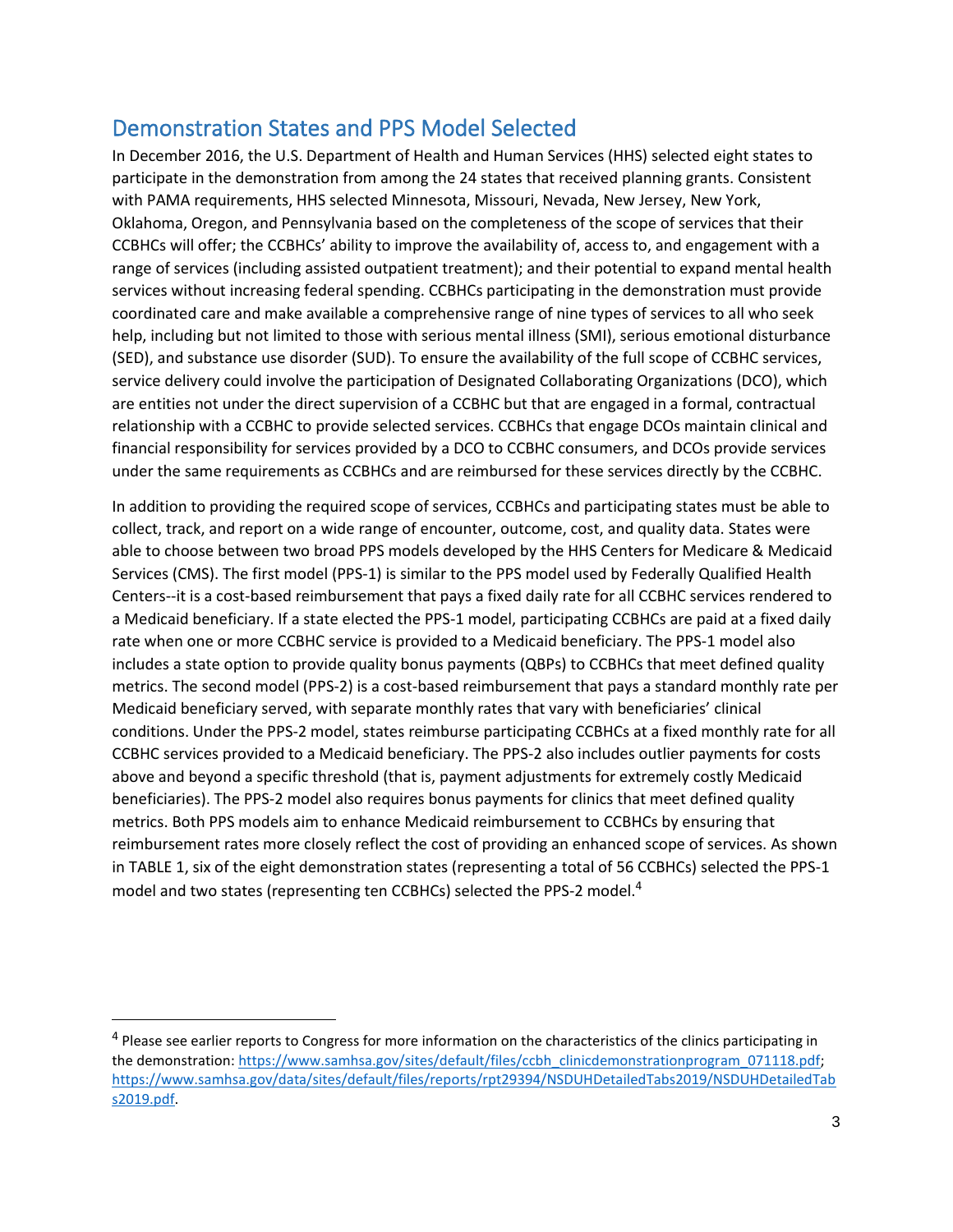The demonstration has been extended several times.<sup>5</sup> Most recently, the Consolidated Appropriations Act, 2021 (Public Law 116-260) extended the demonstration through September 30, 2023. One of the previous extensions, the Coronavirus Aid, Relief, and Economic Security Act of 2020, which extended the demonstration until November 30, 2020, also expanded the demonstration, directing HHS to select two additional demonstration states. Subsequently, HHS selected Kentucky and Michigan as the two additional states; however these two additional states are not included in this report, as additional data has not been submitted and their demonstrations have not yet launched.

| <b>TABLE 1. Number of CCBHCs, Demonstration Start Date, and PPS</b>                      |                |               |                    |  |  |  |
|------------------------------------------------------------------------------------------|----------------|---------------|--------------------|--|--|--|
| <b>Number of CCBHCs</b><br><b>Demonstration start date</b><br><b>PPS</b><br><b>State</b> |                |               |                    |  |  |  |
| Minnesota                                                                                | 6              | July 1, 2017  | PPS-1 <sup>b</sup> |  |  |  |
| Missouri                                                                                 | 15             | July 1, 2017  | PPS-1 <sup>b</sup> |  |  |  |
| Nevada                                                                                   | 3 <sup>a</sup> | July 1, 2017  | PPS-1 <sup>b</sup> |  |  |  |
| New Jersey                                                                               |                | July 1, 2017  | PPS-2              |  |  |  |
| New York                                                                                 | 13             | July 1, 2017  | PPS-1 <sup>b</sup> |  |  |  |
| Oklahoma                                                                                 | 3              | April 1, 2017 | PPS-2              |  |  |  |
| Oregon                                                                                   | 12             | April 1, 2017 | PPS-1              |  |  |  |
| Pennsylvania                                                                             | 7 <sup>c</sup> | July 1, 2017  | PPS-1 <sup>b</sup> |  |  |  |

**Source**: Mathematica/RAND review of CCBHC demonstration applications and telephone consultations with state officials. **Notes**:

a. Nevada initially certified 4 clinics. However, in June 2019, 1 CCBHC withdrew from the demonstration after Nevada revoked its certification. The total number of CCBHCs in the table reflects the number of participating CCBHCs in August 2020.

b. PPS-1 with QBP (all PPS-2 states include QBPs).

c. Pennsylvania officially withdrew from the demonstration effective June 30, 2019.

This fourth report describes: (1) changes in CCBHC rates and costs from DY1 to DY2; (2) performance on quality measures in DY1; and (3) the extent to which states provided QBPs to CCBHCs for DY1.

This report summarizes analyses comparing information from DY1 and DY2 cost reports, and reports costs overall and for the major cost components. The report also compares the costs the clinics reported with the rates the states set. The second year of cost data allowed us to examine whether the rates and costs became better aligned over time. This is expected to happen because states could use the DY1 cost data to assess the costs of care during the first year in order to set new rates for DY2 (a process called re-basing rates).

<sup>&</sup>lt;sup>5</sup> In addition to several extensions in 2019, the demonstration was extended several more times in 2020. The Continuing Appropriations Act, 2021 and Other Extensions Act (Public Law 116-159) extended the demonstration to December 11, 2020. The Further Continuing Appropriations Act, 2021, and Other Extensions Act (Public Law 116-215) extended the demonstration to December 18, 2020. The Further Additional Continuing Appropriations Act, 2021 (Public Law 116-225) extended the demonstration to December 20, 2020. The Extension of Continuing Appropriations Act, 2021 (Public Law 116-226) extended the demonstration to December 21, 2020. The Further Extension of Continuing Appropriations Act, 2021 (Public Law 116-246) extended the demonstration to December 28, 2020. The Consolidated Appropriations Act, 2021 (Public Law 116-260) extended the demonstration through September 30, 2023.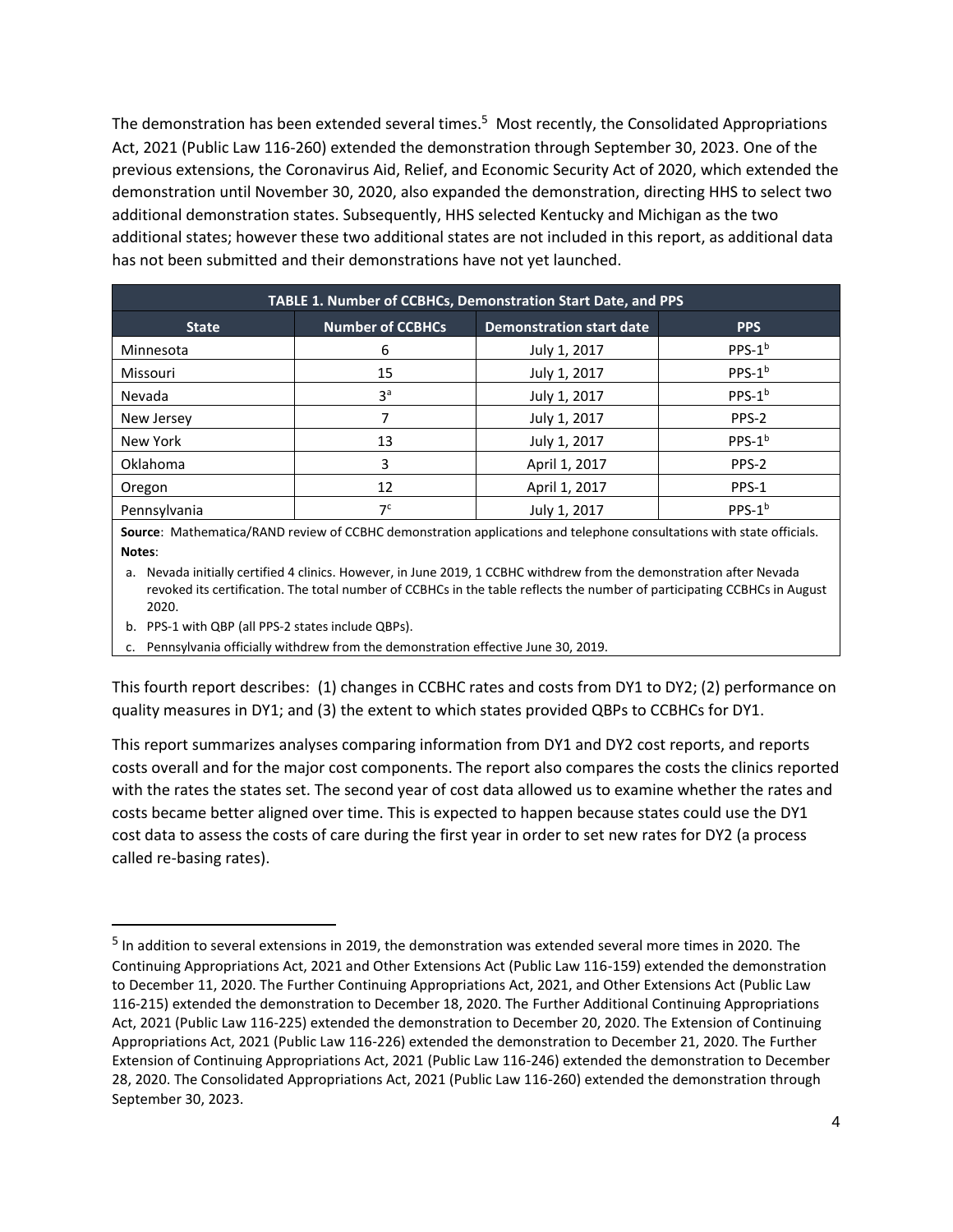The findings in this report draw on data collected from: (1) interviews with state officials; (2) state reports of CCBHC PPS rates; (3) CCBHC DY1 and DY2 Cost Reports; and (4) CCBHC DY1 Quality Measure Reports. Quality measure reports covering DY2 were not available at the time of writing this report because not all demonstration states had submitted them, many of them because of impacts related to COVID-19.

In addition to recommendations concerning whether the demonstration programs under Section 223(d) of the PAMA should be continued, expanded, modified, or terminated, in the recommendations required under Section 223(d)(7)(B) of the PAMA, HHS intends to present data on quality measure performance in DY2, examine changes over time in quality of care, and present findings on the impact of the demonstration on Medicaid service utilization and costs among beneficiaries who did and did not receive CCBHC services utilizing claims and encounter data from a selection of states.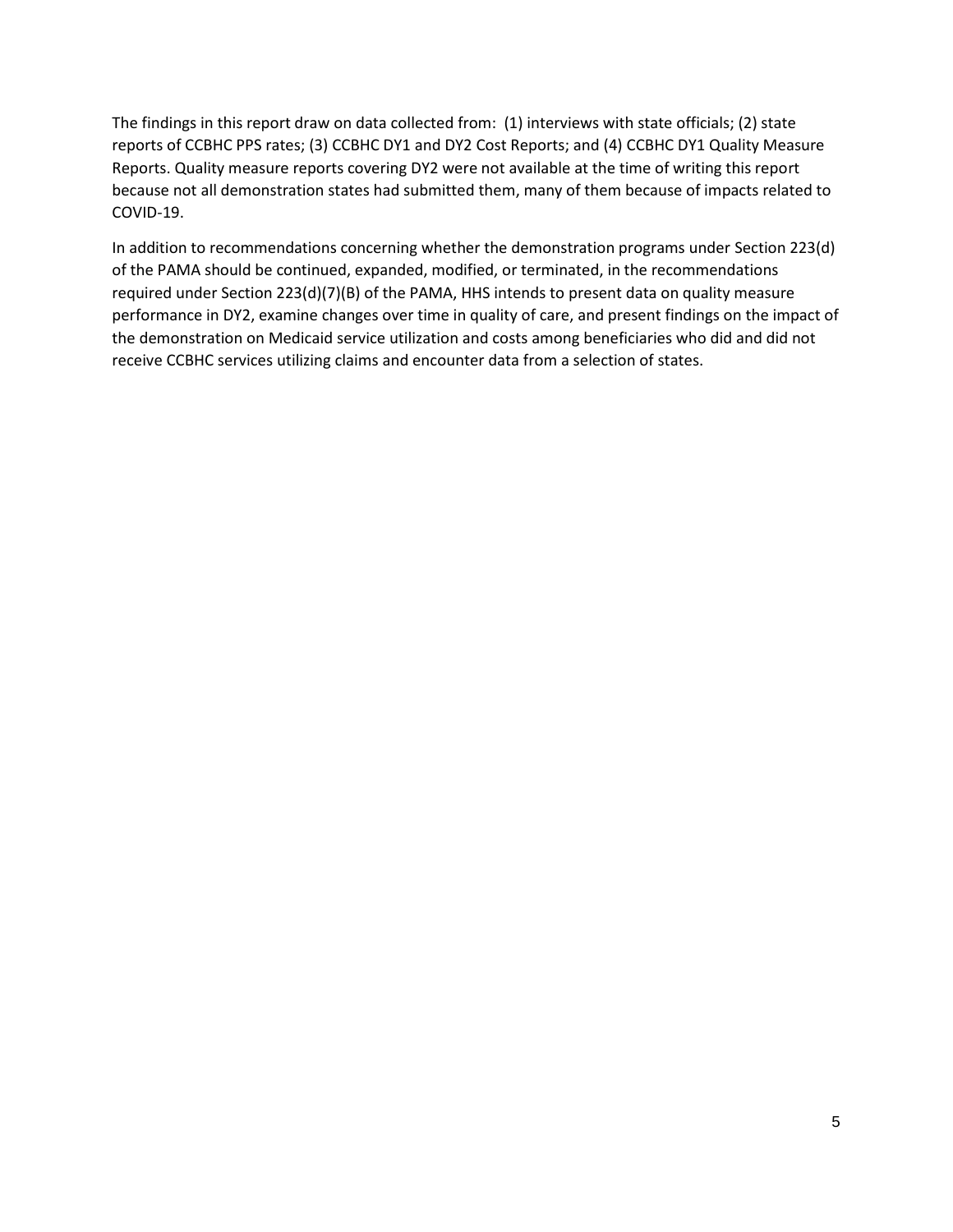#### Findings on Costs

This report describes: (1) changes in CCBHC rates and costs from DY1 to DY2; (2) performance on quality measures in DY1; and (3) the extent to which states provided QBPs to CCBHCs for DY1.

#### CCBHC Payment Rates and Costs of Care<sup>6</sup>

Community mental health services have not historically been reimbursed through daily or monthly prospective payment mechanisms. PPS-1, the daily rate, and PPS-2, the monthly rate, were designed for the CCBHC demonstration to improve the alignment of financial incentives with provision of highquality, patient-centered care. These reimbursement mechanisms allow clinics to exercise considerable flexibility in tailoring services to the needs of individual clients.

Most of the clinics that became CCBHCs did not have experience in the type of cost-reporting required to establish the cost-based PPS rates. Similarly, the participating states did not have experience setting PPS rates for comprehensive community mental health services. Changes from DY1 to DY2 in the PPS rates and CCBHC costs are important to describe because they provide the first indications of how the payment mechanisms will function over the long run. During DY1, clinics developed new ways of organizing care that made use of the flexibility the new payment systems provided, and the states developed new systems for overseeing and administering the CCBHC model. During DY2, clinics and states were able to learn from their initial experiences and further adjust services and procedures to meet their goals. In this report we examine whether the gap between rates and costs--which we presented in the prior report--has decreased, particularly in the states that re-based their rates based on the DY1 cost reports.

**Changes in CCBHC costs from DY1 to DY2.** Overall, total costs, visit days/months, and per visit day/month costs increased from DY1 to DY2, but results varied considerably within and across states. It is important to interpret changes in these three values together, because changes in either the total number of visits or the per visit costs could impact total clinic costs.

- Total costs increased from DY1 to DY2 by an average of 13 percent across PPS-1 states (ranging from -0.7 percent to 24 percent). In Oklahoma (the only PPS-2 state for which DY2 cost reports were available), total costs increased by 38 percent from DY1 to DY2 and the per month costs increased 7.6 percent.
- Total visit days increased by an average of 8 percent across PPS-1 states (ranging from 0.5 percent to 11 percent). In Oklahoma, visit months increased by 32 percent (see **TABLE 2**).

 $6$  Only ten of the 13 New York clinics and none of the Nevada clinics submitted DY2 cost reports in time for this analysis. New Jersey submitted cost reports for DY2, but the reports did not reflect actual demonstration costs and were therefore excluded from our analysis because they are not comparable with those of other states.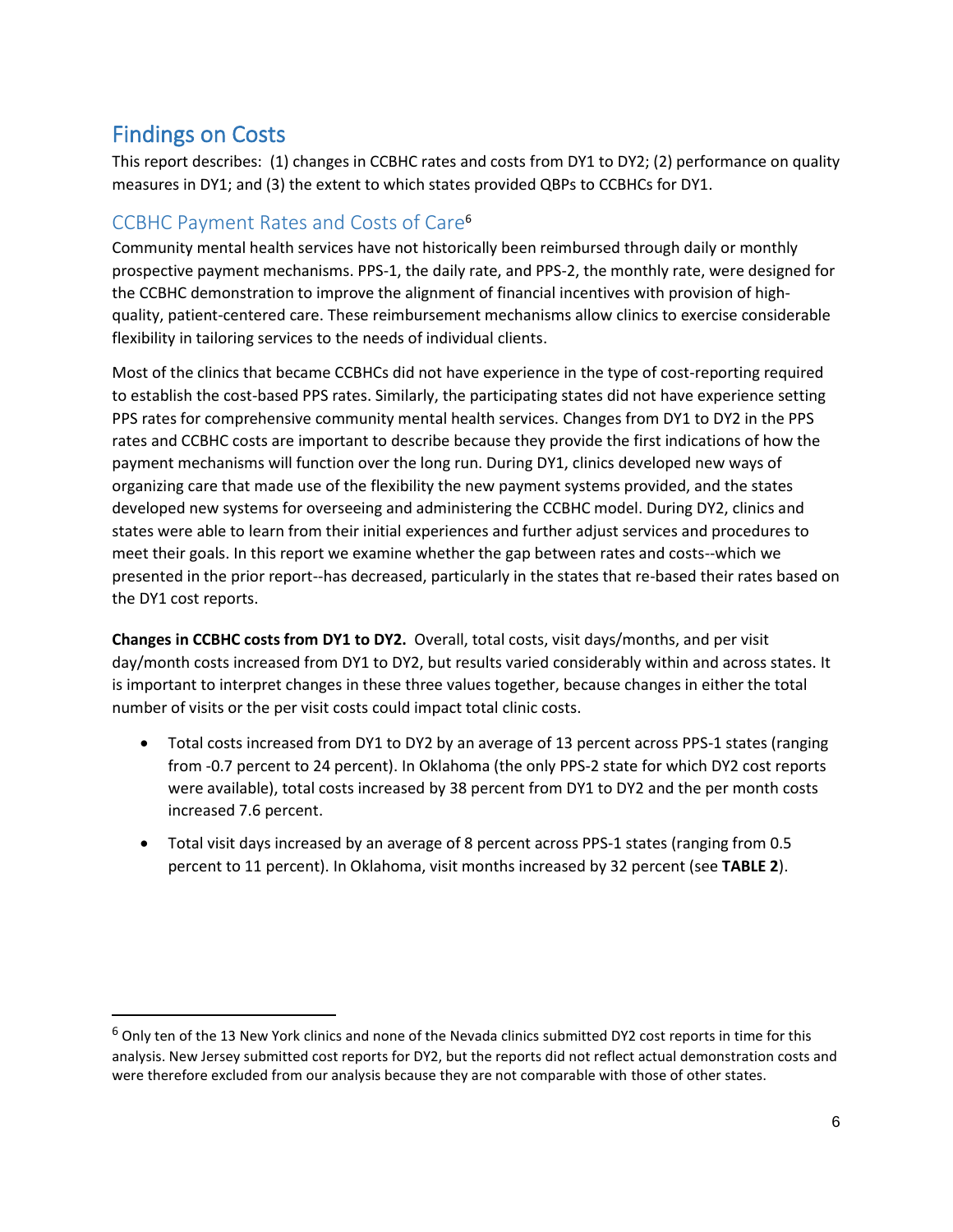| TABLE 2. Change in Total Clinic Visit Days from DY1 to DY2, PPS-1 States                                                                 |    |                                               |                                        |       |  |  |
|------------------------------------------------------------------------------------------------------------------------------------------|----|-----------------------------------------------|----------------------------------------|-------|--|--|
| <b>Number of CCBHCs</b><br><b>Number of CCBHCs</b><br>with >5% visit days<br>with >5% visit days<br><b>State</b><br>decrease<br>increase |    | Average change<br>across clinics <sup>a</sup> | Aggregate<br>change across<br>clinicsb |       |  |  |
| Minnesota                                                                                                                                |    |                                               | 6.8%                                   | 0.5%  |  |  |
| Missouri                                                                                                                                 | 12 | 3                                             | 9.6%                                   | 8.8%  |  |  |
| New York                                                                                                                                 | 10 | 3                                             | 11.7%                                  | 12.6% |  |  |
| Oregon                                                                                                                                   | 9  | 3                                             | 14.4%                                  | 6.6%  |  |  |
| Pennsylvania                                                                                                                             |    |                                               | 3.2%                                   | 5.3%  |  |  |
| All PPS-1 clinics                                                                                                                        | 39 | 14                                            | 10.0%                                  | 8.3%  |  |  |

**Source**: Mathematica and the RAND Corporation analysis of DY1 and DY2 CCBHC cost reports. **Notes**:

a. This is the average percentage change across all the clinics in the state; in this calculation, each CCBHC received equal weight regardless of its total costs or visit days.

b. Aggregate change was calculated by summing the costs and visit days across all clinics in the state in each demonstration year; in this calculation, CCBHCs with higher costs and larger numbers of clients contributed more to the total.

- Across all CCBHCs in PPS-1 states for which we have cost report data, the average increase in per visit day cost was less than 5 percent, but changes varied within and across states (see **TABLE 3**).
	- Per visit day costs increased more than 5 percent for almost half of the CCBHCs in PPS-1 states included in the analysis (N = 23 of 50), decreased more than 5 percent for about a quarter ( $N = 14$ ), and remained relatively stable for the remainder ( $N = 6$ ).
	- In three PPS-1 states, per visit day costs increased by more than 5 percent for most of the CCBHCs, resulting in an overall average increase in per visit day costs across the CCBHCs. In contrast, in two PPS-1 states, more of the CCBHCs had at least a 5 percent decrease in per visit day costs, resulting in a small average decrease in per visit day costs state-wide.

| TABLE 3. Change in Total Clinic per Visit Day Costs from DY1 to DY2, PPS-1 States                                                                        |    |                                                          |                                                        |         |  |
|----------------------------------------------------------------------------------------------------------------------------------------------------------|----|----------------------------------------------------------|--------------------------------------------------------|---------|--|
| <b>Number of CCBHCs</b><br><b>Number of CCBHCs</b><br><b>State</b><br>with >5% per visit day<br>with >5% per visit day<br>cost decrease<br>cost increase |    | <b>Average change</b><br>across all clinics <sup>a</sup> | Aggregate<br>change across<br>all clinics <sup>b</sup> |         |  |
| Minnesota                                                                                                                                                |    |                                                          | $-1.9%$                                                | $-1.2%$ |  |
| <b>Missouri</b>                                                                                                                                          | 11 | 4                                                        | 5.2%                                                   | 6.7%    |  |
| New York                                                                                                                                                 | 10 | 3                                                        | 15.4%                                                  | 11.7%   |  |
| Oregon                                                                                                                                                   | 9  | 3                                                        | $-2.1%$                                                | $-1.0%$ |  |
| Pennsylvania                                                                                                                                             | 5. |                                                          | 16.9%                                                  | 4.0%    |  |
| All PPS-1 clinics                                                                                                                                        | 33 | 20                                                       | 6.8%                                                   | 4.9%    |  |

**Source**: Mathematica and the RAND Corporation analysis of DY1 and DY2 CCBHC cost reports. **Notes**:

a. This is the average percentage change across all the clinics in the state; in this calculation, each CCBHC received equal weight regardless of its total costs or visit days.

b. Aggregate change was calculated by summing the costs and visit days across all clinics in the state in each DY; in this calculation, CCBHCs with higher costs and larger numbers of clients contributed more to the total.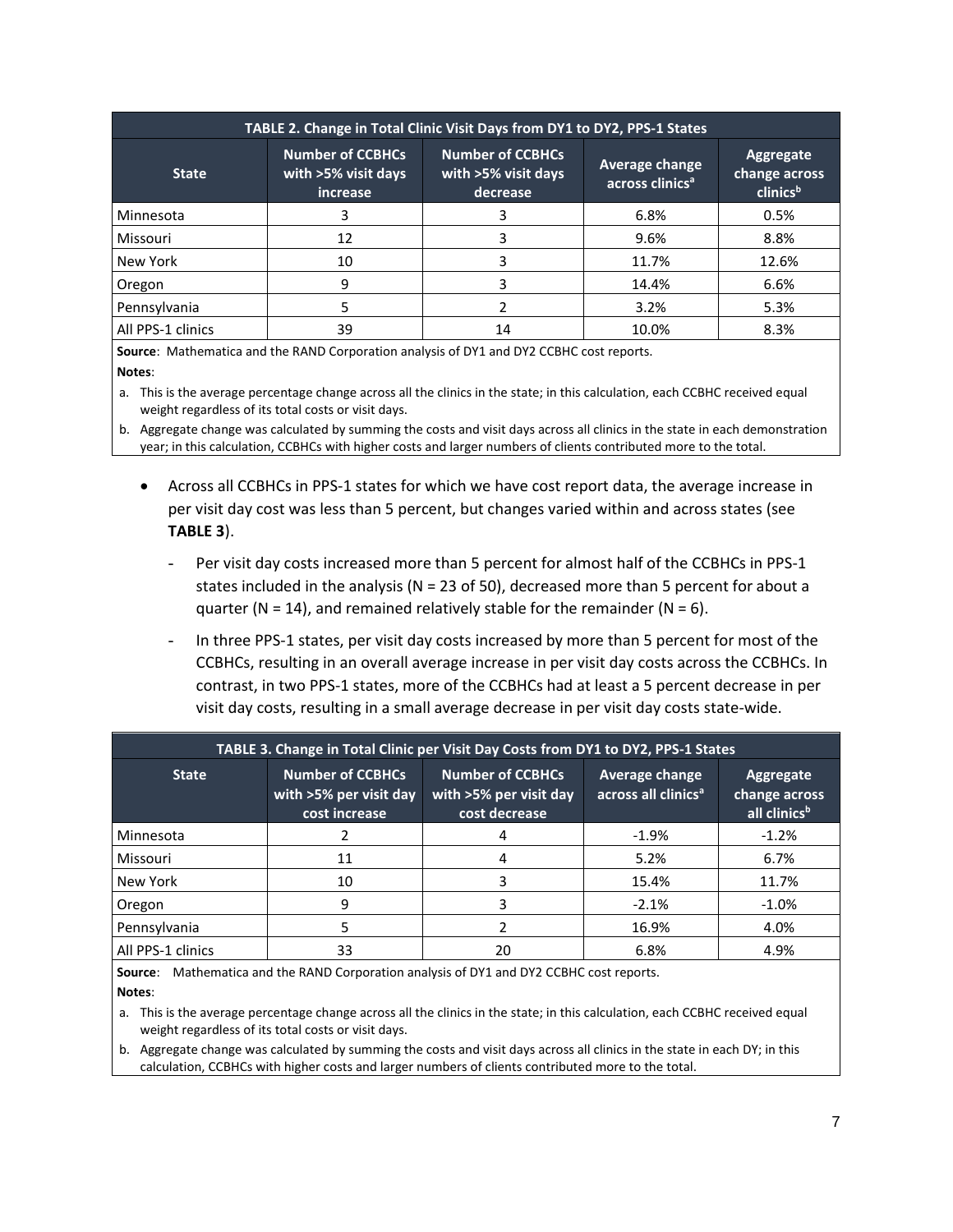• DY2 cost report data is only available for one of the PPS-2 states, Oklahoma, in which there are only three CCBHCs. All three of the Oklahoma CCBCHs experienced an increase in total costs from DY1 to DY2 and total visit months (**TABLE 4**). There was a 7.6 percent average increase in per visit month costs and a 2.1 percent aggregate increase in per visit month costs. As with the PPS-1 states, the CCBHCs in Oklahoma had increases in costs, number of visit months, and per visit month costs from DY1 to DY2.

| TABLE 4. Change in Total Clinic Costs, Visit Months, and Cost per Visit Month from DY1 to DY2, Oklahoma |       |                                                     |  |  |
|---------------------------------------------------------------------------------------------------------|-------|-----------------------------------------------------|--|--|
| Average change<br>across all clinics <sup>a</sup>                                                       |       | Aggregate change<br>across all clinics <sup>b</sup> |  |  |
| Change in total costs                                                                                   | 38.3% | 37.9%                                               |  |  |
| Change in visit months                                                                                  | 32.5% | 35.1%                                               |  |  |
| Change in per visit month costs                                                                         | 7.6%  | 2.1%                                                |  |  |

**Source**: Mathematica and the RAND Corporation analysis of DY1 and DY2 CCBHC cost reports. **Notes**:

a. This is the average percentage change across all the clinics in the state; in this calculation, each CCBHC received equal weight regardless of its total costs or visit days.

b. Aggregate change was calculated by summing the costs and visit days across all clinics in the state in each demonstration year; in this calculation, CCBHCs with higher costs and larger numbers of clients contributed more to the total.

**Changes to PPS rates in DY2.** Payment rates that CCBHCs received in DY1 were on average higher than the actual DY1 per visit day or month costs. State officials anticipated that rates would be higher than costs given some uncertainty about the volume of clients that CCBHCs would serve and the lack of historical data on the cost of some CCBHC services. States had the option to change their rates for DY2 through the process of re-basing (that is, re-calculating rates for DY2 based on the DY1 cost reports). Since the DY1 rates were based on estimated and actual costs prior to the demonstration, re-basing, which uses actual CCBHC costs from DY1, should bring DY2 rates and costs into better alignment (although there still might be some differences in rates and costs due to yearly fluctuations in costs or client volume).

- Six states (Minnesota, Nevada, New Jersey, New York, Oklahoma, and Pennsylvania) used the DY1 cost reports to re-base their PPS rates for DY2.
- Two states (Missouri and Oregon) decided not to re-base their rates. State officials made this decision because they were concerned that the DY1 costs might not be representative of the long-term costs of operating CCBHCs. These states wanted to wait until at least two years of cost data were available before changing their rates; they reasoned that it may take more time to establish stable patterns of staffing and client care on which to base rates.
- All states used the Medicare Economic Index (MEI) to adjust DY2 rates for inflation.

Among the PPS-1 states, the average rate either decreased or stayed about the same from DY1 to DY2 (see ).

• In the three states that re-based their rates based on the DY1 cost reports (Minnesota, New York, and Pennsylvania), the rates decreased on average.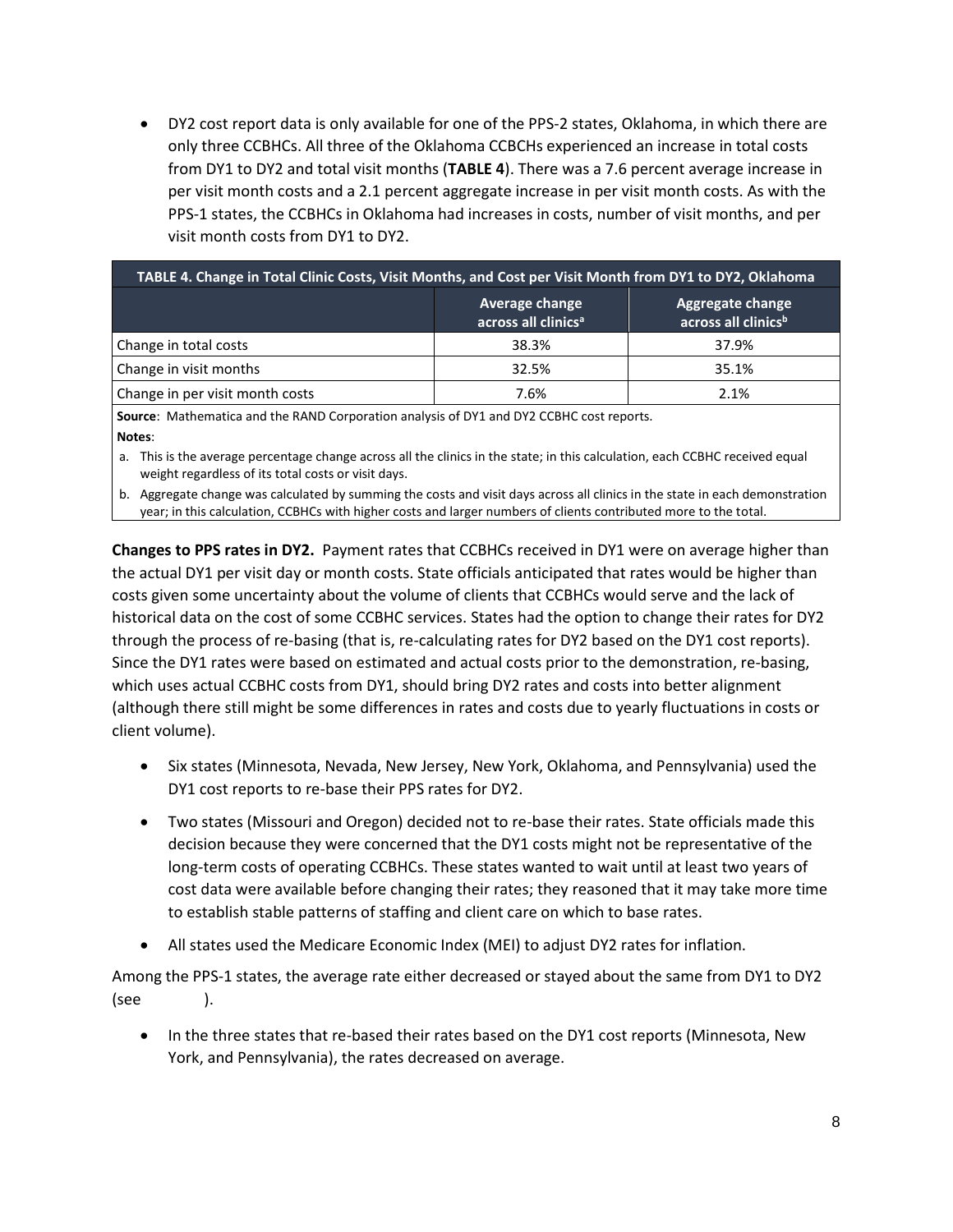<span id="page-16-0"></span>

• In the two states that did not re-base their rates based on the DY1 cost reports (Missouri and Oregon), the DY1 and DY2 rates changed by only a few dollars.

The average rate increased for both PPS-2 states (see  $\qquad$ ).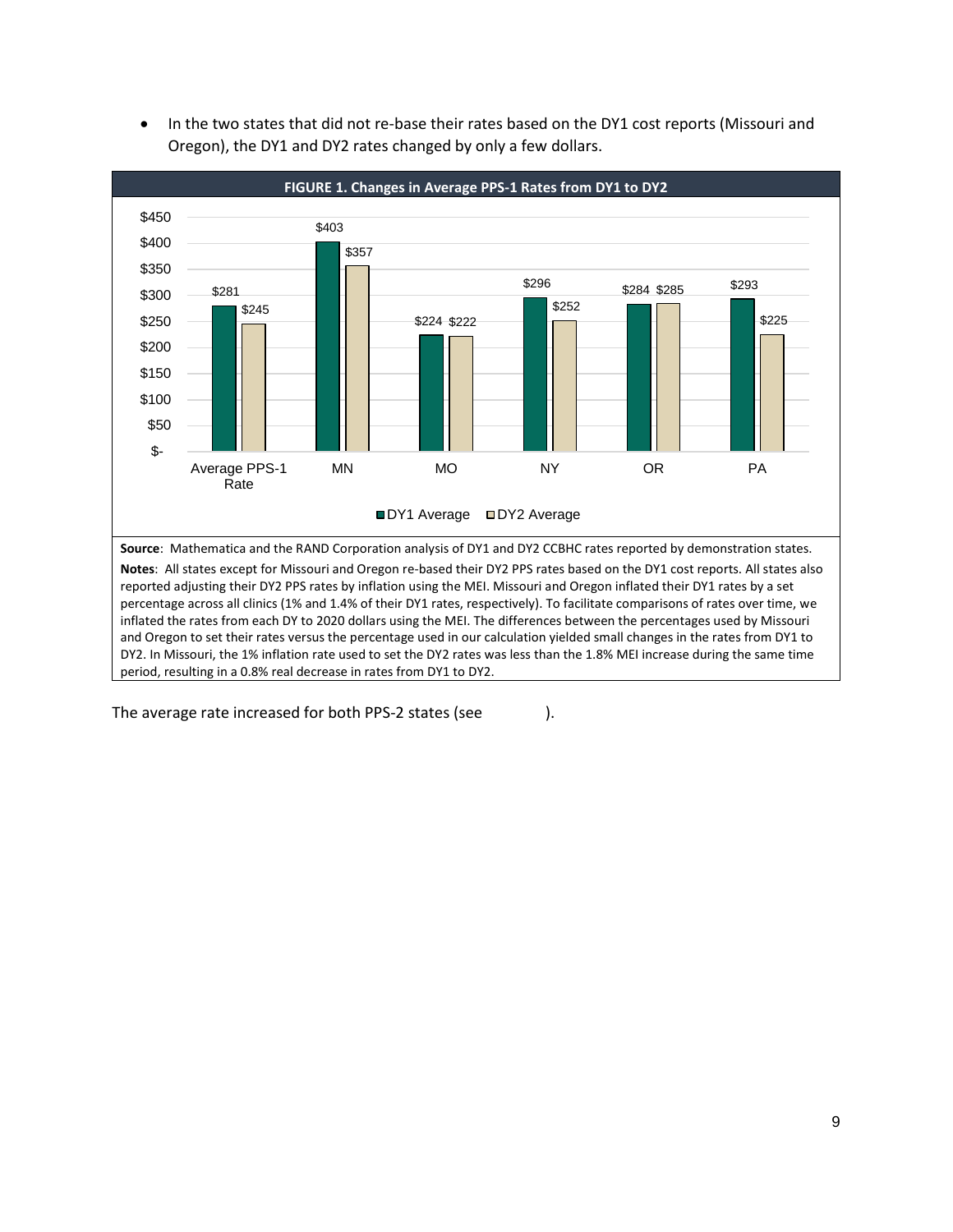<span id="page-17-0"></span>

**Convergence of costs and rates in DY1 and DY2.** Among the PPS-1 states, the percentage differences between the rates and costs were less in DY2 than in DY1, indicating a move toward convergence of rates and costs over time.

Analysis of the cost reports from the second year of the demonstration indicate that, on average, the total number of visit days and months and the total costs of clinic operation increased from DY1. Cost per visit day and month also increased, but the increase in visit day and month costs were less than 5 percent of the DY1 costs, adjusting for inflation. These changes were distributed evenly across the major cost components, with no single component showing substantial increases or decreases over time. In the PPS-1 states, costs aligned more closely with rates in DY2 than they did in DY1. In the one PPS-2 state for which we received DY2 cost reports, the costs did not align more closely with the rates in DY2 than they did in DY1, as the DY2 rates increased to a greater extent than the DY2 costs (see **[Figure 3](#page-18-0)**).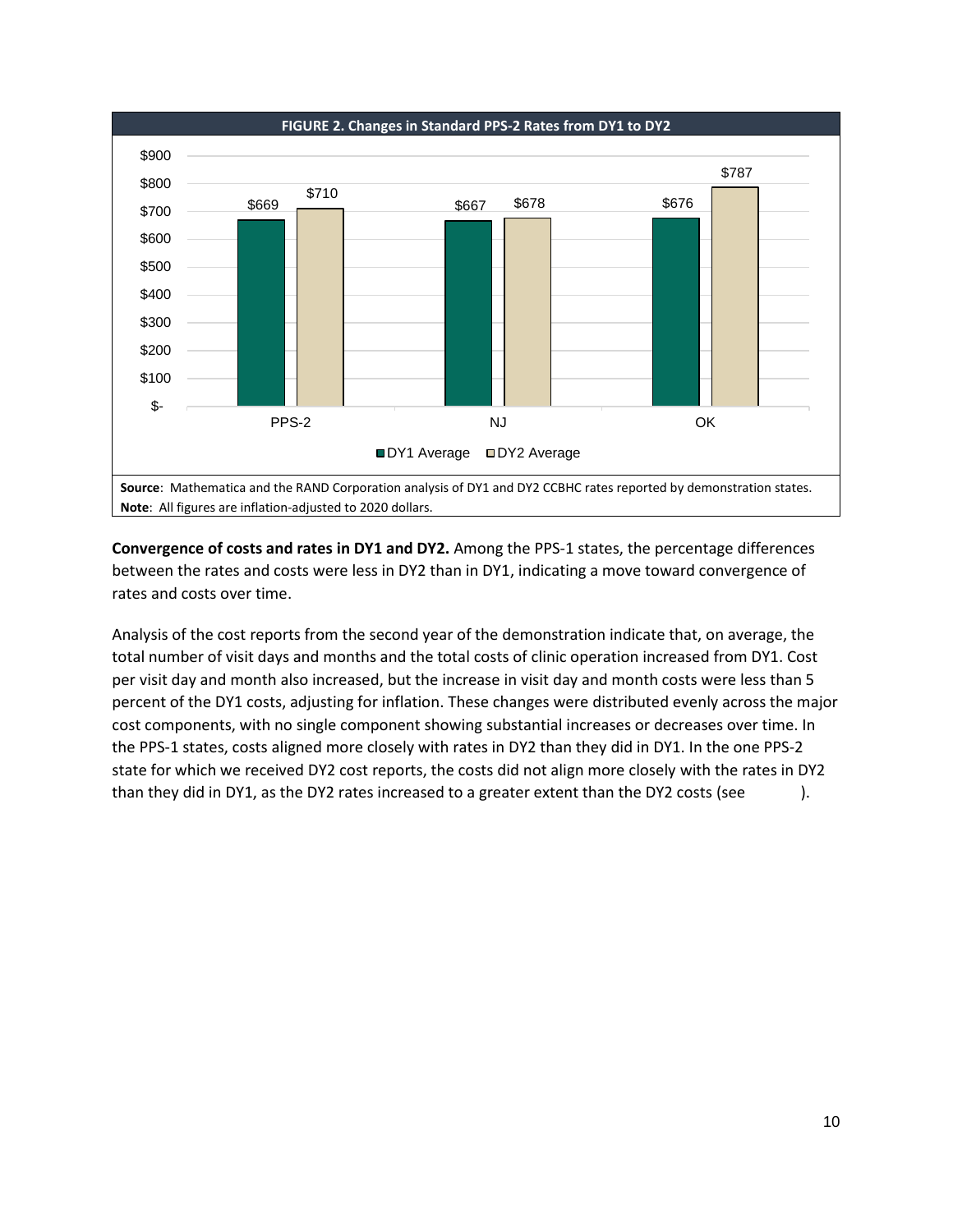<span id="page-18-0"></span>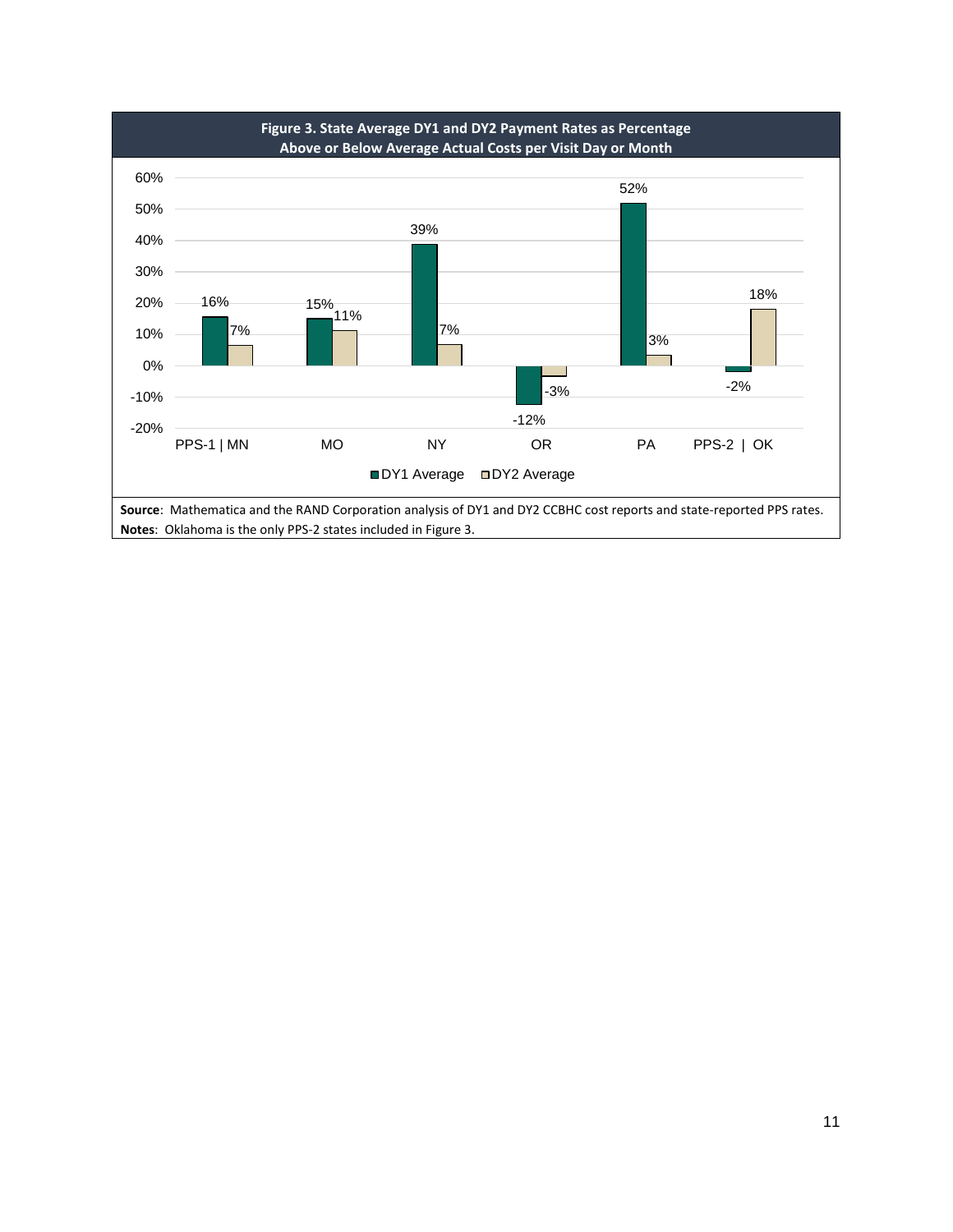### Findings on Quality

#### Quality Measurement Data Reported by CCBHCs and States

The third report to Congress described operational issues related to calculating and reporting the required quality measures, such as the challenges that clinics encountered when collecting the clinical data used to calculate the quality measures. During the planning grant period and DY1, states and clinics undertook various efforts, including training staff and upgrading electronic health record (EHR) systems, to support reporting the quality measures. This report builds on those previous findings to describe performance on the measures in DY1. Measure performance from DY2 was not available in time for the submission of this report but will be included in fifth report to Congress. Previous reports to Congress also provide important information related to the implementation of the CCBHC demonstration overall, and within-states. These implementation findings, including descriptions of evidence-based practices and quality improvement activities, may provide important context for understanding these quality measurement results.

The quality measures reported by states and clinics can be used to monitor quality of care and inform quality improvement efforts.<sup>7</sup> Quality measure reporting also has an important role in the context of the PPS. CCBHC payments were not linked to the provision of individual services. Rather, CCBHCs were paid the same amount regardless of the specific services they provided during the visit day or month. In this context, quality measurement provides a mechanism to ensure that quality of care does not suffer. Some states also used the quality measures to award QBPs to CCBHCs that met or exceeded statespecified performance thresholds.

**Required quality measures.** The CCBHC criteria specify 22 quality measures that clinics and states were required to report for the demonstration. These measures assess performance across nine domains (**TABLE 5**). These measures were developed or adapted specifically for the demonstration and were primarily adapted from National Quality Forum (NQF) endorsed measures.<sup>8</sup> Clinic-reported quality measures are primarily process measures that focus on how clinics are achieving service-provision targets (for example, time to initial evaluation, whether screening and services were provided) and are based on clinical data typically derived from EHRs or other electronic administrative sources. Statereported measures focus on CCBHC consumer characteristics (for example, housing status), screening and treatment of specific conditions, follow-up and readmission, and consumer and family experiences of care. A summary of quality measures reported by states and clinics is presented in **TABLE 5** and a detailed description of measure specifications can be found in Appendix A.

 $<sup>7</sup>$  More information on how states and CCBHCs are using the required quality measures to inform continuous</sup> quality improvement efforts can be found in the third report to Congress.

<sup>&</sup>lt;sup>8</sup> Technical specifications are available at [https://www.samhsa.gov/section-223/quality-measures.](https://www.samhsa.gov/section-223/quality-measures)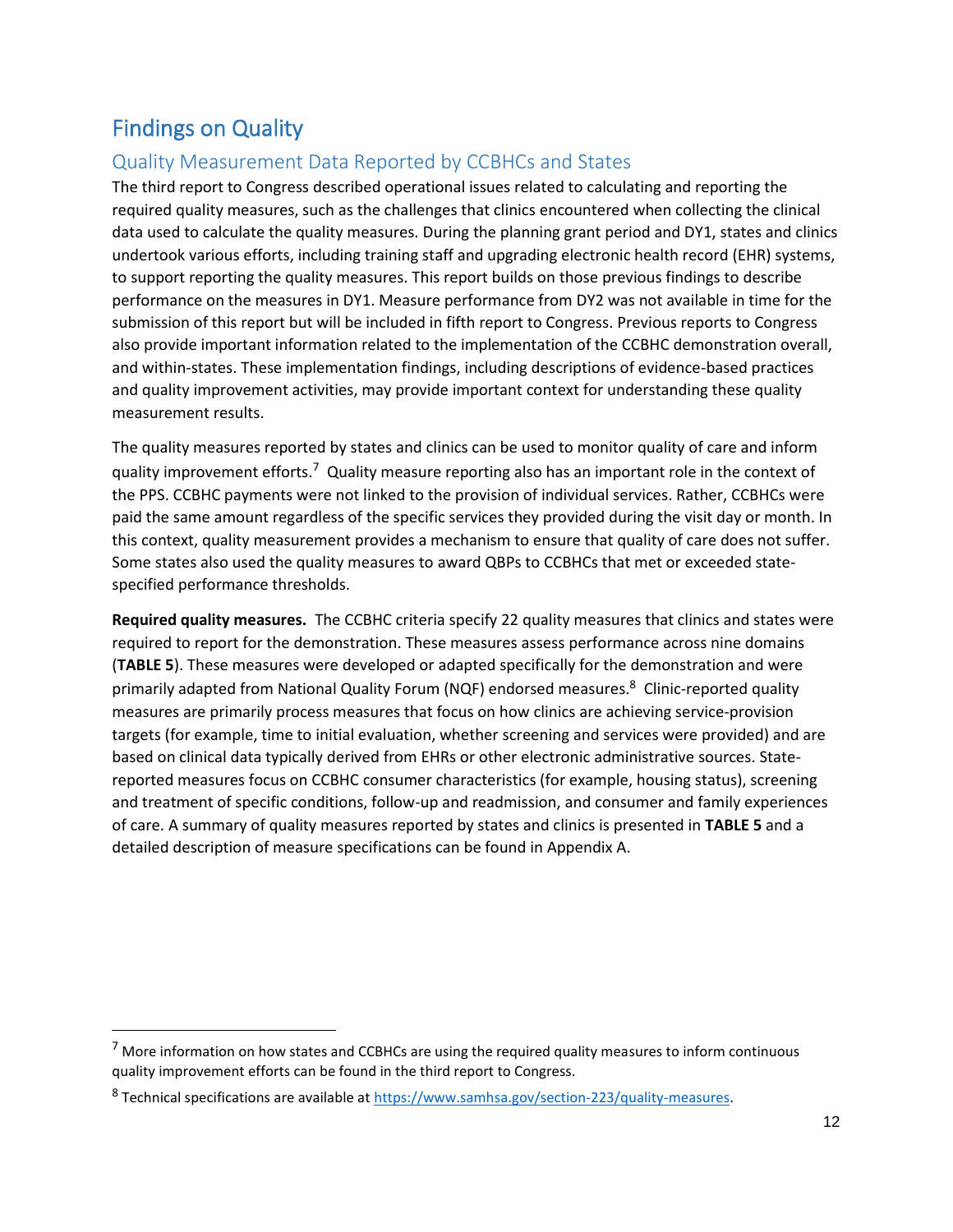| TABLE 5. Required CCBHC and State-Reported Quality Measures         |                                                                                                                                                                          |        |                                 |  |  |
|---------------------------------------------------------------------|--------------------------------------------------------------------------------------------------------------------------------------------------------------------------|--------|---------------------------------|--|--|
| <b>Quality Measure</b><br><b>Domains</b>                            | <b>Clinic or</b><br><b>Reported Measures</b><br>State-<br>reported<br><b>Measures</b>                                                                                    |        | <b>Potential Data Source(s)</b> |  |  |
| Access to care/<br>timeliness of initial<br>evaluation              | Number/percent of new clients with initial evaluation<br>Clinic<br>provided within 10 business days, and mean number of<br>days until initial evaluation for new clients |        | EHR, Electronic scheduler       |  |  |
| Depression                                                          | Child and adolescent major depressive disorder: SRA                                                                                                                      | Clinic | EHR, Client records             |  |  |
| screening<br>and treatment                                          | Adult major depressive disorder: SRA                                                                                                                                     | Clinic | EHR, Client records             |  |  |
|                                                                     | Screening for Clinical Depression and Follow-Up Plan                                                                                                                     | Clinic | EHR, Client records             |  |  |
|                                                                     | Depression Remission at 12 months                                                                                                                                        | Clinic | EHR, Client records,            |  |  |
| Psychiatric<br>medication                                           | Adherence to Antipsychotic Medications for Individuals<br>with Schizophrenia                                                                                             | State  | Claims data/encounter data      |  |  |
| management and<br>adherence                                         | Antidepressant Medication Management                                                                                                                                     | State  | Claims data/encounter data      |  |  |
| Follow-up and<br>medication<br>management for<br>children with ADHD | Follow-up Care for Children Prescribed ADHD Medication                                                                                                                   | State  | Claims data/encounter data      |  |  |
| Physical health                                                     | Adult BMI Screening and Follow-up                                                                                                                                        | Clinic | EHR, Client records             |  |  |
| care--weight and<br>metabolic health                                | Weight Assessment for Nutrition and Physical Activity for<br>Children/Adolescents                                                                                        | Clinic | EHR, Encounter data             |  |  |
| screening                                                           | Diabetes screening for people with schizophrenia or bipolar<br>disorder who are using antipsychotic medications                                                          | State  | Claims data/encounter data      |  |  |
| Substance use                                                       | Tobacco Use--Screening and Cessation Intervention                                                                                                                        | Clinic | EHR, Encounter data             |  |  |
| screening and<br>treatment                                          | Unhealthy Alcohol Use--Screening and Brief Counseling                                                                                                                    | Clinic | EHR, Client records             |  |  |
|                                                                     | Initiation and Engagement of AOD Dependence Treatment                                                                                                                    | State  | EHR, Client records             |  |  |
| ED and hospital                                                     | Follow-up after ED for Mental Health                                                                                                                                     | State  | Claims data/encounter data      |  |  |
| transitions                                                         | Follow-up after ED for AOD Dependence                                                                                                                                    | State  | Claims data/encounter data      |  |  |
|                                                                     | Follow-up after Hospitalization for mental illness, ages 21+                                                                                                             | State  | Claims data/encounter data      |  |  |
|                                                                     | Follow-up after Hospitalization for mental illness, ages 6-21                                                                                                            | State  | EHR, Client records.            |  |  |
|                                                                     | Plan All-Cause Readmission Rate                                                                                                                                          | State  | Claims data/encounter data      |  |  |
| Client and family                                                   | Patient (adult) experience of care survey                                                                                                                                | State  | <b>MHSIP Survey</b>             |  |  |
| experience of care                                                  | Family experience of care survey                                                                                                                                         | State  | <b>MHSIP Survey</b>             |  |  |
| Housing                                                             | Housing status (residential status during the reporting<br>period)                                                                                                       | State  | <b>URS</b>                      |  |  |

**Source**: Substance Abuse and Mental Health Services Administration. "Criteria for the Demonstration Program to Improve Community Mental Health Centers and to Establish Certified Community Behavioral Health Clinics." Rockville, MD: SAMHSA, 2016. Available a[t https://www.samhsa.gov/sites/default/files/programs\\_campaigns/ccbhc-criteria.pdf.](https://www.samhsa.gov/sites/default/files/programs_campaigns/ccbhc-criteria.pdf) Accessed July 26, 2019.

**Characteristics of CCBHC caseloads***.* CCBHC quality measure performance in DY1 was based on data from 309,322 clients across all demonstration states and ranged from 4,324 clients in Nevada to 121,787 clients in Missouri. It is important to note when interpreting the CCBHC-wide measure performance that Missouri accounted for over a third of all CCBHC clients represented in the measures. More information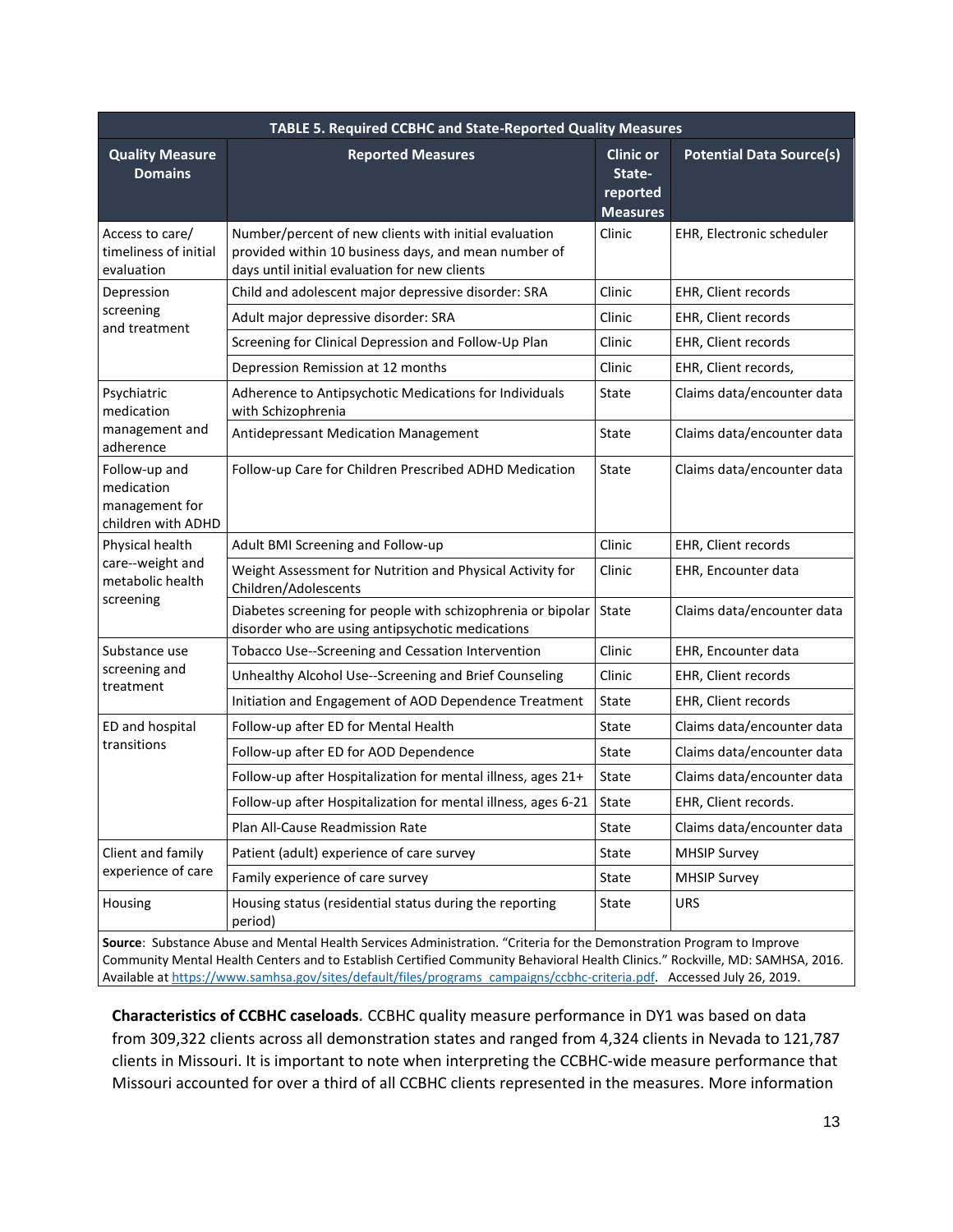on the populations served by the CCBHCs, and efforts to tailor outreach to specific populations can be found in the second report to Congress. See Appendix B for detailed tables describing aggregate and state-level caseload characteristics.

- Across states, 23 percent of CCBHC clients were children or adolescents. However, this ranged from 8 percent of the total DY1 caseload in Nevada to 27 percent of the state caseload in Minnesota.
- Across states, 52 percent of CCBHC clients were female; this ranged from 42 percent in Nevada to 56 percent in New Jersey.
- Across states, 54 percent of CCBHC clients were Medicaid beneficiaries, 8 percent were enrolled in both Medicaid and Medicare ("dually eligible" beneficiaries), 16 percent were commercially insured, and 15 percent were uninsured. However, there was considerable variation in insurance status across states. For example, Pennsylvania and New York had lower rates of uninsured clients (3 percent and 4 percent, respectively), whereas Oklahoma had a considerably higher rate of uninsured clients (36 percent).

**Performance on quality measures during DY1***.* CCBHC performance across eight measurement domains is presented below. Quality measurement data from the ninth domain, housing, is not presented due to problems associated with data reporting.<sup>9</sup> Measure performance is reported at the state level and is aggregated across all clinics within each state. When possible, CCBHC results are compared to those reported for similar populations, settings and national averages.<sup>10</sup> Of note, performance on the measures among CCBHC populations was compared with performance on the same or similar measures from the following sources: (1) state-level Medicaid Core Set measures; (2) Medicare Merit-based Incentive Payment System measures (MIPS); and (3) Minnesota Community Measurement (MNCM). While these sources may provide some context for interpreting performance on the measures among CCBHC populations, there are several limitations to these comparisons and readers should not necessarily interpret differences in CCBHC performance relative to these sources as evidence of CCBHC success or failure.

**Access to care/timeliness of initial evaluation**. Long wait-times for initial psychiatric evaluations are associated with lower retention and lower client-reported satisfaction with care, which can lead to

 $9$  An error in the quality measure reporting template prevented states from reporting this data as intended.

<sup>&</sup>lt;sup>10</sup> Centers for Medicare & Medicaid Services. "2019 Annual Reporting on the Quality of Care for Adults in Medicaid (FFY 2018)." Baltimore, MD: CMS. Available: [https://www.medicaid.gov/medicaid/quality-of-care/performance](https://www.medicaid.gov/medicaid/quality-of-care/performance-measurement/adult-and-child-health-care-quality-measures/adult-core-set/index.html)[measurement/adult-and-child-health-care-quality-measures/adult-core-set/index.html;](https://www.medicaid.gov/medicaid/quality-of-care/performance-measurement/adult-and-child-health-care-quality-measures/adult-core-set/index.html) and the "2019 Annual Reporting on the Quality of Care for Children in Medicaid (FFY 2018)." Available at: [https://www.medicaid.gov/medicaid/quality-of-care/performance-measurement/adult-and-child-health-care](https://www.medicaid.gov/medicaid/quality-of-care/performance-measurement/adult-and-child-health-care-quality-measures/childrens-health-care-quality-measures/index.html)[quality-measures/childrens-health-care-quality-measures/index.html.](https://www.medicaid.gov/medicaid/quality-of-care/performance-measurement/adult-and-child-health-care-quality-measures/childrens-health-care-quality-measures/index.html) CCBHC performance is benchmarked to FFY 2018 Medicaid Core Set measures because FFY 2018 most closely aligned with the DY1 time period of spring 2017 to spring 2018.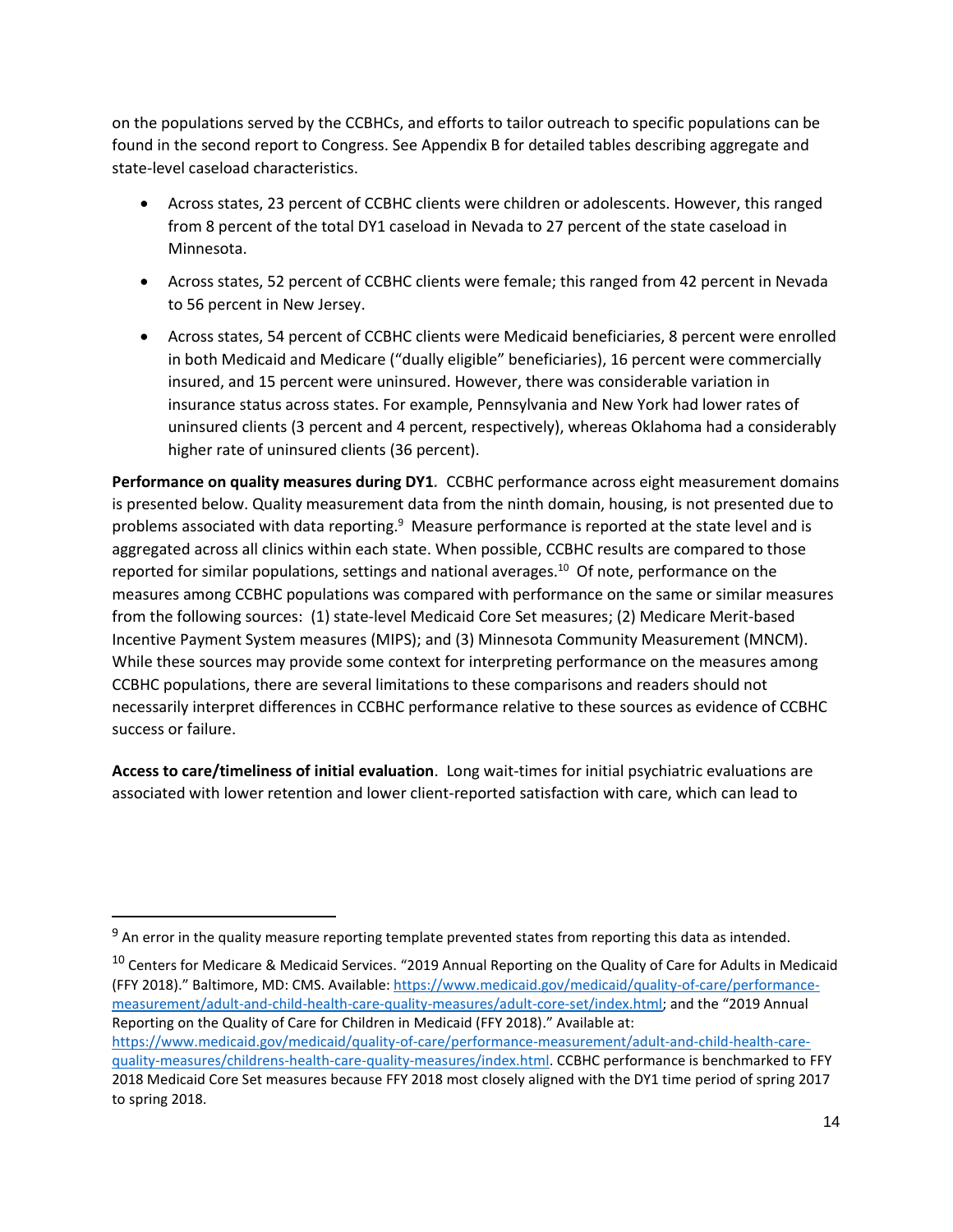poorer client engagement and client outcomes.<sup>11,12,13</sup> This CCBHC-reported measure includes two components: (1) the percentage of new consumers provided an initial evaluation within ten business days of first contact with the clinic; and (2) the mean number of days until that initial evaluation for new consumers. As outlined in the CCBHC Certification Criteria, CCBHCs are expected to provide a preliminary screening at the time of first contact to assess each client's level of need. CCBHCs are required to complete an initial evaluation within ten business days, and a comprehensive personcentered and family-centered treatment planning evaluation within 60 days of initial contact. Minimum requirements for the initial evaluation are outlined in the CCBHC Certification Criteria and include an assessment of preliminary diagnoses, identification of the client's immediate clinical care needs, a list of current prescriptions and over-the-counter medications, and an assessment of whether the consumer is a risk to self or to others, including suicide risk factors. As part of the certification process, states developed minimum requirements for the comprehensive assessment, but were encouraged to consider elements such as the completion of a full psychosocial evaluation, a detailed behavioral health history, and a diagnostic assessment, including current mental status, mental health and SUDs.<sup>14</sup>

TABLE 6 presents aggregate and state-level performance on these clinic-reported measures. While no nationally representative benchmark data exists for these measures, one study conducted in Ohio in which researchers--posing as parents--called randomly selected psychiatric offices to schedule appointments for a hypothetical adolescent client reported a median wait-time for an initial appointment was 50 days, with a range of 22-75 days.<sup>15</sup> While psychiatrists are only one type of provider that can deliver the types of services offered by CCBHCs, this study provides some context for understanding the timeliness of care provided to CCBHC clients.

- Across states, about 70 percent of new CCBHC clients received an initial evaluation within ten days of first contact (child/adolescent clients: 69 percent; adult clients: 71 percent), ranging from 61 percent in Minnesota to 78 percent in Nevada.
- Time to initial evaluation averaged about nine days for children/adolescents and 8.2 days for adults, with greater heterogeneity among adult clients (range: 4.3-20.3 days across states) versus children/adolescents (range: 6.8-11.0 days across states). Compared to other states, Nevada reported slightly shorter average wait-times for both child/adolescent (6.7 days) and adult clients (4.3 days). In contrast, Minnesota had slightly longer average wait-times for both client groups (child/adolescent: 10.0 days; adult: 20.3 days).

<sup>11</sup> Redko, C., Rapp, R.C., & Carlson, R.G. (2006). Waiting time as a barrier to treatment entry: Perceptions of substance users. *Journal of Drug Issues*, 36(4), 831-852. doi.org/10.1177/002204260603600404.

<sup>12</sup> Ho, C.P., Zinski, A., Fogger, S.A., Peters, J.D., Westfall, A.O., Mugavero, M.J., Lawrence, S.T., et al. (2015). Factors associated with missed psychiatry visits in an urban HIV clinic. *AIDS and Behavior,* 19(8), 1423-1429.

<sup>&</sup>lt;sup>13</sup> Beetham, T., Saloner, B., Wakeman, S.E., Gaye, M., & Barnett, M.L. (2019). Access to office-based buprenorphine treatment in areas with high rates of opioid-related mortality: An audit study. *Annals of Internal Medicine,* 171(1), 1-9.

<sup>&</sup>lt;sup>14</sup> Detailed requirements for the initial evaluation and comprehensive evaluation can be found in the CCBHC Certification Criteria: [https://www.samhsa.gov/sites/default/files/programs\\_campaigns/ccbhc-criteria.pdf.](https://www.samhsa.gov/sites/default/files/programs_campaigns/ccbhc-criteria.pdf)

<sup>&</sup>lt;sup>15</sup> Steinman, K.J., Shoben, A.B., Dembe, A.E. et al. (2015). How long do adolescents wait for psychiatry appointments? *Community Mental Health Journal,* 51, 782-789. doi.org/10.1007/s10597-015-9897-x.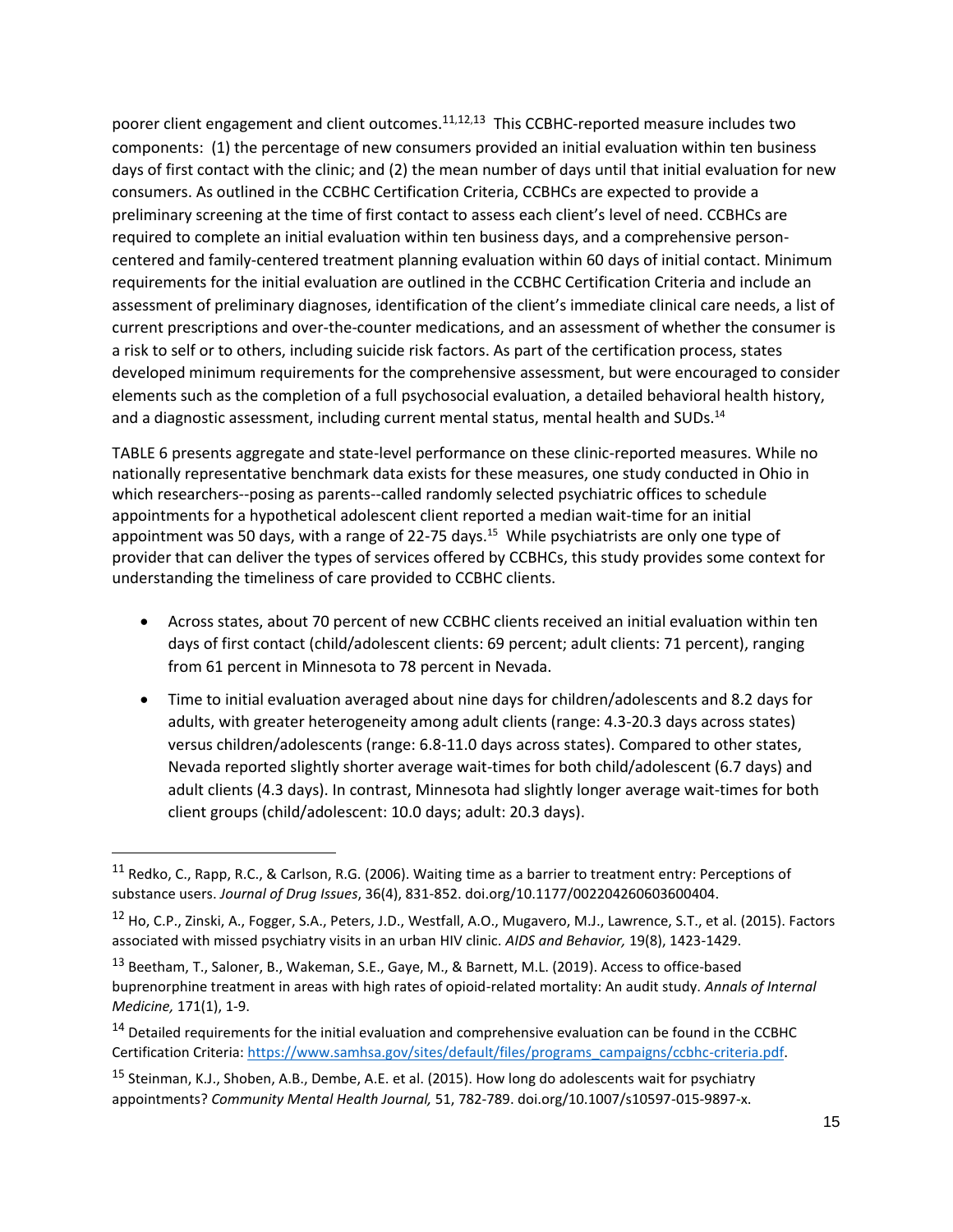Interviewees in five states reported that most or all CCBHCs had moved to Open-Access scheduling, which enables all clients to receive an appointment on the day they make the request. State officials from Minnesota noted that CCBHCs originally intended to provide clients with an initial assessment within ten days and then conduct a more comprehensive assessment within 60 days. Minnesota state officials expected CCBHC clients to favor this approach, as it would allow time for providers and clients to build rapport before completing a full assessment that involved discussing sensitive topics. However, they discovered that clients strongly preferred to complete all the assessments at once, during an initial appointment. As one official stated, "trying to convince clients to come into the clinic for evaluation twice or more was a hard sell, particularly for clinics in remote areas where clients live far from their clinic. The clients wanted to come in for 2-3 hours and get it all done at once. This was a surprise." Such client preferences for more comprehensive initial appointments contributed to scheduling challenges, which affected CCBHCs' capacity to provide initial evaluations within the ten-day target window. In response to these findings, the state has since created a workgroup to explore ways to improve the assessment process to better meet clients' preferences and needs while minimizing time to initial evaluation.

| TABLE 6. Access to Care/Timeliness of Initial Evaluation: DY1                                             |                                                                           |                     |                                                                  |                    |                     |                   |
|-----------------------------------------------------------------------------------------------------------|---------------------------------------------------------------------------|---------------------|------------------------------------------------------------------|--------------------|---------------------|-------------------|
|                                                                                                           | <b>Initial Evaluation for New Clients</b><br>Child/Adolescent (age 12-17) |                     | <b>Initial Evaluation for New Clients</b><br>Adult ( $age 18+$ ) |                    |                     |                   |
|                                                                                                           | <b>Denominator</b>                                                        | % within<br>10 days | Average #<br>days                                                | <b>Denominator</b> | % within<br>10 days | Average #<br>days |
| <b>MN</b>                                                                                                 | 1,536                                                                     | 61%                 | 10.0                                                             | 10,923             | 40%                 | 20.3              |
| <b>MO</b>                                                                                                 | 6,830                                                                     | 69%                 | 11.0                                                             | 31,177             | 70%                 | 10.1              |
| <b>NJ</b>                                                                                                 | 1,702                                                                     | 68%                 | 11.0                                                             | 10,715             | 81%                 | 7.5               |
| <b>NV</b>                                                                                                 | 182                                                                       | 78%                 | 6.8                                                              | 1,596              | 89%                 | 4.3               |
| <b>NY</b>                                                                                                 | 3,236                                                                     | 71%                 | 9.2                                                              | 16,922             | 82%                 | 5.9               |
| <b>OK</b>                                                                                                 | 1,787                                                                     | 65%                 | 7.9                                                              | 10,684             | 71%                 | 4.9               |
| OR.                                                                                                       | 2,660                                                                     | 67%                 | 7.8                                                              | 11,793             | 66%                 | 8.0               |
| PA                                                                                                        | 729                                                                       | 69%                 | 7.5                                                              | 5,242              | 72%                 | 4.9               |
| <b>Source: DY1 CCBHC Quality Measure Reports.</b><br><b>Note:</b> Lower average number of days is better. |                                                                           |                     |                                                                  |                    |                     |                   |

**Depression and suicidality screening and follow-up***.* Depression is among the most prevalent mental health conditions in the United States and is associated with a host of negative outcomes, including increased risk of suicide thoughts/ideation, suicide attempts, and death by suicide. <sup>16</sup> Numerous interventions have been shown to successfully treat depression, and screening for depression symptoms is critical for identifying individuals who may benefit from depression treatment, ensuring that individuals receive timely and appropriate care, and monitoring treatment response.<sup>17</sup> Similarly, assessment of suicide risk--particularly among high-risk groups, such as clients with major depressive

<sup>16</sup> National Institute of Mental Health. "Suicide prevention." Bethesda, MD: NIMH. [https://www.nimh.nih.gov/health/topics/suicide-prevention/index.shtml.](https://www.nimh.nih.gov/health/topics/suicide-prevention/index.shtml) Accessed October 15, 2020.

<sup>&</sup>lt;sup>17</sup> American Psychiatric Association. Practice guideline for the treatment of patients with major depressive disorder. 3rd ed. Arlington, VA: American Psychiatric Association; 2010.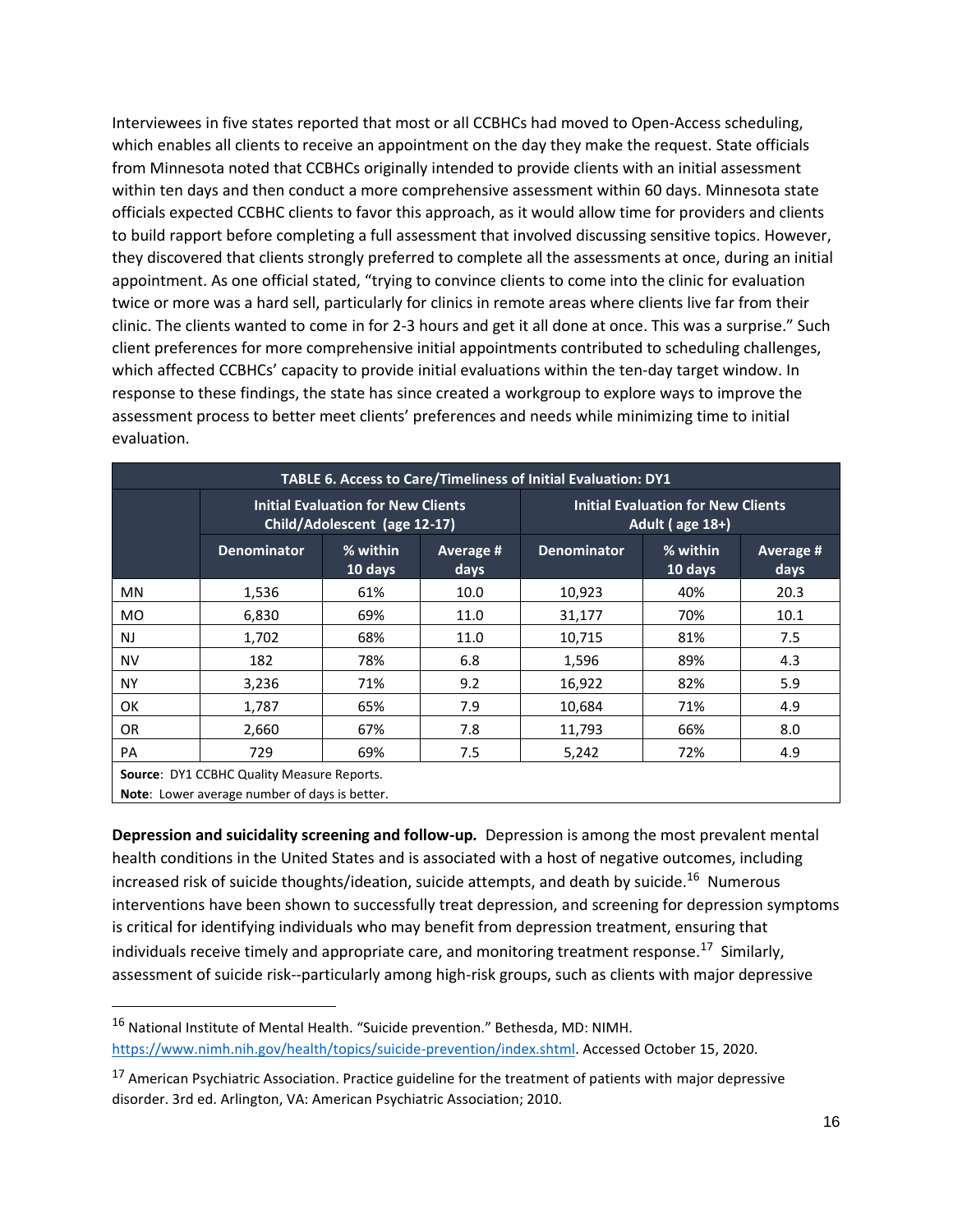disorder--is important for care planning and implementing targeted prevention strategies to reduce suicide. **The and 8 present aggregate and state-level performance on these CCBHC-reported** measures.

• Across states, CCBHCs reported they screened 51 percent of clients (adults and children/adolescents) for depression and, if the screening was positive, documented a follow-up plan on the date of the positive screen.<sup>18</sup> This is notably higher than the MIPS 2018 Benchmark Rate for this measure (28 percent),  $19$  although direct comparisons should be made with caution due to differences in client populations. Performance on this measure varied considerably across states, ranging from 24 percent in Minnesota to 79 percent in Oklahoma.

| TABLE 7. Depression Screening, Follow-up, and Remission: DY1 |                                         |     |                             |     |
|--------------------------------------------------------------|-----------------------------------------|-----|-----------------------------|-----|
|                                                              | Depression Screening and Follow-up Plan |     | <b>Depression Remission</b> |     |
|                                                              | %<br><b>Denominator</b>                 |     | <b>Denominator</b>          | %   |
| Aggregate                                                    | 107,780                                 | 51% | 15,983                      | 7%  |
| <b>MN</b>                                                    | 12,602                                  | 24% | 1,103                       | 14% |
| <b>MO</b>                                                    | 21,349                                  | 49% | 3,841                       | 7%  |
| NJ                                                           | 5,625                                   | 47% | ---                         | --- |
| <b>NY</b>                                                    | 25,826                                  | 58% | 3,579                       | 10% |
| <b>OK</b>                                                    | 11,295                                  | 79% | 1,330                       | 2%  |
| OR.                                                          | 22,617                                  | 51% | 5,360                       | 8%  |
| PA                                                           | 8,466                                   | 35% | 761                         | 6%  |

#### **Source**: DY1 CCBHC Quality Measure Reports.

**Notes**: CDF-BH measures depression screening and follow-up among adults and children/adolescents. The measure does not capture different rates for adults versus children/adolescents. CDF-BH excludes 1 Oregon clinic. DEP-REM-12 excludes 7 New Jersey clinics. Nevada did not submit the CDF-BH and DEP-REM-12 measures in DY1.

• Across states, 7 percent of adults with depression had evidence of depression remission (Patient Health Questionnaire [PHQ-9] score of less than 5) within 12 months after their index visit (the visit on which depression was first documented), ranging from 2 percent to 14 percent across states. This average performance rate across states is the same as state-level data collected in Minnesota by MNCM (7 percent)<sup>20</sup> and similar to findings from populations enrolled in

<sup>&</sup>lt;sup>18</sup> The follow-up plan must include at least one of the following elements: additional evaluation; suicide risk assessment (SRA); referral to a qualified practitioner; pharmacological interventions, or other interventions or follow-up for the diagnosis and treatment of depression.

<sup>&</sup>lt;sup>19</sup> Centers for Medicare & Medicaid Services. "Merit-based Incentive Payment System (MIPS) 2018 Quality Benchmarks within the CMS Quality Payment Program." Available: [https://qpp-cm-prod](https://qpp-cm-prod-content.s3.amazonaws.com/uploads/162/2018%20Quality%20Benchmarks.zip)[content.s3.amazonaws.com/uploads/162/2018%20Quality%20Benchmarks.zip.](https://qpp-cm-prod-content.s3.amazonaws.com/uploads/162/2018%20Quality%20Benchmarks.zip) Accessed October 15, 2020.

<sup>&</sup>lt;sup>20</sup> Minnesota Community Measurement 2018 Minnesota Health Care Quality Report. Retrieved from [https://mncm.org/wp-content/uploads/2020/01/2018-Health-Care-Quality-Report-Final.pdf.](https://mncm.org/wp-content/uploads/2020/01/2018-Health-Care-Quality-Report-Final.pdf)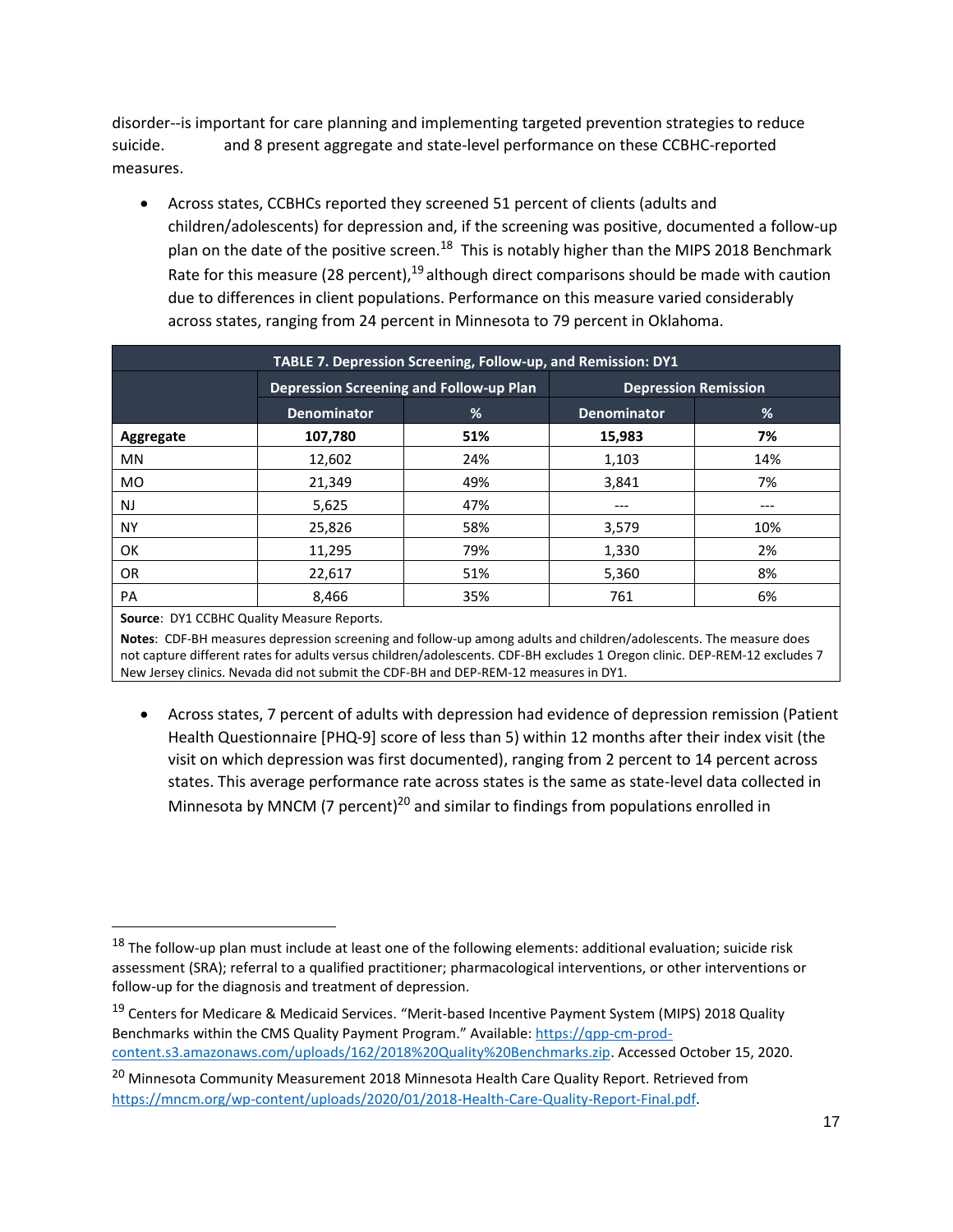Accountable Care Organizations participating in the Medicare Share Savings Program (8.3 percent).<sup>21</sup>

• Across states, CCBHCs documented that they had conducted a SRA in 51 percent of visits with a child or adolescent with major depressive disorder and for 60 percent of adults with major depressive disorder during the visit in which they identified a new depressive episode. Performance on these quality measures is higher than that observed in MIPS data for child/adolescent clients (MIPS 2019 Benchmark Rate is 23 percent)<sup>22</sup> and slightly lower than rates for adult clients (MIPS 2018 Benchmark Rate is 66 percent).

| TABLE 8. Assessment of Suicide Risk among Clients with Major Depressive Disorder: DY1 |                                                     |     |                                      |     |  |  |  |  |
|---------------------------------------------------------------------------------------|-----------------------------------------------------|-----|--------------------------------------|-----|--|--|--|--|
|                                                                                       | Suicide Risk Assessment Child/Adolescent            |     | <b>Suicide Risk Assessment Adult</b> |     |  |  |  |  |
|                                                                                       | %<br><b>Denominator</b>                             |     | <b>Denominator</b>                   | %   |  |  |  |  |
| Aggregate                                                                             | 56,864                                              | 51% | 141,890                              | 60% |  |  |  |  |
| <b>MN</b>                                                                             | 8,537                                               | 18% | 22,529                               | 48% |  |  |  |  |
| MO.                                                                                   | 14,495                                              | 75% | 42,864                               | 78% |  |  |  |  |
| <b>NJ</b>                                                                             | 4,394                                               | 82% | 19,419                               | 35% |  |  |  |  |
| <b>NY</b>                                                                             | 14,463                                              | 61% | 7,271                                | 86% |  |  |  |  |
| OK                                                                                    | 911                                                 | 50% | 5,534                                | 64% |  |  |  |  |
| OR.                                                                                   | 7,975                                               | 33% | 26,009                               | 45% |  |  |  |  |
| <b>PA</b>                                                                             | 6,089                                               | 36% | 18,264                               | 66% |  |  |  |  |
| Source: DY1 CCBHC Quality Measure Reports.                                            |                                                     |     |                                      |     |  |  |  |  |
|                                                                                       | Notes: Nevada did not submit these measures in DY1. |     |                                      |     |  |  |  |  |

**Psychiatric medication management and adherence.** Adherence to an appropriately managed psychiatric medication regimen is associated with improved client outcomes. For many people, medication non-adherence is a major issue, and it increases the risk for relapse and hospitalization.<sup>23</sup>

| <b>TABLE 9. Psychiatric Medication and Adherence: DY1</b> |                                                                                       |     |                              |                                                                          |     |                              |                                                                                 |     |                              |
|-----------------------------------------------------------|---------------------------------------------------------------------------------------|-----|------------------------------|--------------------------------------------------------------------------|-----|------------------------------|---------------------------------------------------------------------------------|-----|------------------------------|
|                                                           | <b>Adherence to Antipsychotic Medications</b><br>for Clients with Schizophrenia Adult |     |                              | <b>Antidepressant Medication</b><br><b>Management: Acute Phase Adult</b> |     |                              | <b>Antidepressant Medication</b><br><b>Management: Continuation Phase Adult</b> |     |                              |
|                                                           | Denominator                                                                           | %   | <b>Core Set</b><br>benchmark | <b>Denominator</b>                                                       | %   | <b>Core Set</b><br>benchmark | <b>Denominator</b>                                                              | %   | <b>Core Set</b><br>benchmark |
| Aggregate                                                 | 10,973                                                                                | 53% | 59%                          | 17,053                                                                   | 54% | 50%                          | 17.053                                                                          | 40% | 34%                          |
| MN                                                        | 735                                                                                   | 60% | --                           | 1.095                                                                    | 47% | 53%                          | 1.095                                                                           | 28% | 39%                          |

<sup>21</sup> Counts, N.Z., Wrenn, G., & Muhlestein, D. (2019). Accountable care organizations' performance in depression: Lessons for value-based payment and behavioral health. *Journal of General Internal Medicine*, 34(12), 2898-2900. doi:10.1007/s11606-019-05047-x.

<sup>&</sup>lt;sup>22</sup> Centers for Medicare & Medicaid Services. "Merit-based Incentive Payment System (MIPS) 2019 Quality Benchmarks within the CMS Quality Payment Program." Available: [https://qpp-cm-prod](https://qpp-cm-prod-content.s3.amazonaws.com/uploads/342/2019%20MIPS%20Quality%20Benchmarks.zip)[content.s3.amazonaws.com/uploads/342/2019%20MIPS%20Quality%20Benchmarks.zip.](https://qpp-cm-prod-content.s3.amazonaws.com/uploads/342/2019%20MIPS%20Quality%20Benchmarks.zip) Accessed October 15, 2020. We used 2019 data because SRA-BH-C performance was not available for 2018.

<sup>&</sup>lt;sup>23</sup> Hassan, M., & Lage, M.J. (2009). Risk of rehospitalization among bipolar disorder patients who are nonadherent to antipsychotic therapy after hospital discharge. *American Journal of Health-System Pharmacy*, 66(4), 358-365.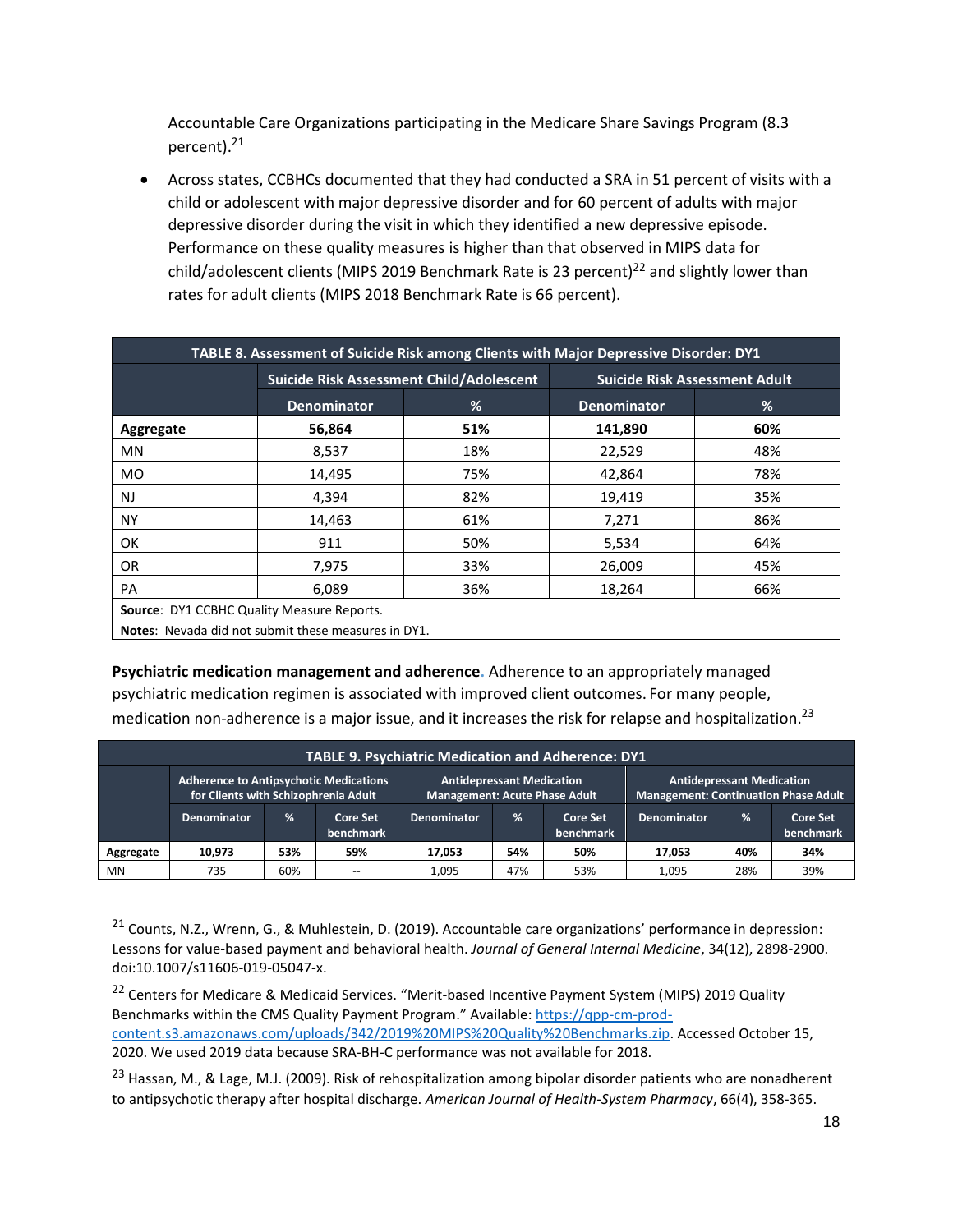| <b>MO</b> | 4,477 | 67% | 65%   | 9,533 | 67% | 44%   | 9,533 | 60% | 27%                                   |
|-----------|-------|-----|-------|-------|-----|-------|-------|-----|---------------------------------------|
| <b>NJ</b> | 123   | 49% | $- -$ | 1,430 | 69% | $- -$ | 1,430 | 50% | $- -$                                 |
| <b>NY</b> | 1,930 | 52% | 63%   | 2,643 | 55% | 52%   | 2,643 | 41% | 38%                                   |
| OK        | 538   | 33% | $- -$ | 446   | 44% | --    | 446   | 41% | $\hspace{0.05cm}$ – $\hspace{0.05cm}$ |
| OR        | 1,570 | 61% | $-$   | 942   | 49% | $- -$ | 942   | 30% | $-$                                   |
| PA        | 1,600 | 46% | 69%   | 964   | 47% | 51%   | 964   | 27% | 37%                                   |

**Source**: DY1 CCBHC Quality Measure Reports.

**Note**: Nevada did not submit these measures in DY1.

Benchmarks reported are from the 2019 Annual Reporting on the Quality of Care for Adults in Medicaid (FFY 2018), available at https://www.medicaid.gov/medicaid/quality-of-care/performance-measurement/adult-and-child-health-care-qualitymeasures/adult-core-set/index.html. Benchmarks from this source are not available for all states, as reflected by blank cells in the table.

presents aggregate and state-level performance on these state-reported measures, as well as comparisons to relevant benchmark data.

- Across states, 54 percent of adult CCBHC clients with major depression who received antidepressants continued their antidepressants for at least 12 weeks, and 40 percent continued for at least six months. These rates were slightly higher than Medicaid Core Set measures in states where comparisons were available.
- Across states, 53 percent of adult CCBHC clients with schizophrenia who received antipsychotic medications continued these medications for at least 80 percent of the days they were enrolled in Medicaid during the measurement year, which was below the Medicaid benchmark in all states where comparisons were available.

| <b>TABLE 9. Psychiatric Medication and Adherence: DY1</b> |                                                                                       |     |                       |                    |                                                                          |                              |                    |                                                                                 |                              |  |
|-----------------------------------------------------------|---------------------------------------------------------------------------------------|-----|-----------------------|--------------------|--------------------------------------------------------------------------|------------------------------|--------------------|---------------------------------------------------------------------------------|------------------------------|--|
|                                                           | <b>Adherence to Antipsychotic Medications</b><br>for Clients with Schizophrenia Adult |     |                       |                    | <b>Antidepressant Medication</b><br><b>Management: Acute Phase Adult</b> |                              |                    | <b>Antidepressant Medication</b><br><b>Management: Continuation Phase Adult</b> |                              |  |
|                                                           | <b>Denominator</b>                                                                    | %   | Core Set<br>benchmark | <b>Denominator</b> | %                                                                        | <b>Core Set</b><br>benchmark | <b>Denominator</b> | %                                                                               | <b>Core Set</b><br>benchmark |  |
| Aggregate                                                 | 10.973                                                                                | 53% | 59%                   | 17,053             | 54%                                                                      | 50%                          | 17.053             | 40%                                                                             | 34%                          |  |
| MN                                                        | 735                                                                                   | 60% | --                    | 1,095              | 47%                                                                      | 53%                          | 1,095              | 28%                                                                             | 39%                          |  |
| <b>MO</b>                                                 | 4.477                                                                                 | 67% | 65%                   | 9.533              | 67%                                                                      | 44%                          | 9.533              | 60%                                                                             | 27%                          |  |
| <b>NJ</b>                                                 | 123                                                                                   | 49% | $-$                   | 1.430              | 69%                                                                      | --                           | 1,430              | 50%                                                                             | $- -$                        |  |
| NY                                                        | 1,930                                                                                 | 52% | 63%                   | 2,643              | 55%                                                                      | 52%                          | 2,643              | 41%                                                                             | 38%                          |  |
| OK                                                        | 538                                                                                   | 33% | $-$                   | 446                | 44%                                                                      | --                           | 446                | 41%                                                                             | --                           |  |
| <b>OR</b>                                                 | 1.570                                                                                 | 61% | $- -$                 | 942                | 49%                                                                      | --                           | 942                | 30%                                                                             | $- -$                        |  |
| PA                                                        | 1.600                                                                                 | 46% | 69%                   | 964                | 47%                                                                      | 51%                          | 964                | 27%                                                                             | 37%                          |  |

**Source**: DY1 CCBHC Quality Measure Reports.

**Note**: Nevada did not submit these measures in DY1.

Benchmarks reported are from the 2019 Annual Reporting on the Quality of Care for Adults in Medicaid (FFY 2018), available at [https://www.medicaid.gov/medicaid/quality-of-care/performance-measurement/adult-and-child-health-care-quality](https://www.medicaid.gov/medicaid/quality-of-care/performance-measurement/adult-and-child-health-care-quality-measures/adult-core-set/index.html)[measures/adult-core-set/index.html.](https://www.medicaid.gov/medicaid/quality-of-care/performance-measurement/adult-and-child-health-care-quality-measures/adult-core-set/index.html) Benchmarks from this source are not available for all states, as reflected by blank cells in the table.

*Follow-up and medication management for children with ADHD. Attention deficit hyperactivity disorder (ADHD), characterized by hyperactivity, impulsiveness, and an inability to sustain attention or concentration, is one of the most common mental health conditions among children and adolescents, affecting approximately 11 percent of United States children. Medication is an important and commonly implemented component of ADHD treatment, and follow-up care for children who are prescribed medication for ADHD is important for ensuring care is optimal. The long-standing and well-documented national shortage of*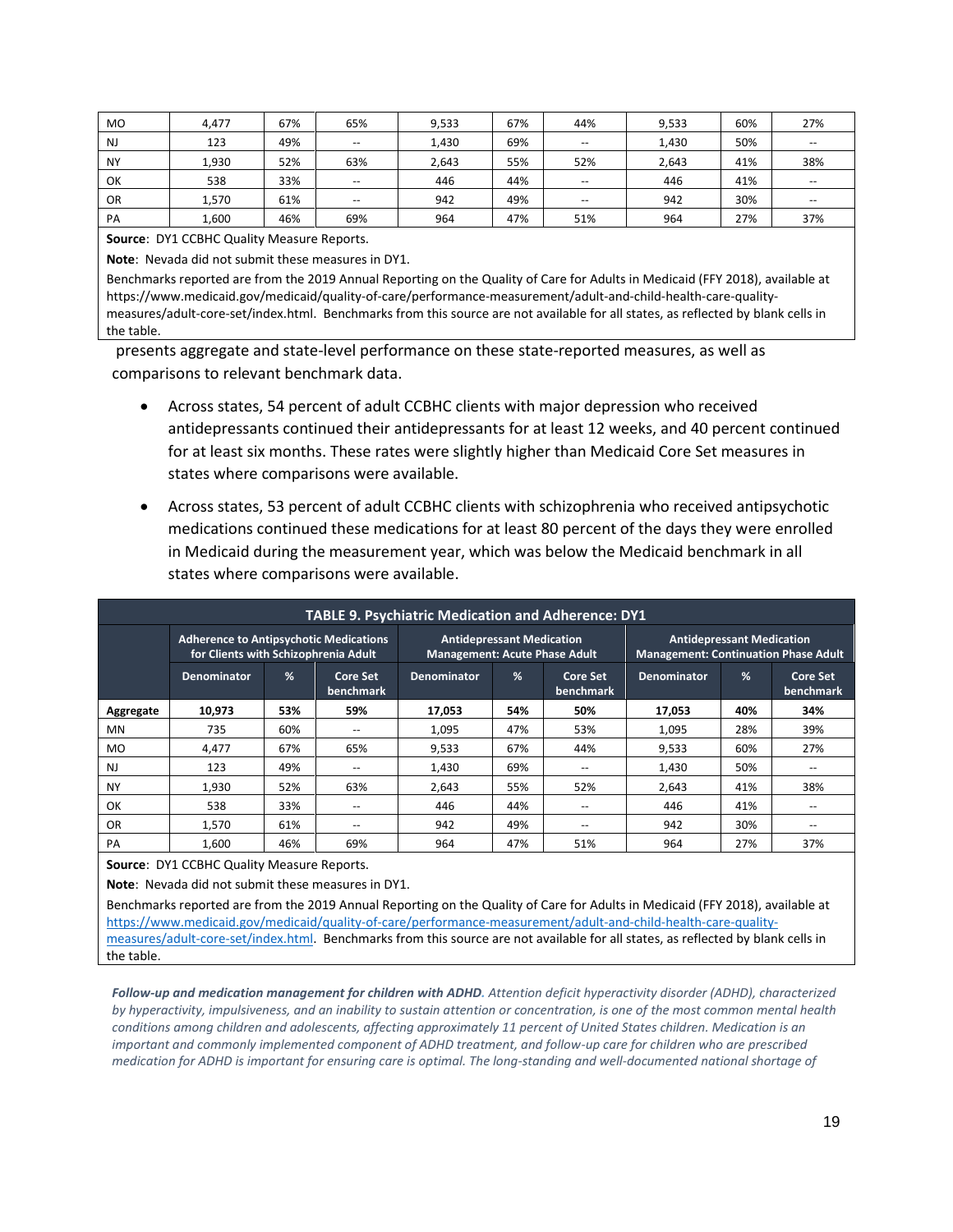*child psychiatrists frequently results in children who receive ADHD medications being managed by pediatricians, not behavioral health specialists.*

| TABLE 10. Follow-up Care for Children Prescribed ADHD Medication: DY1 |                    |                                                                              |                              |                                                                                |     |                              |  |  |  |
|-----------------------------------------------------------------------|--------------------|------------------------------------------------------------------------------|------------------------------|--------------------------------------------------------------------------------|-----|------------------------------|--|--|--|
|                                                                       |                    | Follow-up Care for Children Prescribed<br><b>ADHD Medication: Initiation</b> |                              | Follow-up Care for Children Prescribed<br><b>ADHD Medication: Continuation</b> |     |                              |  |  |  |
|                                                                       | <b>Denominator</b> | %                                                                            | <b>Core Set</b><br>benchmark | <b>Denominator</b>                                                             | %   | <b>Core Set</b><br>benchmark |  |  |  |
| Aggregate                                                             | 3,023              | 67%                                                                          | 49%                          | 1,109                                                                          | 85% | 59%                          |  |  |  |
| MN                                                                    | 190                | 77%                                                                          | ---                          | 93                                                                             | 83% | ---                          |  |  |  |
| <b>MO</b>                                                             | 1,605              | 62%                                                                          | ---                          | 638                                                                            | 83% | ---                          |  |  |  |
| <b>NJ</b>                                                             | 359                | 15%                                                                          | 33%                          | 35                                                                             | 97% | 36%                          |  |  |  |
| <b>NY</b>                                                             | 349                | 75%                                                                          | 58%                          | 128                                                                            | 77% | 66%                          |  |  |  |
| OK                                                                    | 80                 | 80%                                                                          | 65%                          | 40                                                                             | 78% | 64%                          |  |  |  |
| 0R                                                                    | 244                | 83%                                                                          | 64%                          | 104                                                                            | 90% | 75%                          |  |  |  |
| <b>PA</b>                                                             | 196                | 79%                                                                          | 42%                          | 71                                                                             | 89% | 49%                          |  |  |  |

**Source**: DY1 Quality Measure Reports.

**Note**: Nevada did not submit these measures in DY1.

Denominators for the continuation measure reflect the subset of individuals who initiated treatment at the CCBHC; this subset is therefore systematically smaller than initiation denominators. Benchmarks reported are from the 2019 Annual Reporting on the Quality of Care for Children in Medicaid (FFY 2018), available at

https://www.medicaid.gov/medicaid/quality-of-care/performance-measurement/adult-and-child-health-care-qualitymeasures/childrens-health-care-quality-measures/index.html.

presents aggregate and state-level performance on these state-reported measures, as well as comparisons to relevant benchmark data.

• Across states, 67 percent of children/adolescents with ADHD who received care from CCBHCs had a follow-up visit with a provider with prescribing authority after the initiation of an ADHD medication (initiation phase), and 85 percent met the initiation phase requirement and had at least two follow-up visits with any provider in the first nine months after initiating a new ADHD medication (continuation phase). These rates generally exceeded Medicaid Core Set benchmarks in states where comparisons were available.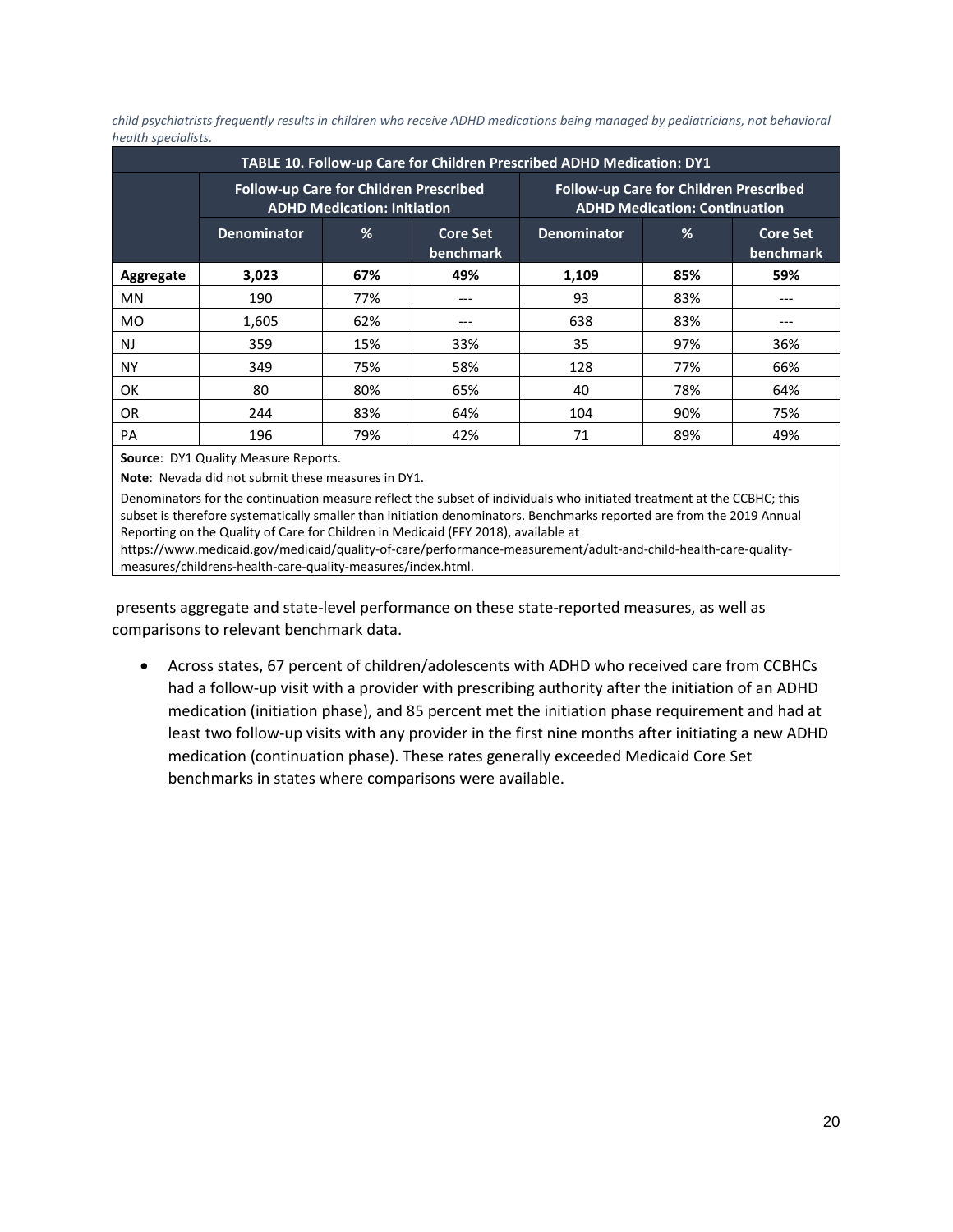| TABLE 10. Follow-up Care for Children Prescribed ADHD Medication: DY1 |                    |                                                                              |                              |                                                                                |     |                              |  |  |  |
|-----------------------------------------------------------------------|--------------------|------------------------------------------------------------------------------|------------------------------|--------------------------------------------------------------------------------|-----|------------------------------|--|--|--|
|                                                                       |                    | Follow-up Care for Children Prescribed<br><b>ADHD Medication: Initiation</b> |                              | Follow-up Care for Children Prescribed<br><b>ADHD Medication: Continuation</b> |     |                              |  |  |  |
|                                                                       | <b>Denominator</b> | %                                                                            | <b>Core Set</b><br>benchmark | <b>Denominator</b>                                                             | %   | <b>Core Set</b><br>benchmark |  |  |  |
| Aggregate                                                             | 3,023              | 67%                                                                          | 49%                          | 1,109                                                                          | 85% | 59%                          |  |  |  |
| <b>MN</b>                                                             | 190                | 77%                                                                          | ---                          | 93                                                                             | 83% |                              |  |  |  |
| <b>MO</b>                                                             | 1,605              | 62%                                                                          | ---                          | 638                                                                            | 83% | ---                          |  |  |  |
| <b>NJ</b>                                                             | 359                | 15%                                                                          | 33%                          | 35                                                                             | 97% | 36%                          |  |  |  |
| NΥ                                                                    | 349                | 75%                                                                          | 58%                          | 128                                                                            | 77% | 66%                          |  |  |  |
| 0K                                                                    | 80                 | 80%                                                                          | 65%                          | 40                                                                             | 78% | 64%                          |  |  |  |
| <b>OR</b>                                                             | 244                | 83%                                                                          | 64%                          | 104                                                                            | 90% | 75%                          |  |  |  |
| <b>PA</b>                                                             | 196                | 79%                                                                          | 42%                          | 71                                                                             | 89% | 49%                          |  |  |  |

**Source**: DY1 Quality Measure Reports.

**Note**: Nevada did not submit these measures in DY1.

Denominators for the continuation measure reflect the subset of individuals who initiated treatment at the CCBHC; this subset is therefore systematically smaller than initiation denominators. Benchmarks reported are from the 2019 Annual Reporting on the Quality of Care for Children in Medicaid (FFY 2018), available at

[https://www.medicaid.gov/medicaid/quality-of-care/performance-measurement/adult-and-child-health-care-quality](https://www.medicaid.gov/medicaid/quality-of-care/performance-measurement/adult-and-child-health-care-quality-measures/childrens-health-care-quality-measures/index.html)[measures/childrens-health-care-quality-measures/index.html.](https://www.medicaid.gov/medicaid/quality-of-care/performance-measurement/adult-and-child-health-care-quality-measures/childrens-health-care-quality-measures/index.html)

**Physical health care--weight and metabolic health screening.** Obesity and metabolic conditions such as diabetes are important risk factors for morbidity and mortality, and are common side effects of psychiatric medications. Screening all individuals who are at higher risk for diabetes is important, but individuals diagnosed with schizophrenia or bipolar disorder are at especially high-risk, and have a 50 percent higher risk of death than those without SMI.<sup>24</sup> Body mass index (BMI) is the measure most commonly used to identify the proportion of a population that is overweight and obese. Careful monitoring of BMI can help health care providers identify adults who are at risk, provide focused advice and services to help them reach and maintain a healthier weight, and adjust psychiatric medications that might be contributing to the problem. **The problem** presents aggregate and state-level performance on these measures, as well as comparisons to relevant benchmark data.

- Across states, CCBHCs documented BMI screening and follow-up (if BMI was outside of normal parameters) for 50 percent of adult clients**,** which was slightly higher compared to the MIPS 2018 benchmark rate of 45 percent.<sup>25</sup> State-level performance ranged from 34 percent to 65 percent across states.
- Across states, CCBHCs documented BMI percentile for 53 percent of child/adolescent clients. State-level performance ranged from 30 percent to 85 percent across states. State-level

<sup>&</sup>lt;sup>24</sup> Vinogradova, Y., Coupland, C., Hippisley-Cox, J., Whyte, S., & Penny, C. (2010). Effects of severe mental illness on survival of people with diabetes. *British Journal of Psychiatry,* 197(4), 272-277. doi:10.1192/bjp.bp.109.074674.

<sup>&</sup>lt;sup>25</sup> Centers for Medicare & Medicaid Services. "Merit-based Incentive Payment System (MIPS) 2018 Quality Benchmarks within the CMS Quality Payment Program." Available: [https://qpp-cm-prod](https://qpp-cm-prod-content.s3.amazonaws.com/uploads/162/2018%20Quality%20Benchmarks.zip)[content.s3.amazonaws.com/uploads/162/2018%20Quality%20Benchmarks.zip.](https://qpp-cm-prod-content.s3.amazonaws.com/uploads/162/2018%20Quality%20Benchmarks.zip) Accessed October 15, 2020.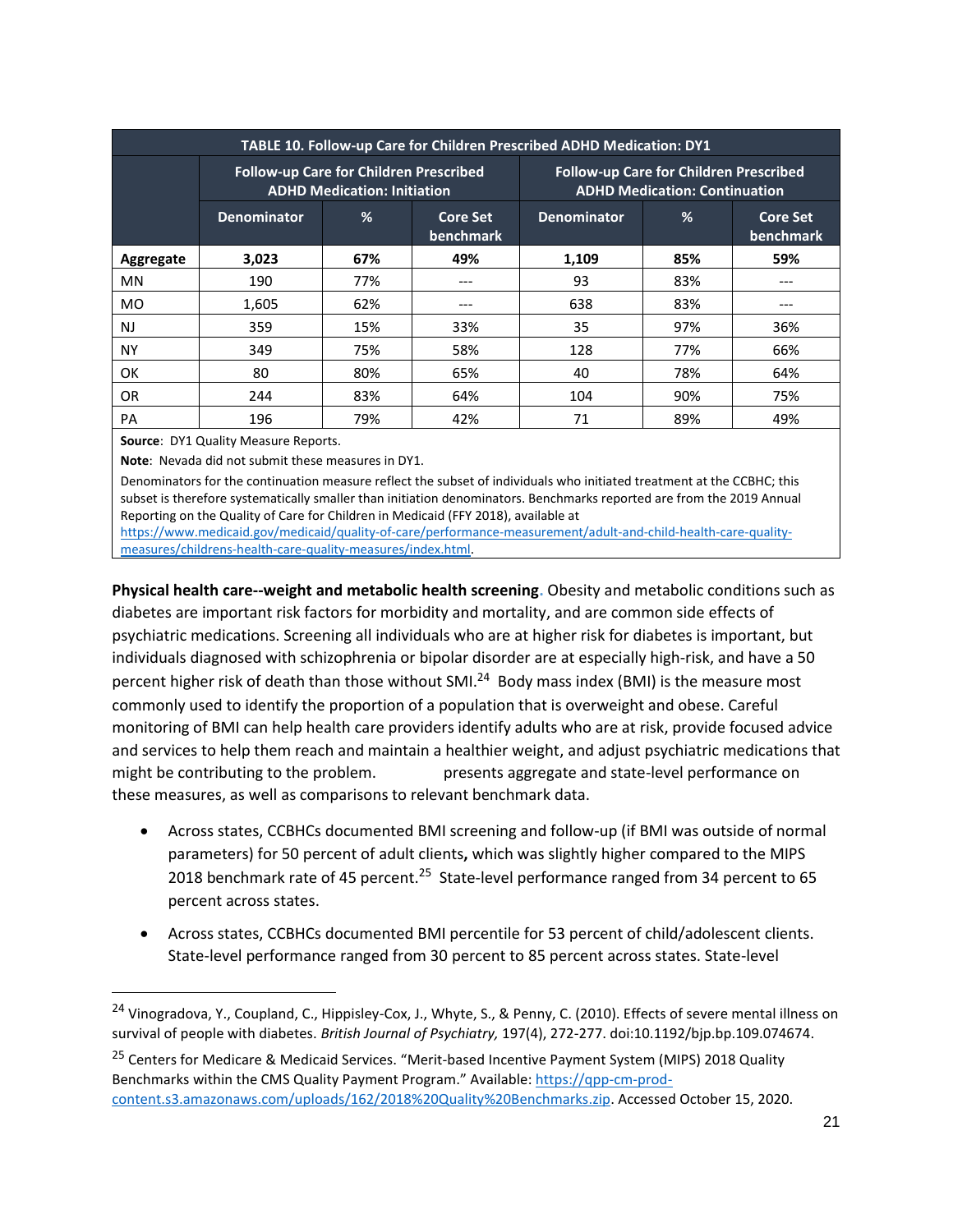performance was lower than the Medicaid Core Set measure performance for most states where comparisons were available.

• Across states, 67 percent of CCBHC clients with schizophrenia or bipolar disorder who received antipsychotic medications had a claim or encounter that indicated the receipt of diabetes screening during the year. State-level performance ranged from 68 percent to 82 percent across states. State-level performance was lower than the Medicaid Core Set measure performance for all states where comparisons were available, except for New York, which was within one percentage point of the Medicare Core Set measure.

|           | <b>TABLE 11. Weight and Metabolic Health Screening: DY1</b> |     |                    |                                                             |                              |                                                                                                                   |     |                              |  |
|-----------|-------------------------------------------------------------|-----|--------------------|-------------------------------------------------------------|------------------------------|-------------------------------------------------------------------------------------------------------------------|-----|------------------------------|--|
|           | <b>BMI Screening and Follow-up</b><br><b>Plan Adult</b>     |     |                    | <b>Weight Assessment and Counseling</b><br>Child/Adolescent |                              | <b>Diabetes Screening for Clients with</b><br>Schizophrenia or Bipolar Taking<br><b>Antipsychotic Medications</b> |     |                              |  |
|           | Denominator                                                 | %   | <b>Denominator</b> | %                                                           | <b>Core Set</b><br>benchmark | Denominator                                                                                                       | %   | <b>Core Set</b><br>benchmark |  |
| Aggregate | 144,951                                                     | 50% | 44,567             | 53%                                                         | 57%                          | 18,851                                                                                                            | 67% | 80%                          |  |
| MN        | 11,559                                                      | 34% | 5,769              | 30%                                                         | ---                          | 1,223                                                                                                             | 77% | $---$                        |  |
| <b>MO</b> | 31,404                                                      | 49% | 8,869              | 85%                                                         | ---                          | 8,434                                                                                                             | 74% | 84%                          |  |
| N         | 9,795                                                       | 48% | 3,093              | 49%                                                         | 78%                          | 977                                                                                                               | 68% | $- - -$                      |  |
| <b>NV</b> | 410                                                         | 51% | 44                 | 32%                                                         | 40%                          | ---                                                                                                               | --- | 79%                          |  |
| <b>NY</b> | 38,232                                                      | 57% | 8,704              | 61%                                                         | 84%                          | 3,635                                                                                                             | 79% | 80%                          |  |
| OK        | 15,237                                                      | 65% | 5,014              | 54%                                                         | 5%                           | 647                                                                                                               | 72% | $---$                        |  |
| <b>OR</b> | 27,226                                                      | 42% | 10,123             | 54%                                                         | ---                          | 2,220                                                                                                             | 80% | $---$                        |  |
| PA        | 11,088                                                      | 52% | 2,951              | 59%                                                         | 78%                          | 1,715                                                                                                             | 82% | 88%                          |  |

**Source**: DY1 Quality Measure Reports.

**Notes**: Nevada did not submit the diabetes screening measure in DY1.

Benchmarks reported are from the 2019 Annual Reporting on the Quality of Care for Adults in Medicaid (FFY 2018), available at [https://www.medicaid.gov/medicaid/quality-of-care/performance-measurement/adult-and-child-health-care-quality-measures/adult-core](https://www.medicaid.gov/medicaid/quality-of-care/performance-measurement/adult-and-child-health-care-quality-measures/adult-core-set/index.html)[set/index.html,](https://www.medicaid.gov/medicaid/quality-of-care/performance-measurement/adult-and-child-health-care-quality-measures/adult-core-set/index.html) and the 2019 Annual Reporting on the Quality of Care for Children in Medicaid (FFY 2018) [https://www.medicaid.gov/medicaid/quality-of-care/performance-measurement/adult-and-child-health-care-quality-measures/childrens-health](https://www.medicaid.gov/medicaid/quality-of-care/performance-measurement/adult-and-child-health-care-quality-measures/childrens-health-care-quality-measures/index.html)[care-quality-measures/index.html.](https://www.medicaid.gov/medicaid/quality-of-care/performance-measurement/adult-and-child-health-care-quality-measures/childrens-health-care-quality-measures/index.html)

**Substance use screening and follow-up.** Substance use exacts an immense human and economic toll and disproportionately affects individuals with mental health conditions. Less than 20 percent of individuals with SUD report receiving some form of treatment in the past year according to analysis of National Survey on Drug Use and Health data.<sup>26</sup> In addition, tobacco use is disproportionately high among individuals with SMI, which may contribute to tobacco-related physical health disparities for these individuals relative to the general population. Tables 12 and 13 present aggregate and state-level performance on these measures, as well as comparisons to relevant benchmark data.

• Across states, 62 percent of adult CCBHC clients received tobacco use screening and cessation intervention (when tobacco use was present) during the previous 24 months. Results ranged from 51 percent to 70 percent across states. CCBHC performance on this measure was lower when compared with MIPS data (89 percent for tobacco use screening and cessation intervention). (See  $\qquad$ .)

<sup>&</sup>lt;sup>26</sup> Ali, M.M., Teich, J.L., & Mutter, R. (2015). The role of perceived need and health insurance in substance use treatment: Implications for the Affordable Care Act. *Journal of Substance Abuse Treatment,* 54:14-20.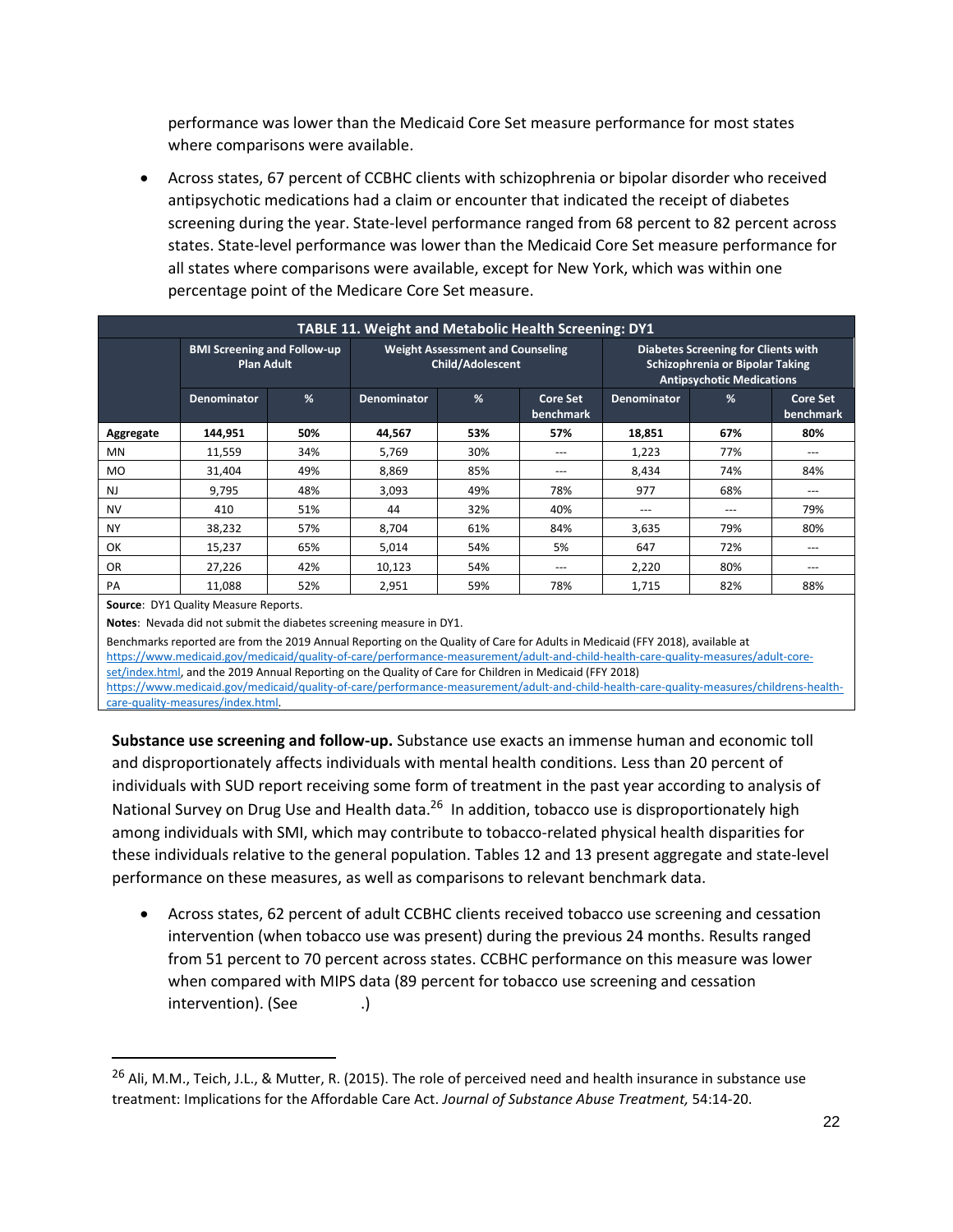• Across states, 62 percent of adult CCBHC clients received screening for unhealthy alcohol use screening and brief counseling (when screen was positive) in the previous 24 months. Performance ranged from 42 percent to 84 percent across states. Some states performed better than the MIPS average of 64 percent on this measure, whereas other states fell below that average. (See **122**.)

| <b>TABLE 12. Substance Use Screening: DY1</b> |                                                                   |     |                                                                |     |  |  |  |  |  |
|-----------------------------------------------|-------------------------------------------------------------------|-----|----------------------------------------------------------------|-----|--|--|--|--|--|
|                                               | <b>Tobacco Use Screening and</b><br><b>Cessation Intervention</b> |     | <b>Unhealthy Alcohol Use Screening</b><br>and Brief Counseling |     |  |  |  |  |  |
|                                               | <b>Denominator</b>                                                | %   | <b>Denominator</b>                                             | %   |  |  |  |  |  |
| Aggregate                                     | 162,647                                                           | 62% | 144,360                                                        | 62% |  |  |  |  |  |
| <b>MN</b>                                     | 11,015                                                            | 55% | 9,605                                                          | 51% |  |  |  |  |  |
| <b>MO</b>                                     | 46,383                                                            | 51% | 37,596                                                         | 54% |  |  |  |  |  |
| <b>NJ</b>                                     | 9,744                                                             | 70% | 10,080                                                         | 76% |  |  |  |  |  |
| <b>NV</b>                                     | 409                                                               | 63% | 353                                                            | 84% |  |  |  |  |  |
| <b>NY</b>                                     | 38,752                                                            | 69% | 29,671                                                         | 69% |  |  |  |  |  |
| OK                                            | 15,333                                                            | 70% | 15,333                                                         | 65% |  |  |  |  |  |
| OR.                                           | 30,476                                                            | 69% | 28,100                                                         | 58% |  |  |  |  |  |
| PA                                            | 10,535                                                            | 54% | 13,622                                                         | 42% |  |  |  |  |  |
| $-1$                                          |                                                                   |     |                                                                |     |  |  |  |  |  |

**Source**: DY1 Quality Measure Reports.

**Notes**: Nevada clinics reported low denominators on these measures, less than 10% of the clients across the Nevada CCBHCs. However, no deviation from measure specification or explanation for low denominators was provided in the reporting form on these measures.

- Across states, 40 percent of adult CCBHC clients received treatment for an alcohol or other drug (AOD) use disorder within 14 days of the initial diagnosis (initiation), which ranged from 16 percent to 54 percent across states; 12 percent met criteria for initiation and also received at least two other AOD services within 30 days of the initiation visit (engagement), which ranged from 4 percent to 39 percent across states. (See  $\qquad \qquad$ .)
- Performance on the initiation and engagement components of this measure generally met or exceeded Medicaid Core Set measure performance in states where comparison data were available. (See **TABLE** 13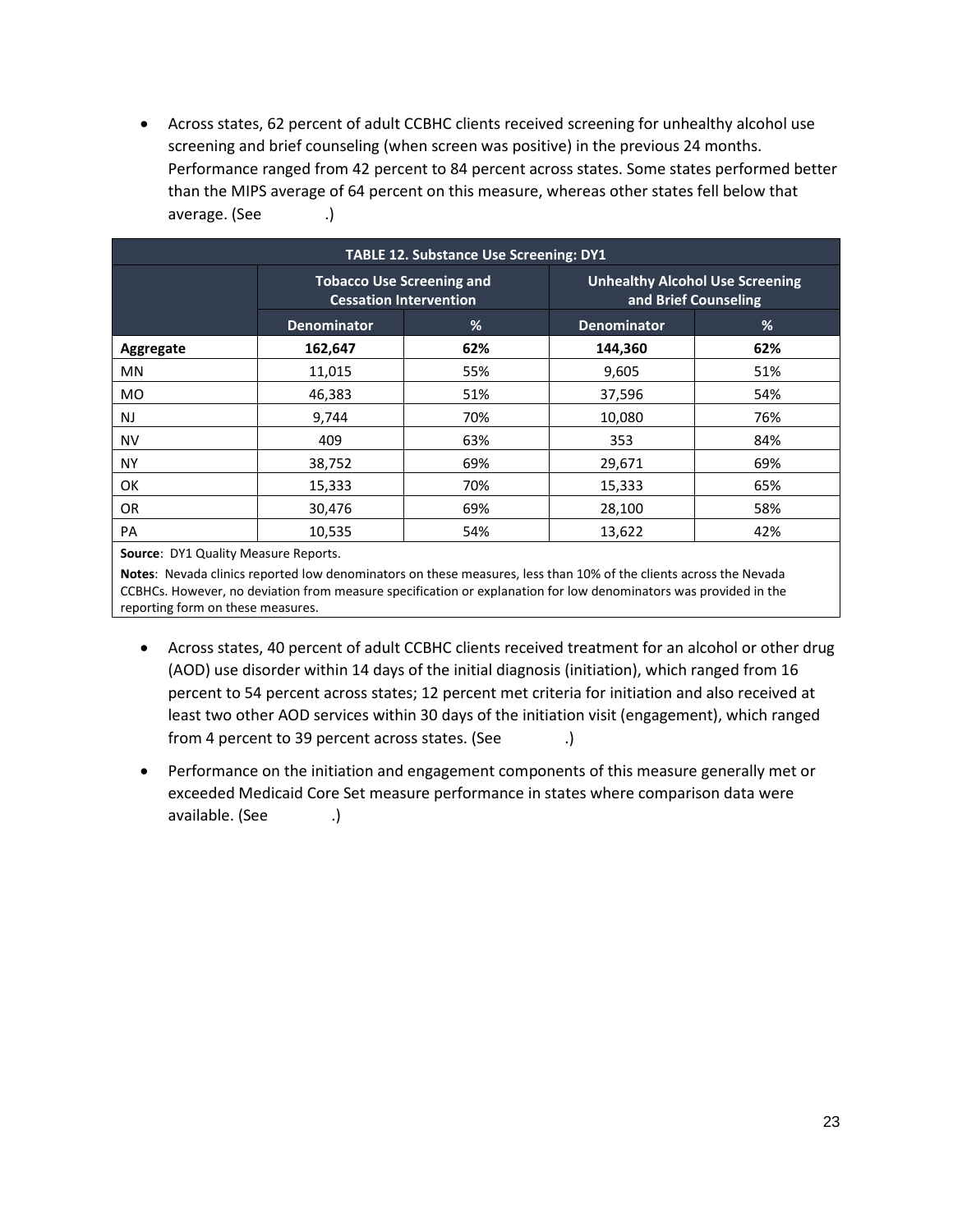| TABLE 13. Initiation and Engagement for AOD Use: DY1 |                    |                                                                            |                                     |                                                                            |     |                                     |  |  |  |
|------------------------------------------------------|--------------------|----------------------------------------------------------------------------|-------------------------------------|----------------------------------------------------------------------------|-----|-------------------------------------|--|--|--|
|                                                      |                    | <b>Initiation of Alcohol and Other Drug</b><br><b>Dependence Treatment</b> |                                     | <b>Engagement of Alcohol and Other Drug</b><br><b>Dependence Treatment</b> |     |                                     |  |  |  |
|                                                      | <b>Denominator</b> | %                                                                          | <b>Core Set</b><br><b>benchmark</b> | <b>Denominator</b>                                                         | %   | <b>Core Set</b><br><b>benchmark</b> |  |  |  |
| Aggregate                                            | 15,483             | 40%                                                                        | 39%                                 | 15,483                                                                     | 24% | 12%                                 |  |  |  |
| <b>MN</b>                                            | 2,412              | 39%                                                                        | ---                                 | 2,412                                                                      | 14% | ---                                 |  |  |  |
| <b>MO</b>                                            | 2,276              | 51%                                                                        | 40%                                 | 2,276                                                                      | 39% | 11%                                 |  |  |  |
| NJ                                                   | 2,615              | 36%                                                                        | ---                                 | 2,615                                                                      | 31% | ---                                 |  |  |  |
| <b>NY</b>                                            | 6,081              | 54%                                                                        | 42%                                 | 6,081                                                                      | 33% | 16%                                 |  |  |  |
| OK <sup>a</sup>                                      | 41                 | 39%                                                                        | 36%                                 | 41                                                                         | 34% | 5%                                  |  |  |  |
| <b>OR</b>                                            | 988                | 46%                                                                        | 39%                                 | 988                                                                        | 15% | 15%                                 |  |  |  |
| PA                                                   | 1.070              | 16%                                                                        | 31%                                 | 1.070                                                                      | 4%  | 22%                                 |  |  |  |

**Source**: DY1 Quality Measure Reports.

**Notes**: Nevada did not submit this data in DY1. Benchmarks reported are from the 2019 Annual Reporting on the Quality of Care for Adults in Medicaid (FFY 2018), available a[t https://www.medicaid.gov/medicaid/quality-of-care/performance](https://www.medicaid.gov/medicaid/quality-of-care/performance-measurement/adult-and-child-health-care-quality-measures/adult-core-set/index.html)[measurement/adult-and-child-health-care-quality-measures/adult-core-set/index.html.](https://www.medicaid.gov/medicaid/quality-of-care/performance-measurement/adult-and-child-health-care-quality-measures/adult-core-set/index.html)

a. Oklahoma included a note in the reporting form regarding the low denominators on this measure and stated, "The requirement that the client have a 60-day enrollment period with the CCBHC before the AOD diagnosis excludes many clients who are being diagnosed early in their treatment at the CCBHC."

**Emergency department and hospital transitions.** Providing follow-up care for people with mental health conditions following presentation to an emergency department is linked to fewer repeat emergency department visits, improved treatment outcomes and psychosocial functioning, and increased compliance with follow-up instructions.<sup>27</sup> Timely follow-up care for individuals with AOD dependence who were seen in the emergency department is associated with reductions in substance use, future emergency department use, hospital admissions, and bed days.<sup>28</sup> In addition, individuals hospitalized for mental health issues are vulnerable after discharge, and follow-up care by trained mental health clinicians is critical for their health and well-being. Moreover, follow-up care after hospitalization can reduce the likelihood of subsequent readmission.<sup>29</sup> and 15 present aggregate and state-level performance on these state-reported measures, as well as comparisons to relevant benchmark data.

• Across states, 71 percent of CCBHC clients received follow-up care within 30 days after an emergency department visit for a mental health condition and 32 percent received follow-up

<sup>&</sup>lt;sup>27</sup> National Committee for Quality Assurance. "Follow-up after emergency department visit for mental illness." Available: [https://www.ncqa.org/hedis/measures/follow-up-after-emergency-department-visit-for-mental-illness/.](https://www.ncqa.org/hedis/measures/follow-up-after-emergency-department-visit-for-mental-illness/) Accessed October 15, 2020.

<sup>&</sup>lt;sup>28</sup> National Committee for Quality Assurance. "Follow-up after emergency department visit for alcohol or drug use." Available: [https://www.ncqa.org/hedis/measures/follow-up-after-emergency-department-visit-for-alcohol](https://www.ncqa.org/hedis/measures/follow-up-after-emergency-department-visit-for-alcohol-and-other-drug-abuse-or-dependence/)[and-other-drug-abuse-or-dependence/.](https://www.ncqa.org/hedis/measures/follow-up-after-emergency-department-visit-for-alcohol-and-other-drug-abuse-or-dependence/) Accessed October 15, 2020.

<sup>&</sup>lt;sup>29</sup> Morris, D.W., Ghose, S., Williams, E., Brown, K., & Khan, F. (2018). Evaluating psychiatric readmissions in the emergency department of a large public hospital. *Neuropsychiatric Disease and Treatment*, 14, 671-679. doi.org/10.2147/NDT.S143004.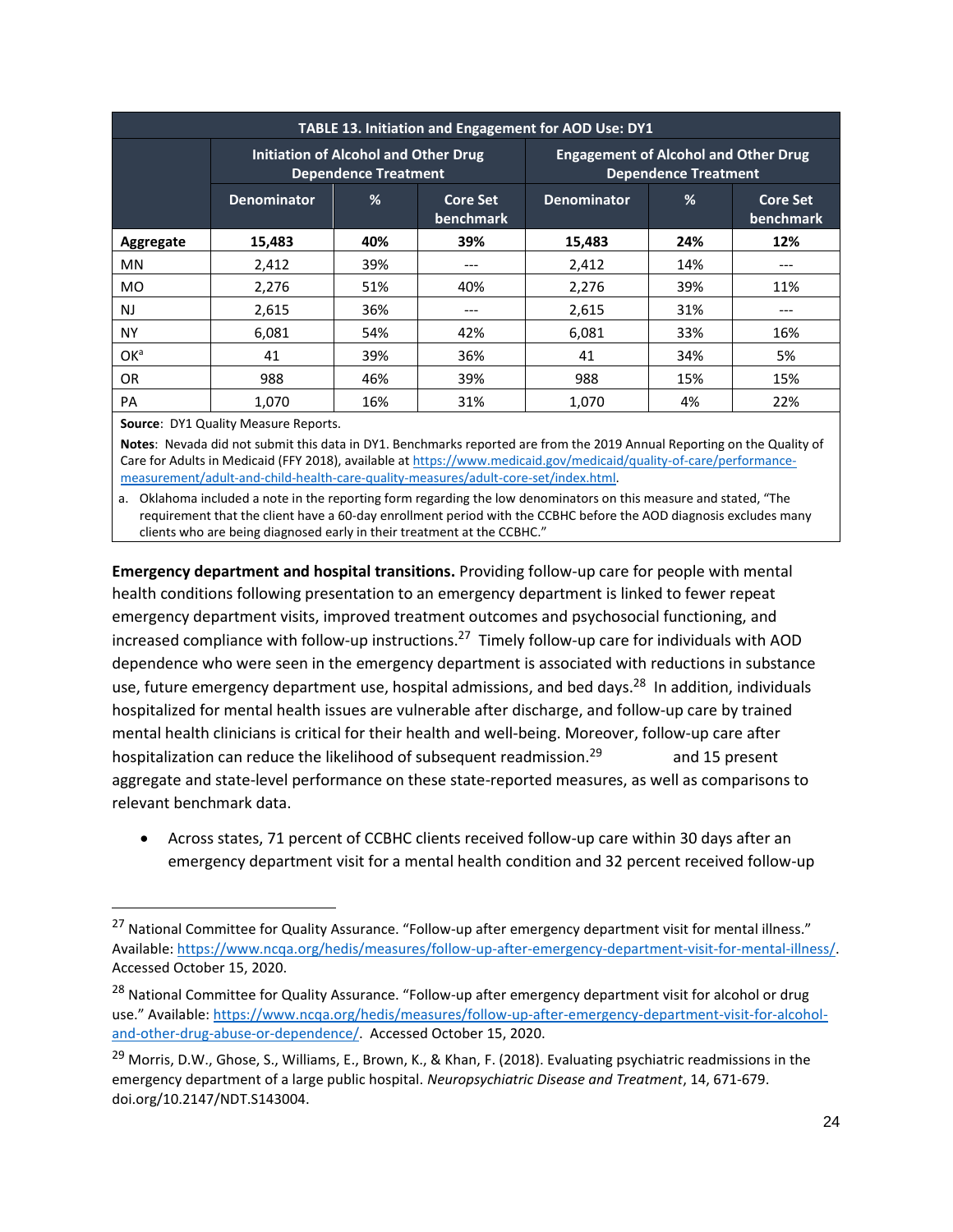care within seven days of emergency department visits for AOD dependence, exceeding available benchmarks for these quality measures. However, DY1 performance rates on these measures indicate room for improvement, particularly with respect to follow-up rates for AOD dependence. Performance across states varied considerably; however, among states for which state-specific benchmarks were available, performance typically exceeded benchmarks. (See **TABLE 14**.)

- Across states, rates of follow-up after hospitalization for mental health treatment were 67 percent for adults and 68 percent for child/adolescent clients and exceeded benchmarks for these quality measures. The overall rate of all-cause readmission (i.e., proportion of individuals hospitalized who had a subsequent readmission to hospital within 30 days) was 18 percent, similar to the benchmark for this quality measure (17 percent).<sup>30</sup> (See  $\qquad \qquad .$ )
- Performance across states on these quality measures varied widely, particularly for follow-up after hospitalization for mental health for adults (which ranged from 23 percent to 94 percent). (See .)

| TABLE 14. Follow-up after ED visits: DY1 |                    |                                                               |                                     |                                                                |     |                              |  |  |  |
|------------------------------------------|--------------------|---------------------------------------------------------------|-------------------------------------|----------------------------------------------------------------|-----|------------------------------|--|--|--|
|                                          |                    | <b>Follow-up after ED for</b><br><b>Mental Health: 30-day</b> |                                     | <b>Follow-up after ED for</b><br><b>AOD Dependence: 30-day</b> |     |                              |  |  |  |
|                                          | <b>Denominator</b> | %                                                             | <b>Core Set</b><br><b>benchmark</b> | <b>Denominator</b>                                             | %   | <b>Core Set</b><br>benchmark |  |  |  |
| Aggregate                                | 16,488             | 71%                                                           | 54%                                 | 6,287                                                          | 32% | 20%                          |  |  |  |
| <b>MN</b>                                | 2,441              | 79%                                                           | 65%                                 | 1,037                                                          | 43% | 28%                          |  |  |  |
| <b>MO</b>                                | 5,066              | 69%                                                           | 57%                                 | 1,562                                                          | 33% | 5%                           |  |  |  |
| NJ                                       | 1,816              | 23%                                                           |                                     | 562                                                            | 6%  | ---                          |  |  |  |
| <b>NY</b>                                | 2,496              | 89%                                                           | 71%                                 | 1,719                                                          | 56% | 27%                          |  |  |  |
| <b>OK</b>                                | 348                | 82%                                                           | 50%                                 | 42                                                             | 12% | 44%                          |  |  |  |
| <b>OR</b>                                | 1,781              | 84%                                                           | 59%                                 | 823                                                            | 33% | ---                          |  |  |  |
| PA                                       | 44                 | 68%                                                           | 50%                                 | 542                                                            | 38% | 23%                          |  |  |  |

**Source**: DY1 Quality Measure Reports.

**Notes**: Nevada did not submit these measures in DY1.

Benchmarks reported are from the 2019 Annual Reporting on the Quality of Care for Adults in Medicaid (FFY 2018), available at [https://www.medicaid.gov/medicaid/quality-of-care/performance-measurement/adult-and-child-health-care-quality](https://www.medicaid.gov/medicaid/quality-of-care/performance-measurement/adult-and-child-health-care-quality-measures/adult-core-set/index.html)[measures/adult-core-set/index.html.](https://www.medicaid.gov/medicaid/quality-of-care/performance-measurement/adult-and-child-health-care-quality-measures/adult-core-set/index.html)

<sup>&</sup>lt;sup>30</sup> CCBHC measure specifications did not require risk adjustment of the All-Cause Readmission measure. The Medicaid Core Set benchmarks for this measure were also not risk adjusted in FFY 2018.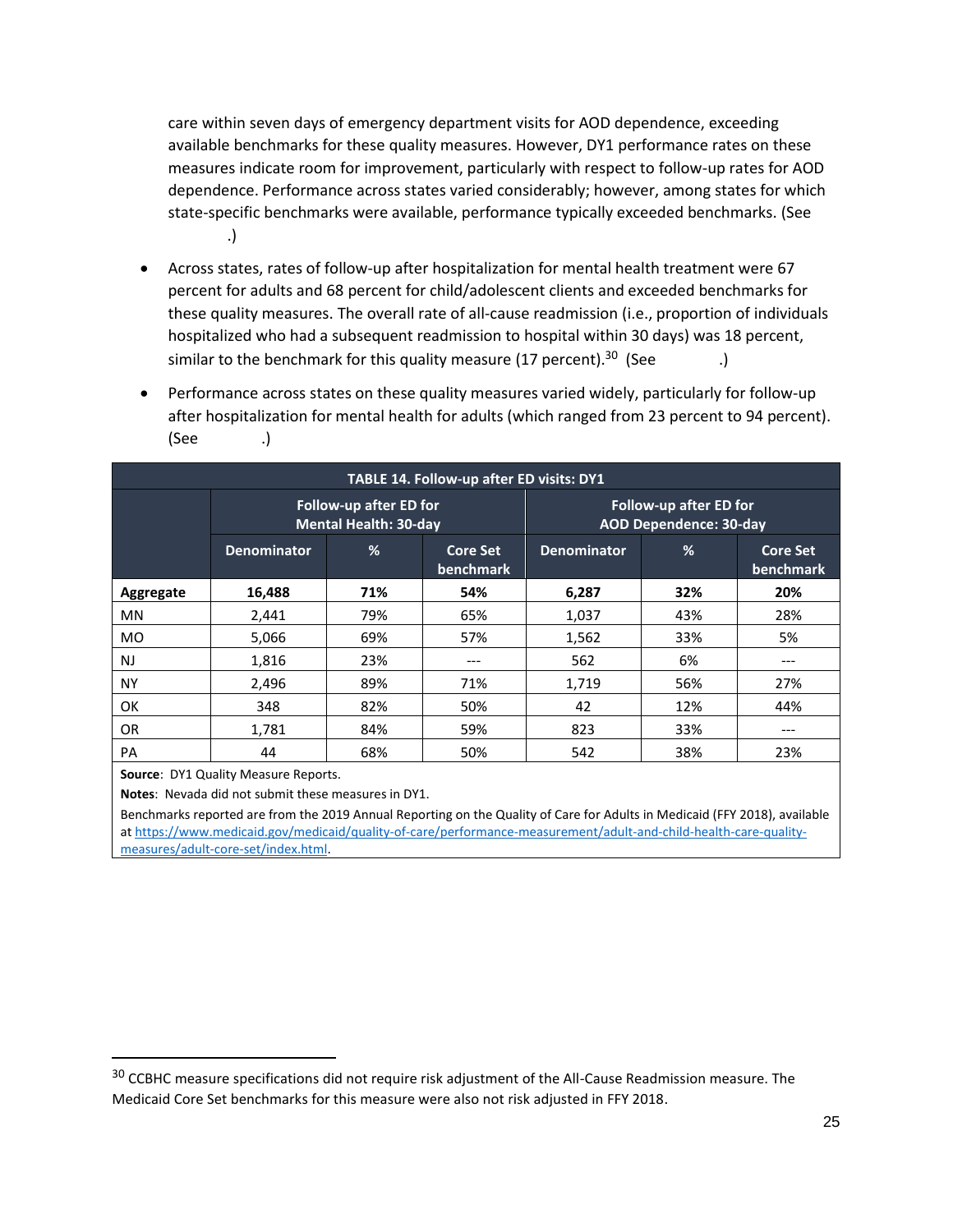| <b>TABLE 15. Follow-up after Hospitalization and Readmission: DY1</b> |                                                                   |                    |                              |                                                                                     |                     |                              |                                   |     |                              |
|-----------------------------------------------------------------------|-------------------------------------------------------------------|--------------------|------------------------------|-------------------------------------------------------------------------------------|---------------------|------------------------------|-----------------------------------|-----|------------------------------|
|                                                                       | Follow-up after Hospitalization for<br><b>Mental Health Adult</b> |                    |                              | <b>Follow-up after Hospitalization for</b><br><b>Mental Health Child/Adolescent</b> |                     |                              | <b>Plan All-Cause Readmission</b> |     |                              |
|                                                                       | Denom-<br><i>inator</i>                                           | %                  | <b>Core Set</b><br>benchmark | Denom-<br>inator                                                                    | %                   | <b>Core Set</b><br>benchmark | Denom-<br>inator                  | %   | <b>Core Set</b><br>benchmark |
| Aggregate                                                             | 12,333                                                            | 67%                | 58%                          | 5,632                                                                               | 68%                 | 65%                          | 31,339                            | 18% | 17%                          |
| MN                                                                    | 1,271                                                             | 73%                | 63%                          | 668                                                                                 | 74%                 | 70%                          | 3,048                             | 22% | 17%                          |
| MO.                                                                   | 3,565                                                             | 74%                | 38%                          | 3,146                                                                               | 76%                 | 56%                          | 13.144                            | 26% | 22%                          |
| <b>NJ</b>                                                             | 323                                                               | 23%                | ---                          | 77                                                                                  | 21%                 | 32%                          | 1,397                             | 20% | 15%                          |
| <b>NY</b>                                                             | 1.437                                                             | 82%                | 61%                          | 372                                                                                 | 87%                 | 85%                          | 7,043                             | 24% | ---                          |
| OK                                                                    | 190                                                               | 94%                | 39%                          | 288                                                                                 | 91%                 | 51%                          | 417                               | 10% | 29%                          |
| 0R                                                                    | 670                                                               | $87%$ <sup>a</sup> | $85%$ <sup>a</sup>           | 148                                                                                 | $82\%$ <sup>a</sup> | $81\%$ <sup>a</sup>          | 2,843                             | 15% | ---                          |
| PA                                                                    | 4.877                                                             | 27%                | 56%                          | 933                                                                                 | 37%                 | 74%                          | 3.447                             | 8%  | 13%                          |

**Source**: DY1 Quality Measure Reports.

**Notes**: Lower Rate of Readmission is better for the Plan All-Cause Readmission measure. Nevada did not submit these measures in DY1.

a. Oregon benchmark data are only available for 7-day readmission, thus the Oregon measure presented in this table is for 7-day instead of 30-day readmission. Benchmarks reported are from the 2019 Annual Reporting on the Quality of Care for Adults in Medicaid (FFY 2018), available at [https://www.medicaid.gov/medicaid/quality-of-care/performance-measurement/adult](https://www.medicaid.gov/medicaid/quality-of-care/performance-measurement/adult-and-child-health-care-quality-measures/adult-core-set/index.html)[and-child-health-care-quality-measures/adult-core-set/index.html,](https://www.medicaid.gov/medicaid/quality-of-care/performance-measurement/adult-and-child-health-care-quality-measures/adult-core-set/index.html) and the 2019 Annual Reporting on the Quality of Care for Children in Medicaid (FFY 2018[\) https://www.medicaid.gov/medicaid/quality-of-care/performance-measurement/adult-and](https://www.medicaid.gov/medicaid/quality-of-care/performance-measurement/adult-and-child-health-care-quality-measures/childrens-health-care-quality-measures/index.html)[child-health-care-quality-measures/childrens-health-care-quality-measures/index.html.](https://www.medicaid.gov/medicaid/quality-of-care/performance-measurement/adult-and-child-health-care-quality-measures/childrens-health-care-quality-measures/index.html)

**Client/family experiences of care.** Client-reported and family-reported experiences with care are key indicators of quality of care and important factors in ensuring client-centered care.<sup>31</sup> CCBHCs reported on a range of client experience measures, including access, quality and appropriateness of care, perceived outcomes of care, participation in treatment planning, and overall satisfaction using the Mental Health Statistics Improvement Program (MHSIP) Adult Consumer Experience of Care Survey and the Youth/Family Services Survey for Families (YSS-F) Experience of Care Survey.<sup>32</sup>

CCBHCs used various approaches to collect client experience information from their clients. For example, some CCBHCs obtained client-reported experience data from all or nearly all of their clients while other CCBHCs obtained client experience data by surveying a random sample of their clients. The latter approach contributed to low denominators, or sample sizes, for these CCBHCs. Aggregate and state-level performance on these state-reported measures, as well as comparisons to relevant benchmark data, are presented in Appendix C.

• Across states, performance on these quality measures was relatively high, ranging from 69 percent to 93 percent for aggregate performance. Although aggregate/national benchmarks are not available, state performance approached or exceeded available state-level benchmarks for many quality measures. However, performance on some measures showed room for

<sup>&</sup>lt;sup>31</sup> Centers for Medicare & Medicaid Services. "Hospital Compare: What is the patient experience of care survey?" Baltimore, MD: CMS. Available[: https://www.medicare.gov/HomeHealthCompare/Data/HHCAHPS-Overview.html.](https://www.medicare.gov/HomeHealthCompare/Data/HHCAHPS-Overview.html) Accessed October 15, 2020.

<sup>&</sup>lt;sup>32</sup> The official versions of the MHSIP and YSS-F used by CCBHCS can be found on the NRI website, along with additional information on the psychometric properties of both surveys: [http://www.nri-inc.org.](http://www.nri-inc.org/)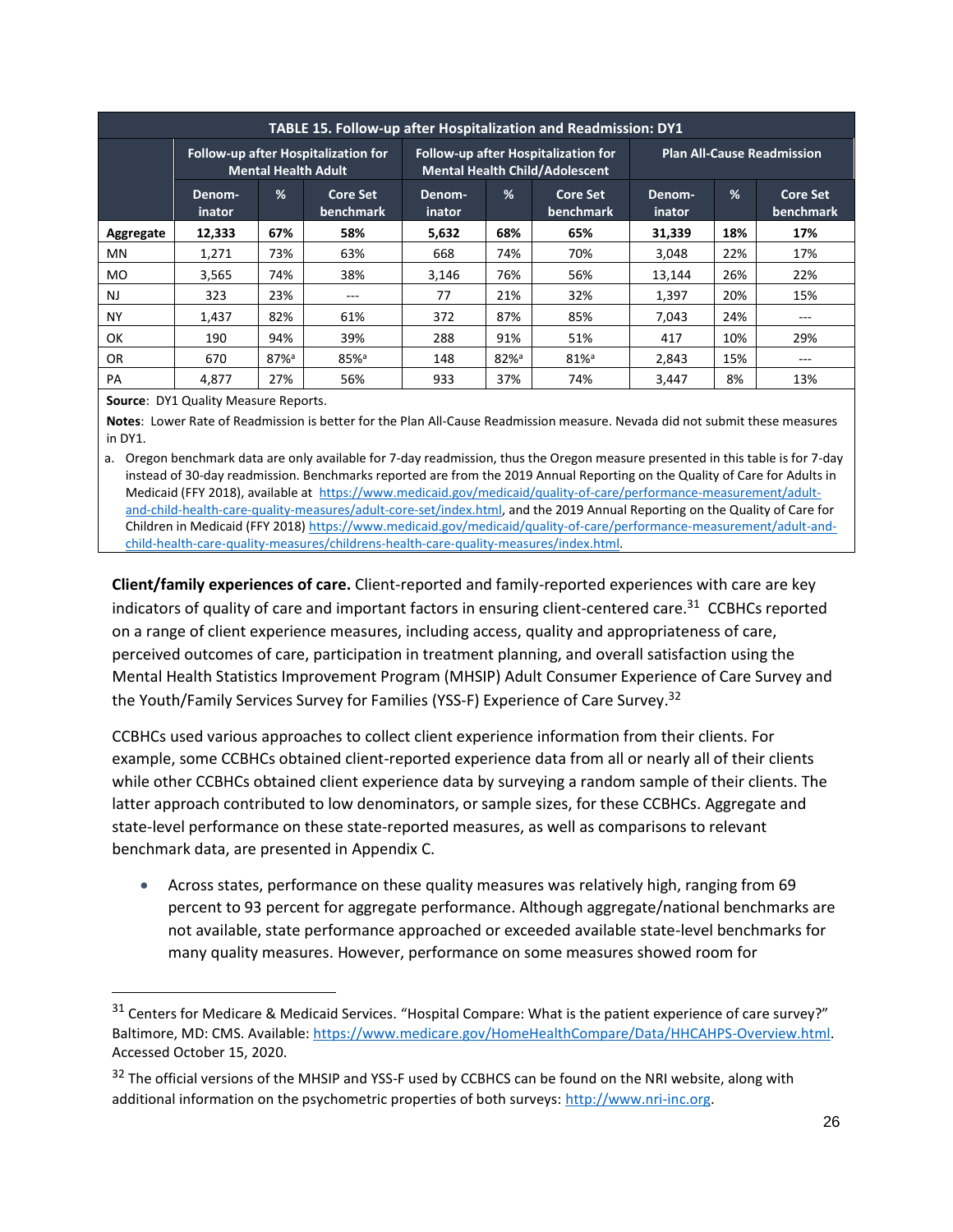improvement (e.g., for adults reporting positively on outcomes, approximately 30 percent of respondents indicated non-positive perceptions of care).

• Performance across states on these measures varied. For example, for adults reporting positively on outcomes, state-level rates ranged from 37 percent in Oregon to 90 percent in Pennsylvania. Some of this variability may be due to differences in the methods used to obtain client feedback.

**Summary of quality measure performance.** Performance on the quality measures varied considerably across CCBHCs and across states, with few discernable patterns of consistently higher or lower performance. Overall, the CCBHC quality measurement data was comparable to benchmarks when available. In some domains, CCBHC clients received higher quality of care, on average, relative to benchmarks (e.g., follow-up care within 30 days after an emergency department visit for AOD dependence and follow-up after discharge from a hospitalization for mental illness among adults). There was, however, room for improvement across many of the measures.

While these benchmark data presented in this report provides some context for interpreting performance on the measures among CCBHC populations, there are several limitations to these comparisons and differences in CCBHC performance relative to these sources should not be interpreted as evidence of CCBHC success or failure. The populations reflected by the CCBHC measures often differ from the populations reflected in the comparison source. For example, our comparison for the depression remission measure includes a state-wide population of individuals who receive treatment in a wide range of specialty and primary care settings. The state-wide population may be more heterogenous than the CCBHC population in initial depression severity and other characteristics that account for differences in measure performance. We do not have individual-level data to compare across client populations or to statistically adjust for differences in client populations. Likewise, MIPS measures are reported using clinician-reported data from providers who exceed certain criteria ("lowvolume threshold") with respect to Medicare-covered services that they provide and the number of Medicare patients that they serve.<sup>33</sup> However, Medicare beneficiaries (people age 65 or older; people under age 65 with certain disabilities; people with end-stage renal disease) may differ in key ways from CCBHC client populations. Such differences in the underlying populations represented by the measures may account for some differences in measure performance. It is also important to note that the CCBHC quality measures reported by states were calculated using technical specifications that were adapted specifically for this project and are not identical to those represented in the benchmark populations. Further, the technical specifications adapted for this project were based on FFY 2016 specifications, which may not directly align with updates made to specifications used in the FFY 2018 benchmark datasets. It is also important to note that the quality measures selected for use in this demonstration project were selected by HHS in 2015. Since that time, a number of new behavioral health measures have been developed and endorsed by NQF to address important quality domains, such as continuity of pharmacotherapy for opioid use disorder. The measures reported by states, and included in this report, do not provide all of the information needed to understand the quality of care provided by the CCBHCs. HHS is currently in the process of reevaluating the quality measures for continued use in the demonstration.

<sup>33</sup>Available: [https://qpp.cms.gov/mips/overview.](https://qpp.cms.gov/mips/overview)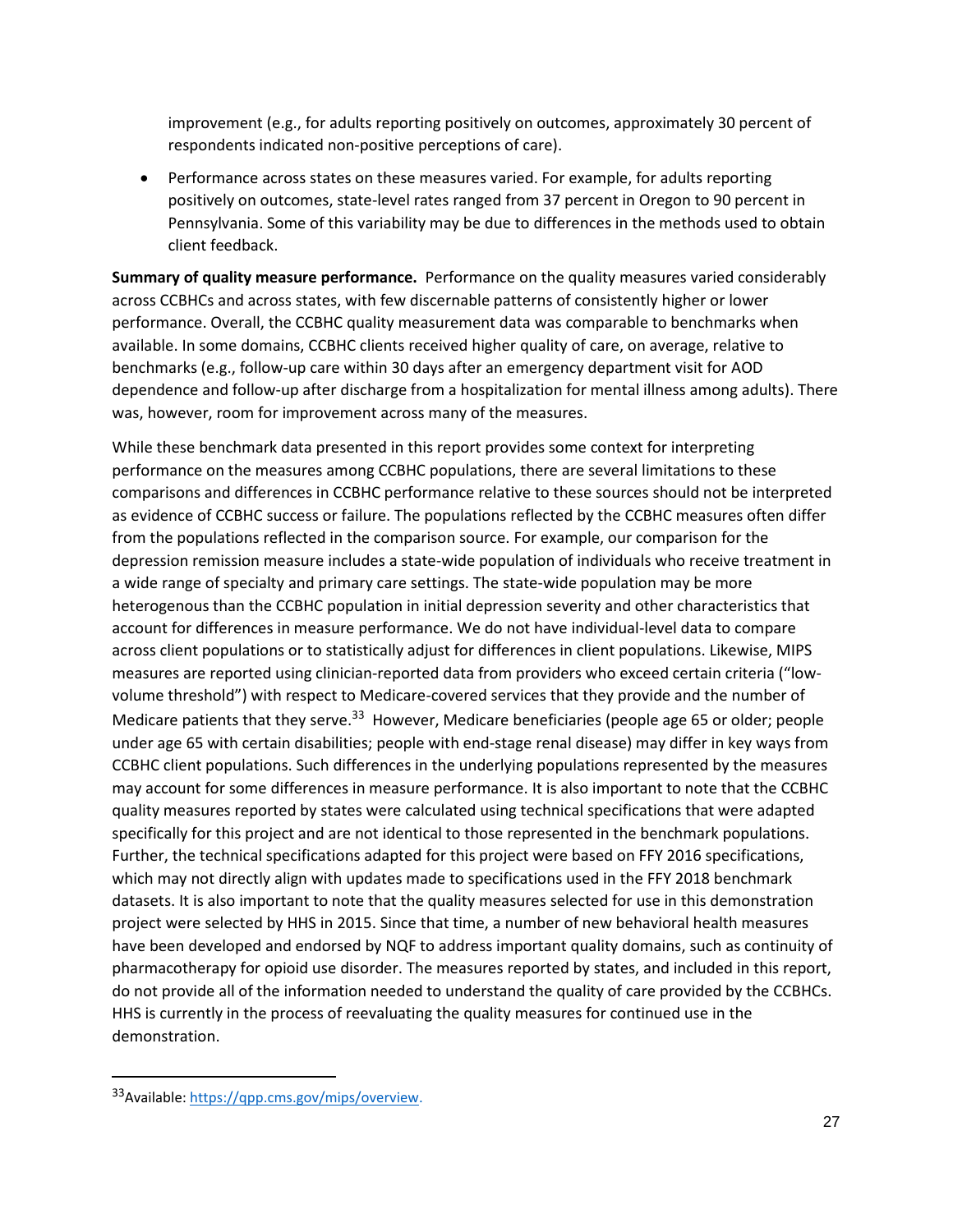The quality measures reported during DY1 provide a baseline for understanding quality of care provided to CCBHC clients but should not be interpreted as the effect of the demonstration on quality of care. In addition, due to limited availability of appropriate national and/or state-level benchmarks, direct comparisons to existing data to assess CCBHC performance should be made with caution. Variation in quality measure performance might indicate a potential for improvement by clinics with low performance during DY1. The fifth report to Congress will use the DY2 quality measure data to assess changes over time within and across CCBHCs.

| TABLE 16. Quality Measures Used to Determine QBPs in DY1                                       |                                                                  |                                                                        |  |  |  |  |  |  |
|------------------------------------------------------------------------------------------------|------------------------------------------------------------------|------------------------------------------------------------------------|--|--|--|--|--|--|
| <b>CCBHC-reported measures</b>                                                                 | <b>Required or optional</b><br>for determining QBPs <sup>a</sup> | <b>States with QBPs that</b><br>used the measure to<br>determine QBPsb |  |  |  |  |  |  |
| Child and adolescent major depressive disorder: SRA<br>(SRA-BH-C)                              | Required                                                         | All                                                                    |  |  |  |  |  |  |
| Adult major depressive disorder: SRA (SRA-BH-A;<br>NQF-0104)                                   | Required                                                         | All                                                                    |  |  |  |  |  |  |
| Screening for Clinical Depression and Follow-Up Plan<br>$(CDF-A)$                              | Optional                                                         | <b>MN</b>                                                              |  |  |  |  |  |  |
| Depression Remission at 12 months (NQF-0710)                                                   | Optional                                                         | None                                                                   |  |  |  |  |  |  |
| <b>State-reported measures</b>                                                                 |                                                                  |                                                                        |  |  |  |  |  |  |
| Adherence to Antipsychotic Medications for Individuals<br>with Schizophrenia (SAA-BH)          | Required                                                         | All                                                                    |  |  |  |  |  |  |
| Follow-Up After Hospitalization for Mental Illness,<br>ages 21+ (adult) (FUH-BH-A)             | Required                                                         | All                                                                    |  |  |  |  |  |  |
| Follow-Up After Hospitalization for Mental Illness,<br>ages 6-21 (child/adolescent) (FUH-BH-C) | Required                                                         | All                                                                    |  |  |  |  |  |  |
| Initiation and Engagement of AOD Dependence<br>Treatment (IET-BH)                              | Required                                                         | All                                                                    |  |  |  |  |  |  |
| Plan All-Cause Readmission Rate (PCR-AD)                                                       | Optional                                                         | MN, NV, NY                                                             |  |  |  |  |  |  |
| Follow-up Care for Children Prescribed ADHD Medication<br>$(ADD-C)$                            | Optional                                                         | None                                                                   |  |  |  |  |  |  |
| Antidepressant Medication Management (AMM-A)                                                   | Optional                                                         | None                                                                   |  |  |  |  |  |  |

**Source**: "Appendix III--Section 223 Demonstration Programs to Improve Community Mental Health Services Prospective Payment System (PPS) Guidance." Available at [https://www.samhsa.gov/sites/default/files/grants/pdf/sm-16-](https://www.samhsa.gov/sites/default/files/grants/pdf/sm-16-001.pdf#page=94)

[001.pdf#page=94.](https://www.samhsa.gov/sites/default/files/grants/pdf/sm-16-001.pdf#page=94) Accessed July 26, 2019. Data from interviews with state Medicaid and behavioral health agency officials conducted by Mathematica and the RAND Corporation, February 2019.

**Notes**:

a. As required in the CCBHC certification criteria.

b. All demonstration states except Oregon offered QBPs to CCBHCs.

#### Quality Bonus Payments

**Measures and thresholds used by states to award QBPs in DY1.** CMS required the use of six specific quality measures to award bonus payments to CCBHCs (two of the CCBHC-reported measures and four of the state-reported measures; **Error! Reference source not found.**). In addition to these six measures, CMS allowed states to use up to five additional measures to award bonus payments. For all measures,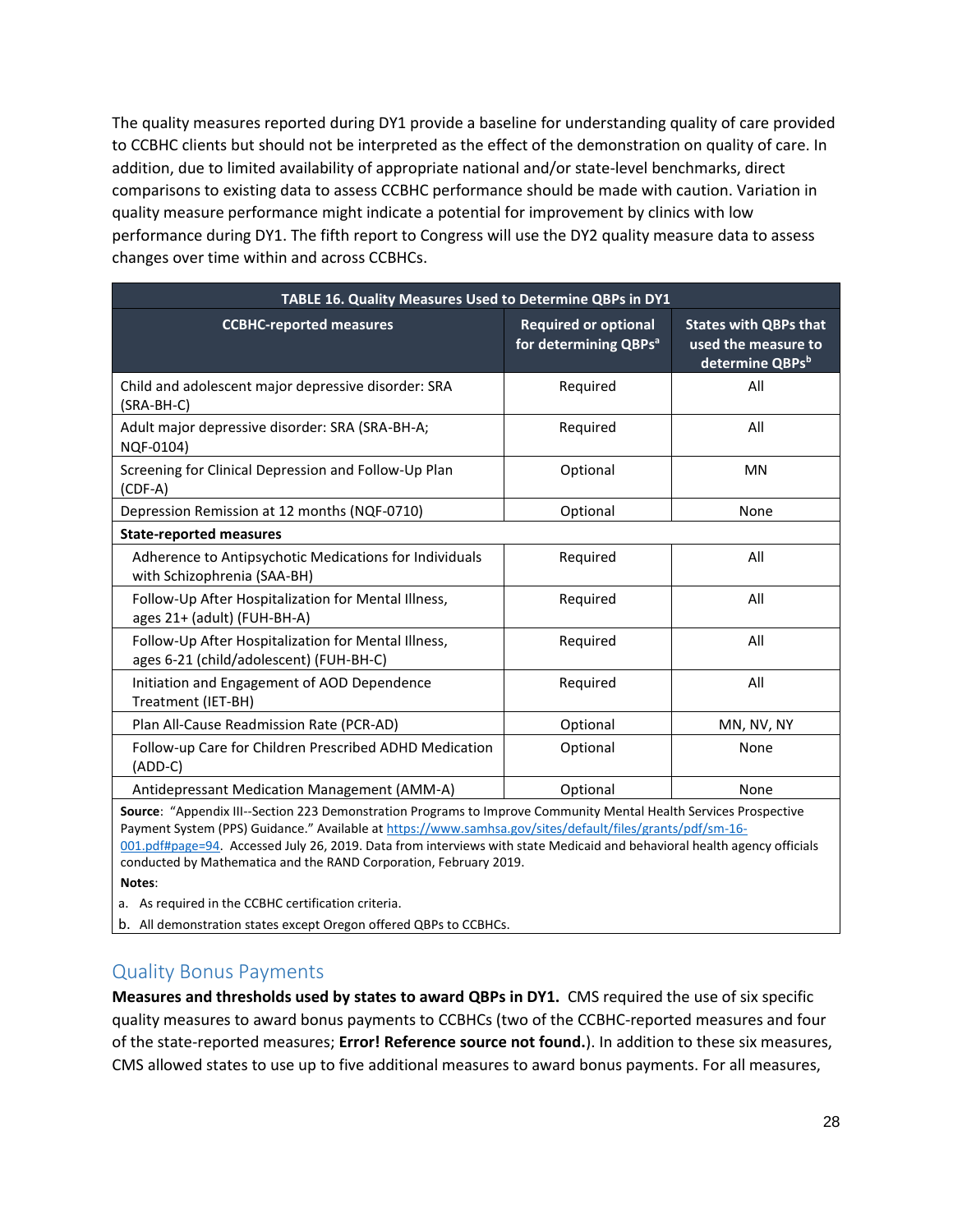CMS allowed states to define the performance threshold used to determine whether a CCBHC would receive the bonus payment.

In DY1, all demonstration states except Oregon offered QBPs.

**QBP programs in DY1**. All seven states that offered bonus payments planned to cover the state share of the costs using state general revenue funds. Across states, the amount of funding allocated for bonus payments and the amount distributed in DY1 varied (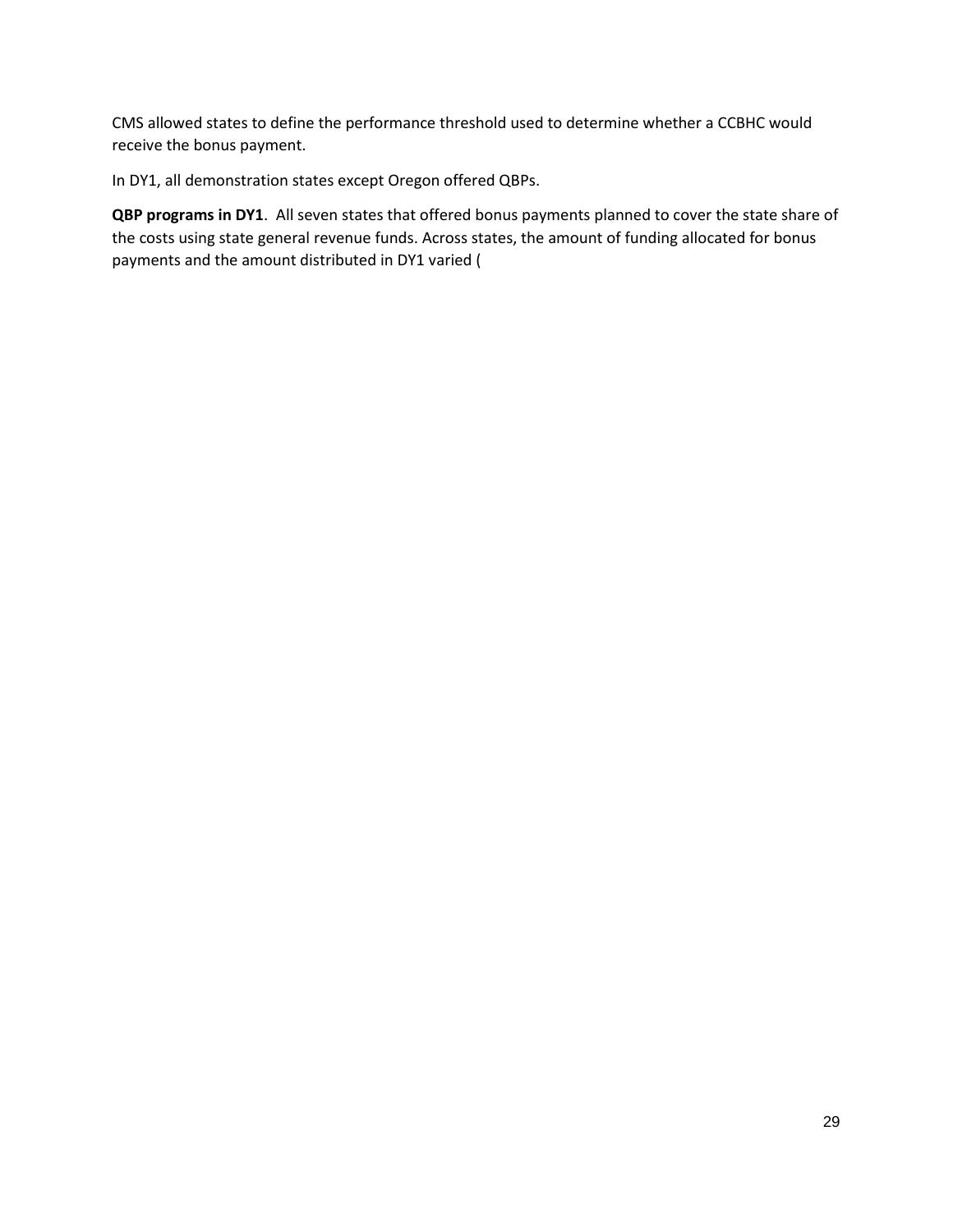**).** Four states (Minnesota, Missouri, Nevada, and Pennsylvania) distributed bonus payments to 26 CCBHCs in DY1 (a total of 54 CCBHCs were eligible for QBPs across seven states). At the time of this report, states had not made determinations for DY2 bonus payments.

|                                     | <b>TABLE 17. QBPs Amounts Planned and Distributed</b>                             |                                                                                                  |
|-------------------------------------|-----------------------------------------------------------------------------------|--------------------------------------------------------------------------------------------------|
| <b>State</b><br>(Number of Clinics) | <b>Amount state initially estimated</b><br>for QBPs per DY                        | <b>DY1 QBPs distributed</b>                                                                      |
| Minnesota (6)                       | 5% of total payments, or<br>approximately \$2.5 million                           | 2 of 6 CCBHCs received QBP. Total bonus<br>payments: \$740,049.                                  |
| Missouri (15)                       | 1% of total payments, or<br>approximately \$4.2 million                           | 15 of 15 CCBHCs received QBP. Total bonus<br>payments: \$17,210,855 (5% of Medicaid<br>claims).  |
| Nevada (3)                          | 10% of DY1 payments and 15% of DY2<br>payments, or approximately \$1.5<br>million | 3 of 3 CCBHCs received QBP. Total bonus<br>payments: 10% of DY1 payments (assumed). <sup>a</sup> |
| New Jersey (7)                      | Approximately \$350,000                                                           | State had not yet made final decisions about<br>awarding of QBPs at time of report.              |
| New York (13)                       | Approximately \$2 million                                                         | No payments distributed; thresholds not met.                                                     |
| Oklahoma (3)                        | 1% of total payments, or<br>approximately \$1 million                             | No payments distributed; thresholds not met.                                                     |
| Pennsylvania (7)                    | 3% of total payments, or<br>approximately \$2.1 million                           | 6 of 7 CCBHCs received QBP. Total bonus<br>payments: \$568,000.                                  |

**Source**: State CCBHC Demonstration Applications, Part 3, and Mathematica and RAND interviews with state Medicaid and behavioral health officials.

**Notes**: Missouri did not report why the bonus payment amount increased from 1% to 5% of total payments but did confirm the amount distributed in DY1.

a. Nevada reported that bonus payments were distributed in DY1, but did not confirm the exact, final bonus payment amount.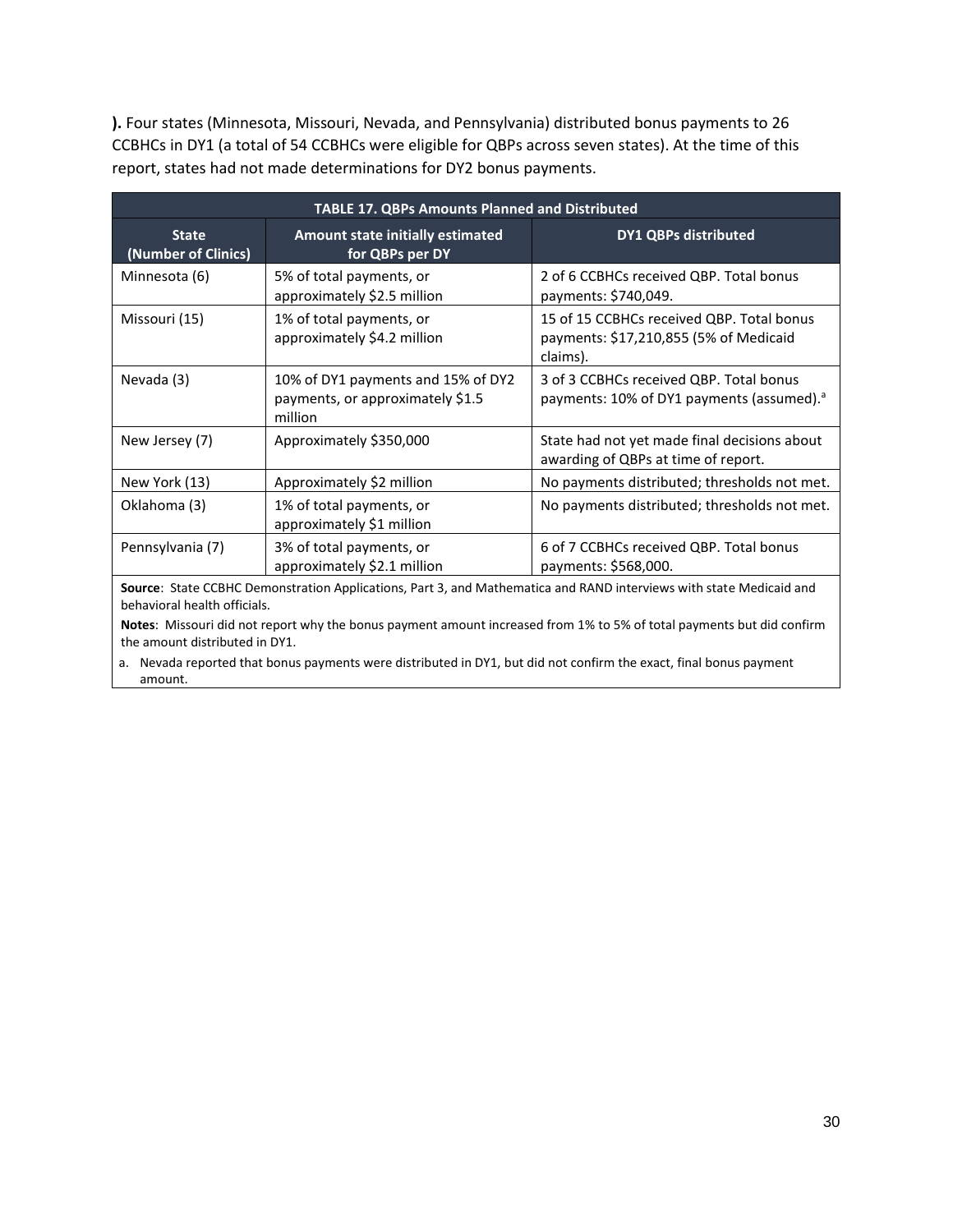#### **Conclusions**

The findings in this report provide insights into the implementation of CCBHCs in the demonstration states. The PPS and quality reporting components of the demonstration enable states and clinics to implement more flexible and sophisticated strategies to incentivize the delivery of high-quality care in community behavioral health clinics. Payment rates that allow for coverage of high-quality services is a basic step in ensuring delivery of evidence-based practices. The implementation of a routine quality measurement system can allow clinics ongoing feedback on what is working, whether changes in policy are resulting in changes to the delivery of care, and whether these changes are impacting client outcomes. State officials can also learn which measures are meaningful and actionable. The cost reports provide a more accurate accounting of the costs of providing comprehensive ambulatory behavioral health services than had been available in most states before the demonstration. The CCBHC PPS ratesetting process and cost data could help to inform how other states or managed care plans approach setting provider payment rates and monitoring costs for similar initiatives. Most states and clinics did not have a cost-reporting system in place prior to the demonstration, and therefore could not set rates that covered costs. In addition, clinics' and states' experiences with and performance on the quality measures may be informative to select quality measures and set performance targets for future initiatives.

**Collection of cost data.** For all but one state, CCBHCs were successful in reporting on their costs during both demonstration years. To accomplish the reporting, states and clinics made significant investments in technical assistance and changes to administrative policies and procedures.

**CCBHC costs and rate-setting.** There was wide variation within and across states in CCBHC rates and in the extent to which rates covered costs for individual clinics. States anticipated that the rate-setting process would be challenging due to the lack of historical data on the costs of some required CCBHC services. The DY1 rates were, on average, higher than the DY1 costs in five of the six states for which cost data were available. However, the rate-setting process was designed to be self-correcting.

**Quality measure reporting and performance.** CCBHCs and states largely reported overcoming early challenges and successfully submitted reports on the quality measures for DY1. By the end of DY2, officials in all states reported that the majority of issues surrounding CCBHC-reported quality measures had been resolved, but some clinics reported making minor modifications to the measure specifications.

Performance on the quality measures varied considerably across CCBHCs and across states, with no discernable patterns of consistently higher or lower performance in certain states. Denominators also varied widely across states for some quality measures, and in some cases were lower than might be anticipated for this consumer population. This may have been partly a function of the denominator inclusion and exclusion criteria or could serve as a signal that some consumers were erroneously omitted from the measure.

Overall, the quality of care provided to CCBHC clients was comparable to benchmarks when available. In some domains, CCBHC clients received higher quality of care, on average, relative to benchmarks (e.g., follow-up care within 30 days after an emergency department visit for AOD dependence and follow-up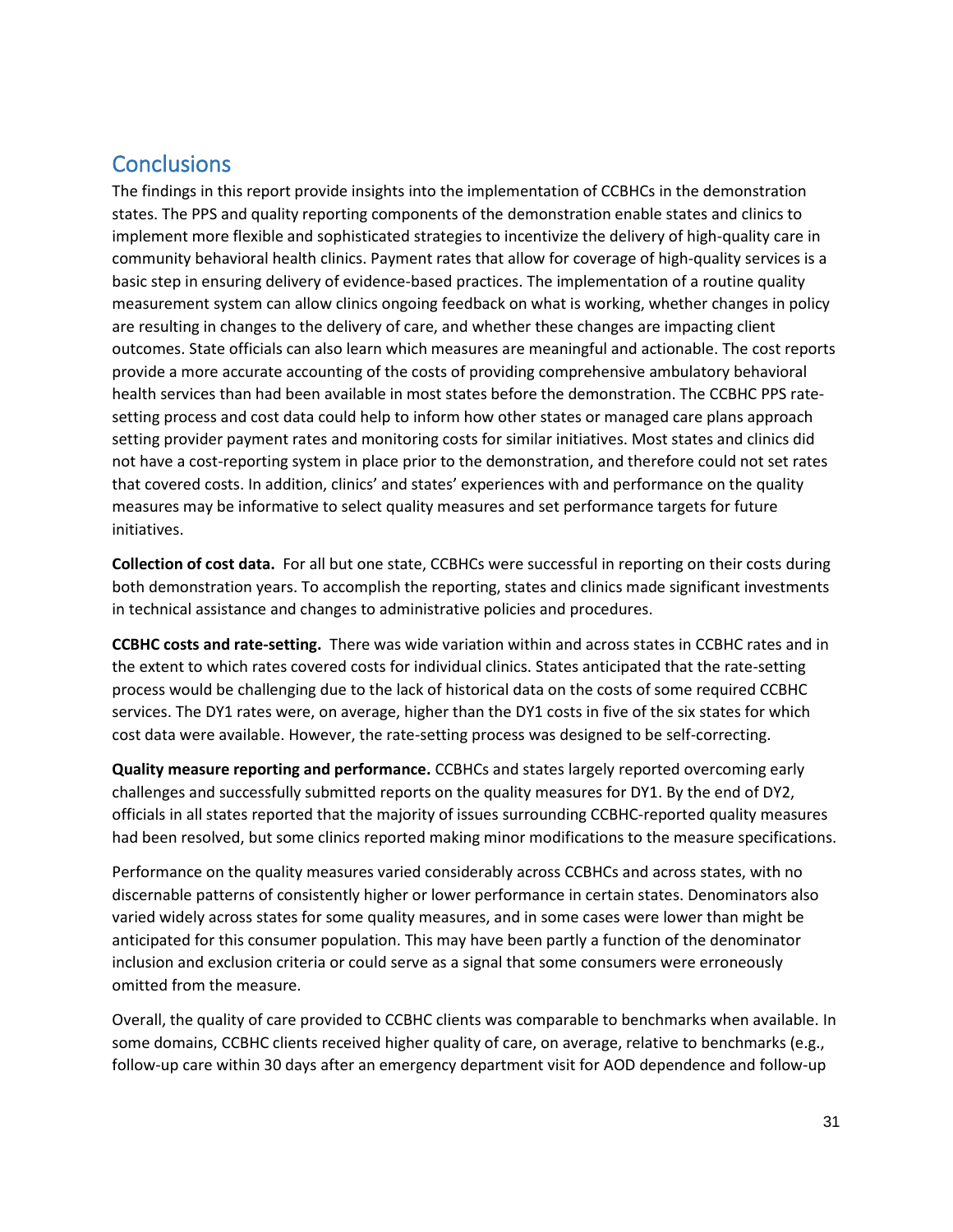after discharge from a hospitalization for mental illness among adults). There was, however, room for improvement across many of the measures.

Variation in quality measure performance might indicate a potential for improvement by clinics with low performance during DY1. The DY2 quality measure data will be used to assess changes over time within and across CCBHCs.

**QBPs**. All demonstration states, except one, implemented QBP systems. The fact that states implemented these systems indicates that states are interested in using financial incentives to promote quality of behavioral health care. Four states distributed bonus payments to 26 of 31 eligible CCBHCs for meeting the quality measure performance thresholds in those states. In two states, none of the 16 eligible CCBHCs met the performance thresholds; and in one state, award determinations were not complete as of the time of this report. CCBHCs' inexperience with the measures used to determine QBPs and the lack of historical data on which to base performance expectations may have contributed to some CCBHCs not receiving QBPs. As CCBHCs gain experience with these measures, states may have better information to establish QBP performance thresholds or restructure their QBP systems. Future initiatives might also consider incorporating alternative measures into QBP systems.

**Future evaluation activities.** A final report will summarize the major implementation, costs, and quality of care findings, including changes in quality measure performance across the two demonstration years. The report will also summarize findings on the impact of the demonstration on service utilization and costs using Medicaid claims and encounter data from selected states. The analysis identifying service utilization and cost impacts will examine service utilization trends among Medicaid beneficiaries who received CCBHC services relative to within-state comparison groups.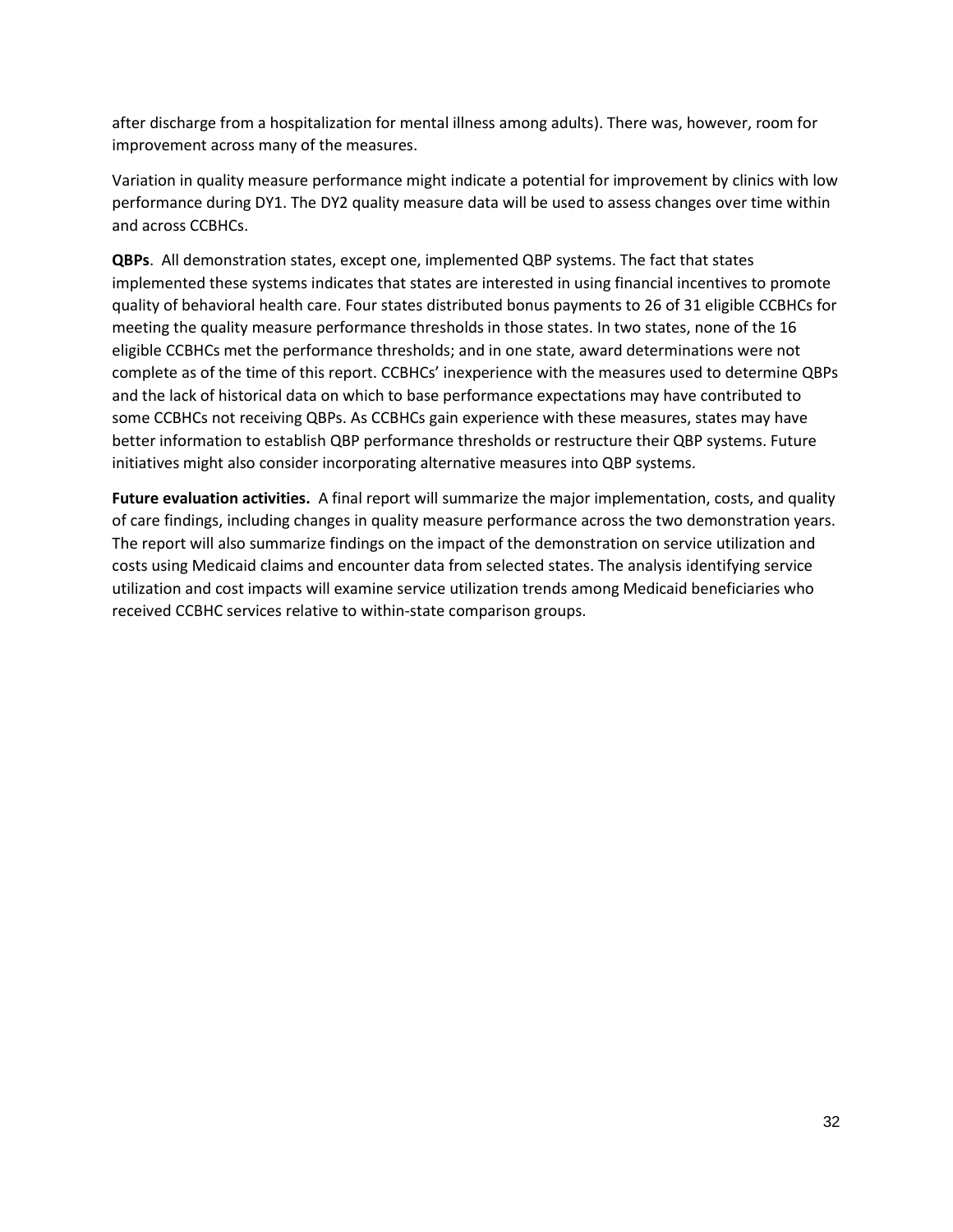APPENDIX A: Quality Measure Numerator and Denominator Definitions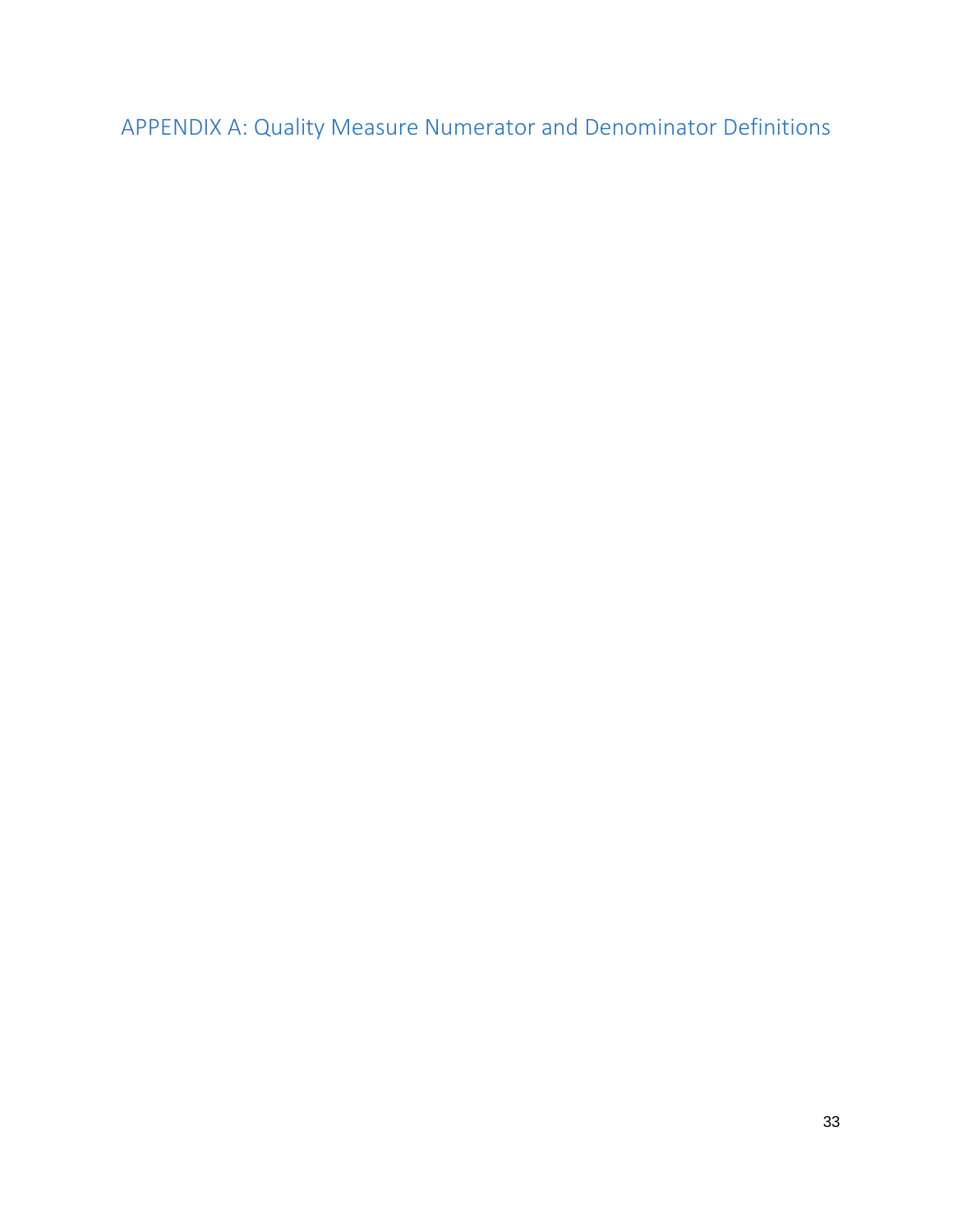|                                                                                                              |                                                         | APPENDIX TABLE A.1. Quality Measure Numerator and Denominator Definitions                                                                                                                                                                                                                                                                                                                                                     |                                                                                                                                                                                                                                                                                                                                                  |
|--------------------------------------------------------------------------------------------------------------|---------------------------------------------------------|-------------------------------------------------------------------------------------------------------------------------------------------------------------------------------------------------------------------------------------------------------------------------------------------------------------------------------------------------------------------------------------------------------------------------------|--------------------------------------------------------------------------------------------------------------------------------------------------------------------------------------------------------------------------------------------------------------------------------------------------------------------------------------------------|
| <b>Measure</b>                                                                                               | <b>Clinic-reported or</b><br>state-reported<br>measures | <b>Numerator specification</b>                                                                                                                                                                                                                                                                                                                                                                                                | <b>Denominator specification</b>                                                                                                                                                                                                                                                                                                                 |
| <b>Initial Evaluation for</b><br>New Clients Child/<br><b>Adolescent and Adults</b><br>(I-EVAL)              | Clinic-reported                                         | Metric 1. The number of consumers<br>in the eligible population who<br>received an initial evaluation within<br>10 business days of the first contact<br>with the provider entity during the<br>measurement year.<br>Metric 2. The total number of days<br>between first contact and initial<br>evaluation for all members of the<br>eligible population seen at the<br>provider entity during the<br>measurement year.       | Metric 1. The number of new consumers who<br>contacted the provider entity seeking services<br>during the measurement year.<br>Metric 2. The number of new consumers who<br>contacted the provider entity seeking services<br>during the measurement year.                                                                                       |
| <b>Screening for Clinical</b><br>Depression and<br>Follow-up Plan<br>Child/Adolescent and<br>Adults (CDF-BH) | Clinic-reported                                         | The number of consumers who were<br>screened for clinical depression using<br>a standardized tool AND, if positive, a<br>follow-up plan is documented on the<br>date of the positive screen using 1 of<br>the codes in source measure.                                                                                                                                                                                        | The number of consumers with an outpatient<br>visit during the measurement year with an<br>eligible encounter code.                                                                                                                                                                                                                              |
| <b>Depression Remission</b><br>(DEP-REM-12)                                                                  | Clinic-reported                                         | The number of consumers in the<br>eligible population who achieved<br>remission with a PHQ-9 result less<br>than 5, 12 months (±30 days) after an<br>index visit.                                                                                                                                                                                                                                                             | The number of consumers seen at the<br>provider entity at least once during the<br>measurement year who have a diagnosis of<br>Major Depression or Dysthymia during an<br>outpatient encounter during the<br>measurement year, AND who have an index<br>date PHQ-9 score greater than 9 documented<br>during the 12-month identification period. |
| Suicide Risk<br>Assessment<br>Child/Adolescent<br>(SRA-BH-C)                                                 | Clinic-reported                                         | The number of consumer visits with<br>an assessment for suicide risk.                                                                                                                                                                                                                                                                                                                                                         | All consumer visits for those consumers 6-17<br>years of age with a diagnosis of Major<br>Depressive Disorder.                                                                                                                                                                                                                                   |
| Suicide Risk<br>Assessment Adult<br>$(SRA-A)$                                                                | Clinic-reported                                         | The number of consumer visits with a<br>SRA completed during the visit in<br>which a new diagnosis or recurrent<br>episode was identified.                                                                                                                                                                                                                                                                                    | All consumer visits for those consumers aged<br>18 years and older with a diagnosis of Major<br>Depressive Disorder.                                                                                                                                                                                                                             |
| Follow-up Care for<br>Children Prescribed<br><b>ADHD Medication</b><br>(ADD-BH)                              | State-reported                                          | Initiation Phase: An outpatient,<br>intensive outpatient, or partial<br>hospitalization follow-up visit with a<br>practitioner with prescribing<br>authority, within 30 days after the<br>Index Prescription Start Date (IPSD).<br><b>Continuation Phase: Numerator</b><br>compliant for Rate 1 Initiation Phase,<br>and at least 2 follow-up visits with<br>any practitioner, from 31-300 days (9<br>months) after the IPSD. | The number of consumers age 6-12 newly<br>prescribed ADHD medication during the 12-<br>month Intake Period. Children must be<br>continuously enrolled for 120 days (4 months)<br>prior to the IPSD through 30 days (1 month)<br>after the IPSD.                                                                                                  |
| Adherence to<br>Antipsychotic<br>Medications for<br>Individuals with<br>Schizophrenia Adult<br>(SAA-BH)      | State-reported                                          | The number of consumers who<br>achieved a proportion of days<br>covered of at least 80% for their<br>antipsychotic medications during the<br>measurement year.                                                                                                                                                                                                                                                                | The number of consumers age 19-64 seen at<br>the provider entity at least once during the<br>measurement year with schizophrenia,<br>excluding those diagnosed with dementia or<br>do not have antipsychotic medications.                                                                                                                        |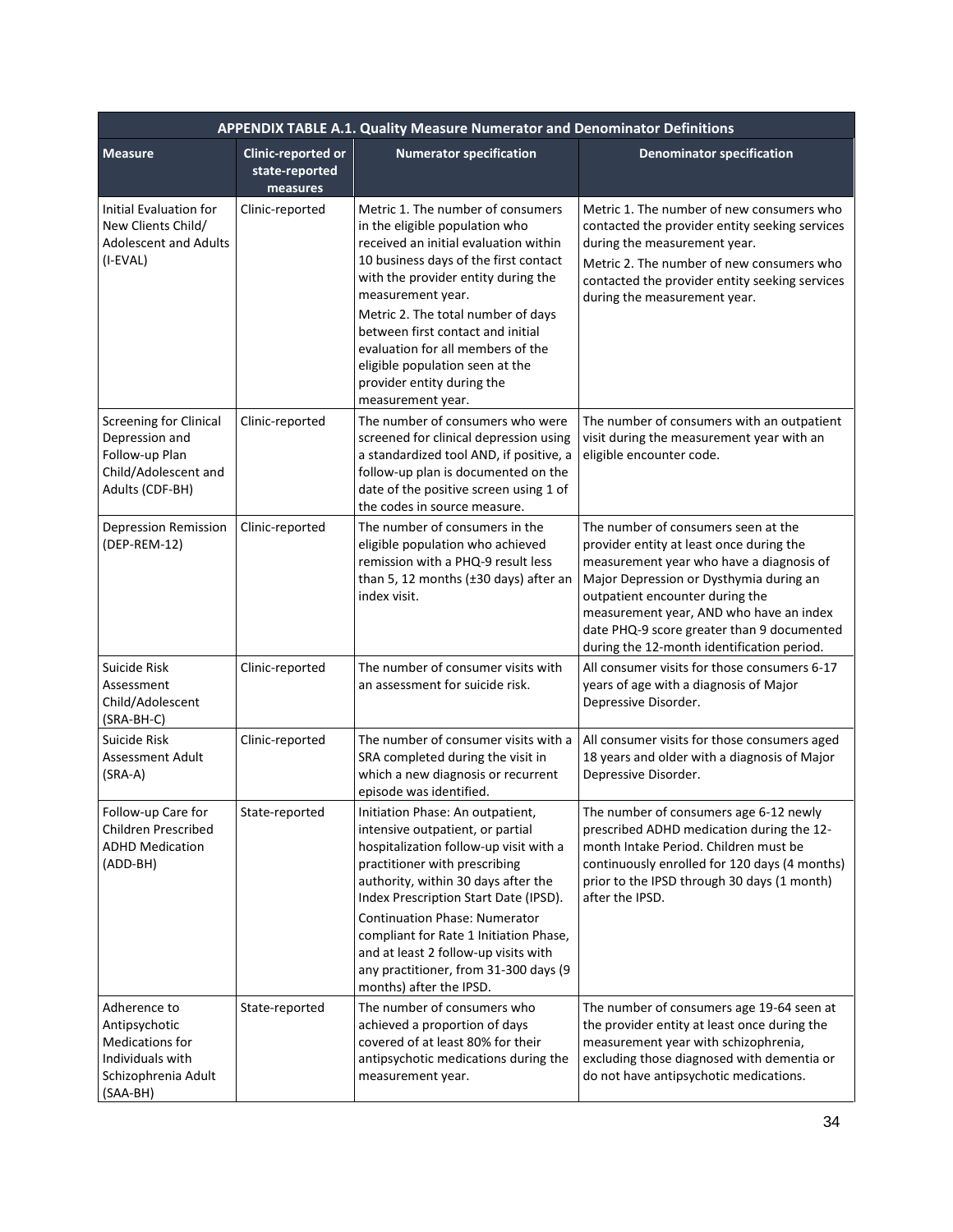|                                                                                                                   |                                                         | <b>APPENDIX TABLE A.1. (continued)</b>                                                                                                                                                                                                                                                                                 |                                                                                                                                                                                                                                                                                                                                    |
|-------------------------------------------------------------------------------------------------------------------|---------------------------------------------------------|------------------------------------------------------------------------------------------------------------------------------------------------------------------------------------------------------------------------------------------------------------------------------------------------------------------------|------------------------------------------------------------------------------------------------------------------------------------------------------------------------------------------------------------------------------------------------------------------------------------------------------------------------------------|
| <b>Measure</b>                                                                                                    | <b>Clinic-reported or</b><br>state-reported<br>measures | <b>Numerator specification</b>                                                                                                                                                                                                                                                                                         | <b>Denominator specification</b>                                                                                                                                                                                                                                                                                                   |
| Antidepressant<br>Medication<br>Management: Adult<br>(AMM-BH)                                                     | State-reported                                          | Acute Phase: The number of clients<br>with at least 84 days (12 weeks) of<br>continuous treatment with<br>antidepressant medication.<br>Continuation Phase: The number of<br>consumers with at least 180 days (6<br>months) of continuous treatment<br>with antidepressant medication.                                 | The number of consumers age 18+ seen at the<br>provider entity at least once during the<br>measurement year who were treated with<br>antidepressant medication and had a<br>diagnosis of Major Depression. Identify those<br>that are continuously enrolled for 105 days<br>prior to the IPSD to 231 days after the IPSD.          |
| <b>BMI Screening and</b><br>Follow-up Plan Adult<br>(BMI-SF)                                                      | Clinic-reported                                         | The number of consumers in the<br>eligible population with a<br>documented BMI during the<br>encounter or during the previous 6<br>months AND, when the BMI is<br>outside of normal parameters, a<br>follow-up plan is documented during<br>the encounter or during the previous<br>6 months of the current encounter. | The number of consumers age 18+ seen at the<br>provider entity at least once during the<br>measurement year with an eligible encounter<br>code, excluding consumers who receive<br>palliative care, pregnant, refuse<br>measurement, urgent medical situation, or<br>other reason documented that measurement<br>is inappropriate. |
| Weight Assessment<br>for Nutrition and<br>Physical Activity for<br>Children/Adolescents<br>(WCC)                  | Clinic-reported                                         | The number of consumers age 3-17<br>with a BMI percentile documented<br>during the measurement year.                                                                                                                                                                                                                   | The number of consumers age 3-17 seen at<br>the provider entity at least once during the<br>measurement year who had an outpatient<br>visit with a primary care physician or OB/GYN<br>practitioner during the measurement year,<br>excluding consumers who are pregnant.                                                          |
| Diabetes Screening for<br>Schizophrenia or<br><b>Bipolar Patients Using</b><br>Antipsychotic<br>Medications (SSD) | State-reported                                          | The number of consumers who had<br>one or more diabetes screenings (a<br>glucose test or an HbA1c) performed<br>during the measurement year, as<br>identified by claim/encounter or<br>automated laboratory data.                                                                                                      | The number of consumers age 18-64 with<br>schizophrenia or bipolar disorder, who were<br>dispensed an antipsychotic medication and<br>had a diabetes screening test during the<br>measurement year, excluding consumers with<br>diabetes already identified.                                                                       |
| Tobacco Use--<br>Screening and<br><b>Cessation Intervention</b><br>(TSC)                                          | Clinic-reported                                         | The number of clients who were<br>screened for tobacco use at least<br>once within 24 months AND who<br>received tobacco cessation<br>intervention if identified as a tobacco<br>user.                                                                                                                                 | The number of clients age 18+ seen at the<br>provider entity at least once during the<br>measurement year with an eligible encounter<br>code.                                                                                                                                                                                      |
| Unhealthy Alcohol<br>Use--Screening and<br><b>Brief Counseling (ASC)</b>                                          | Clinic-reported                                         | The number of clients who were<br>screened at least once within the last<br>24 months for unhealthy alcohol use<br>using a systematic screening method<br>AND who received brief counseling if<br>identified as an unhealthy alcohol<br>user.                                                                          | The number of clients age 18+ seen at the<br>provider entity at least once during the<br>measurement year with an eligible encounter<br>code or had 1 preventive care visit.                                                                                                                                                       |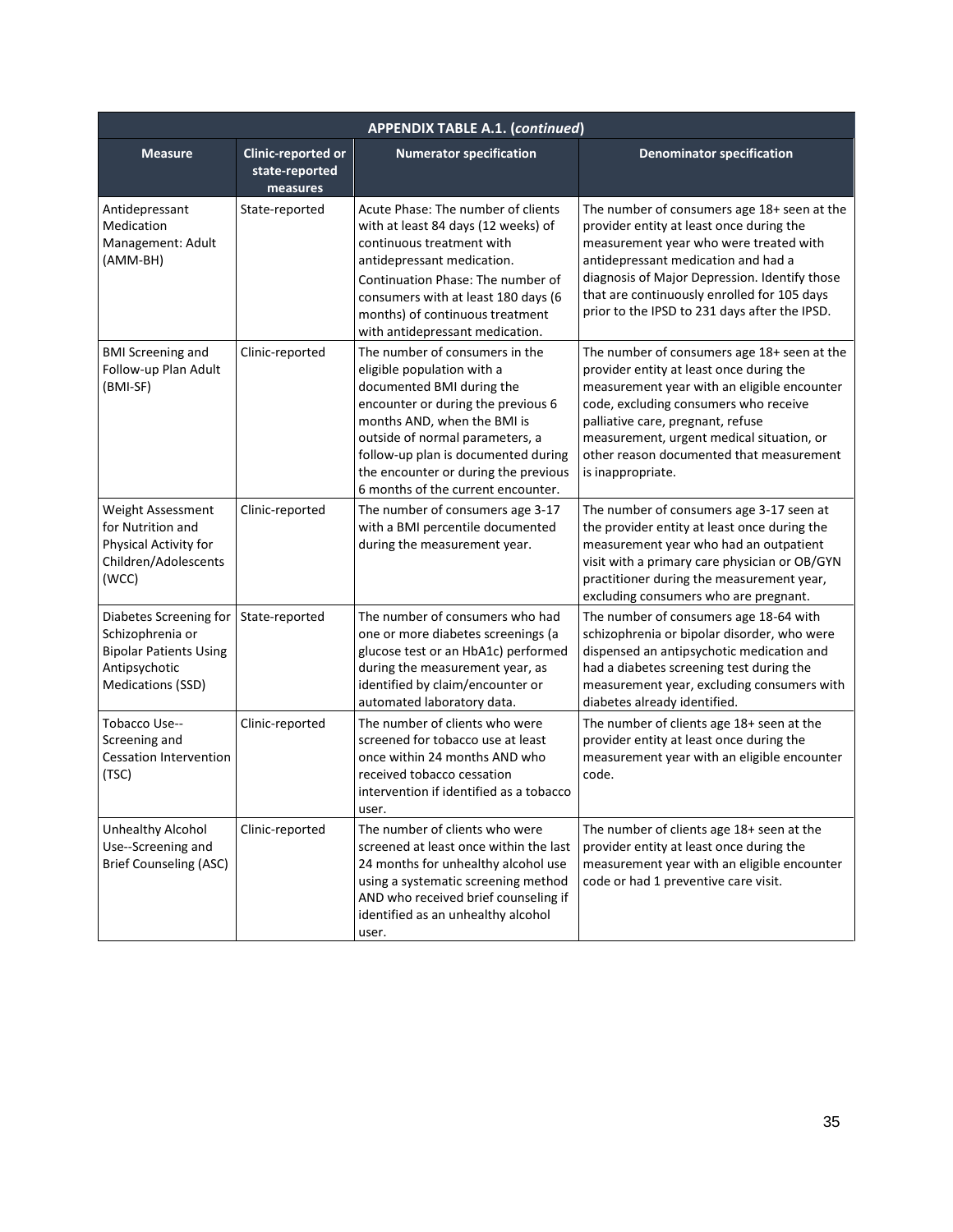|                                                                                                  |                                                  | <b>APPENDIX TABLE A.1. (continued)</b>                                                                                                                                                                                                                                                                                                                                                                                                                                                                                                                                                                     |                                                                                                                                                                                                                                                                                         |
|--------------------------------------------------------------------------------------------------|--------------------------------------------------|------------------------------------------------------------------------------------------------------------------------------------------------------------------------------------------------------------------------------------------------------------------------------------------------------------------------------------------------------------------------------------------------------------------------------------------------------------------------------------------------------------------------------------------------------------------------------------------------------------|-----------------------------------------------------------------------------------------------------------------------------------------------------------------------------------------------------------------------------------------------------------------------------------------|
| <b>Measure</b>                                                                                   | Clinic-reported or<br>state-reported<br>measures | <b>Numerator specification</b>                                                                                                                                                                                                                                                                                                                                                                                                                                                                                                                                                                             | <b>Denominator specification</b>                                                                                                                                                                                                                                                        |
| Initiation and<br><b>Engagement of AOD</b><br>Dependence<br>Treatment (IET-BH)                   | State-reported                                   | Initiation Phase.: The number of<br>consumers received treatment<br>initiation through an inpatient AOD<br>admission, outpatient visit, intensive<br>outpatient encounter, or partial<br>hospitalization within 14 days of the<br>diagnosis.<br>Engagement Phase: The number of<br>consumers received treatment<br>initiation through an inpatient AOD<br>admission, outpatient visit, intensive<br>outpatient encounter, or partial<br>hospitalization within 14 days of the<br>diagnosis, AND had 2 or more<br>additional services with a diagnosis of<br>AOD within 30 days of the initiation<br>visit. | The number of consumers with a new episode<br>of AOD during the Intake period. States report<br>separate rates for 3 age groups: 13-17, 18-64,<br>and 65 and older.                                                                                                                     |
| Follow-up after ED for<br>Mental Health: 30-day<br>(FUM 30-day)                                  | State-reported                                   | 30-day: An outpatient visit, intensive<br>outpatient encounter or partial<br>hospitalization, with any practitioner,<br>with a primary diagnosis of a mental<br>health disorder within 30 days after<br>the ED visit.                                                                                                                                                                                                                                                                                                                                                                                      | The number of ED visits by consumers seen at<br>the provider entity during the measurement<br>year who had an ED visit with a primary<br>diagnosis of mental illness on or between the<br>first day of the measurement year and the last<br>day of the measurement year (less 30 days). |
| Follow-up after ED for<br>AOD Dependence: 30-<br>day (FUA 30-day)                                | State-reported                                   | 30-day: An outpatient visit, intensive<br>outpatient encounter or partial<br>hospitalization, with any practitioner,<br>with a primary diagnosis of AOD<br>within 30 days after the ED visit.                                                                                                                                                                                                                                                                                                                                                                                                              | The number of ED visits by consumers seen at<br>the provider entity during the measurement<br>year who had an ED visit with a primary<br>diagnosis of AOD on or between the first day<br>of the measurement year and the last day of<br>the measurement year (less 30 days).            |
| Follow-up after<br>Hospitalization for<br><b>Mental Health Adult</b><br>(FUH-BH-A 30-day)        | State-reported                                   | 30-day: An outpatient visit, intensive<br>outpatient visit, or partial<br>hospitalization with a mental health<br>practitioner within 30 days after<br>discharge.                                                                                                                                                                                                                                                                                                                                                                                                                                          | The number of eligible discharges for<br>consumers age 21+ who were hospitalized for<br>treatment of selected mental illness diagnoses<br>and who had an outpatient visit, an intensive<br>outpatient encounter, or partial<br>hospitalization with a mental health<br>practitioner.    |
| Follow-up after<br>Hospitalization for<br>Mental Health<br>Child/Adolescent<br>(FUH-BH-C 30-day) | State-reported                                   | 30-day: An outpatient visit, intensive<br>outpatient visit, or partial<br>hospitalization with a mental health<br>practitioner within 30 days after<br>discharge.                                                                                                                                                                                                                                                                                                                                                                                                                                          | The number of eligible discharges for<br>consumers age 6-21 who were hospitalized for<br>treatment of selected mental illness diagnoses<br>and who had an outpatient visit, an intensive<br>outpatient encounter, or partial<br>hospitalization with a mental health<br>practitioner.   |
| Plan All-Cause<br>Readmission (PCR-BH)                                                           | State-reported                                   | At least 1 acute readmission for any<br>diagnosis within 30 days of the Index<br>Discharge Date.                                                                                                                                                                                                                                                                                                                                                                                                                                                                                                           | The number of eligible discharges.                                                                                                                                                                                                                                                      |
| Patient experience of<br>care survey                                                             | State-reported                                   | The number of consumers who<br>selected positive answer options on<br>the survey.                                                                                                                                                                                                                                                                                                                                                                                                                                                                                                                          | The number of consumers who responded to<br>the survey.                                                                                                                                                                                                                                 |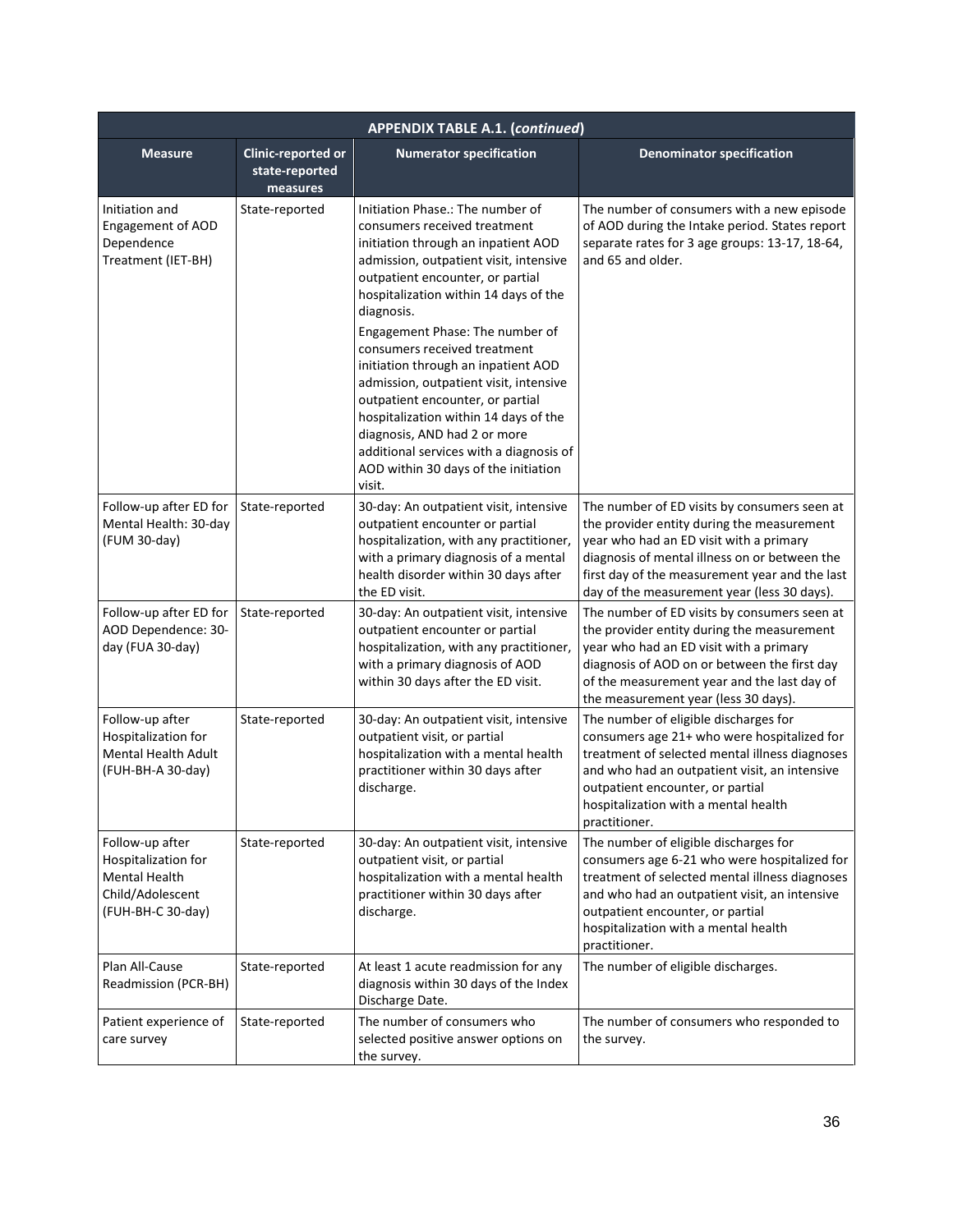|                                                      |                                                                | <b>APPENDIX TABLE A.1. (continued)</b>                                                                                                                                                     |                                                                                                                                   |
|------------------------------------------------------|----------------------------------------------------------------|--------------------------------------------------------------------------------------------------------------------------------------------------------------------------------------------|-----------------------------------------------------------------------------------------------------------------------------------|
| <b>Measure</b>                                       | <b>Clinic-reported or</b><br>state-reported<br><b>measures</b> | <b>Numerator specification</b>                                                                                                                                                             | <b>Denominator specification</b>                                                                                                  |
| Family experience of<br>care survey                  | State-reported                                                 | The number of family members who<br>selected positive answer options on<br>the survey.                                                                                                     | The number of family members who<br>responded to the survey.                                                                      |
| <b>Housing Status</b>                                | State-reported                                                 | The number of consumers in each<br>living situation based on their most<br>recent assessment or on the most<br>recent available information on<br>record during the measurement<br>period. | The number of consumers seen in the<br>measurement year.                                                                          |
| https://www.samhsa.gov/section-223/quality-measures. |                                                                |                                                                                                                                                                                            | Source: The Metrics and Quality Measures for Behavioral Health Clinics Technical Specifications and Resource Manuals available at |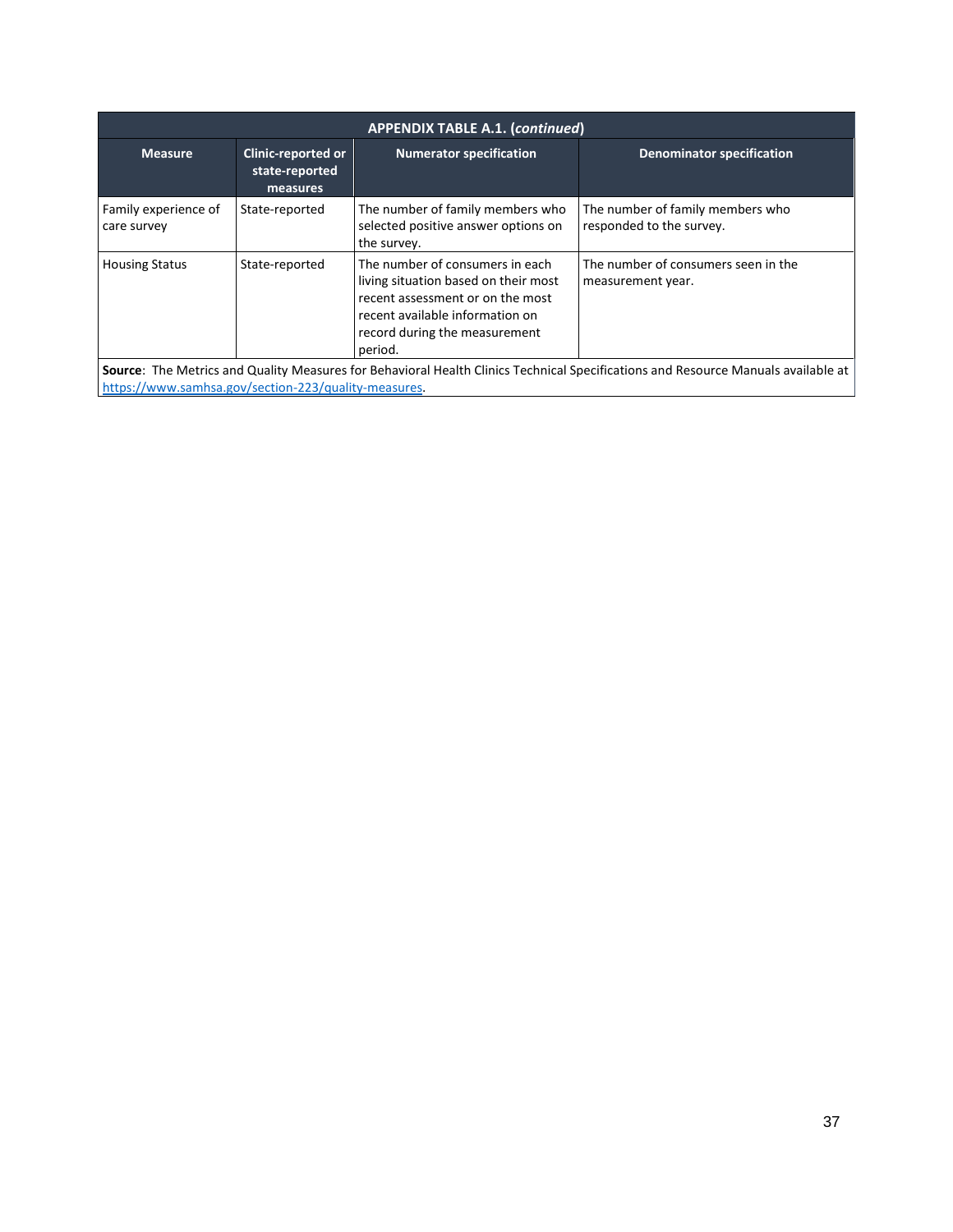APPENDIX B: Quality Measure Report Caseload Characteristics of CCBHC Populations in DY1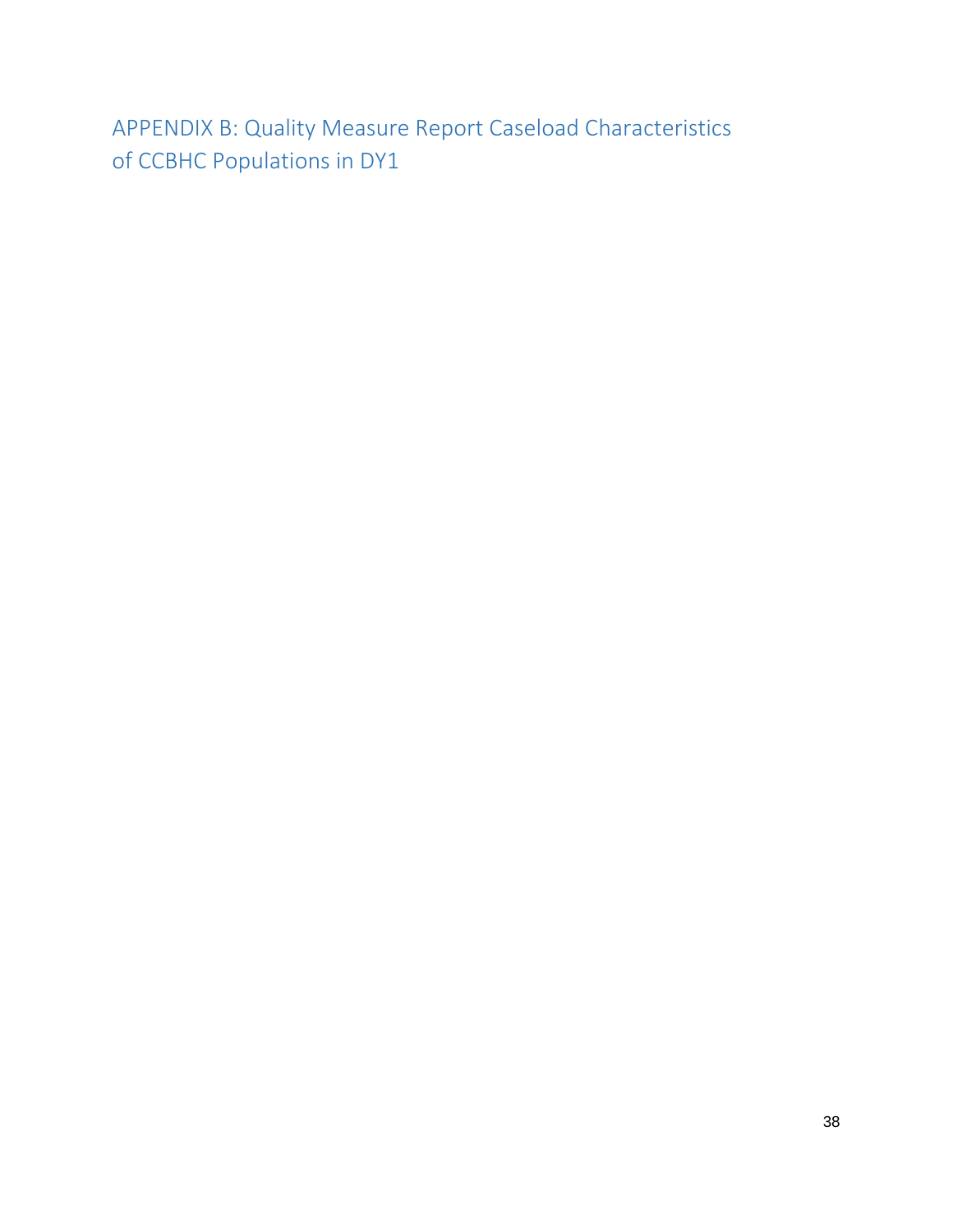|           | APPENDIX TABLE B.1. Age and Gender of Clients receiving Services from CCBHC, DY1          |      |                                        |      |      |                         |      |      |        |      |      |      |      |  |  |
|-----------|-------------------------------------------------------------------------------------------|------|----------------------------------------|------|------|-------------------------|------|------|--------|------|------|------|------|--|--|
|           |                                                                                           |      | Child/Adolescent<br>$\sqrt{ages 0-17}$ |      |      | Adult<br>(ages $18 +$ ) |      |      | Female |      |      | Male |      |  |  |
|           | Denominator                                                                               | Avg. | Min.                                   | Max. | Avg. | Min.                    | Max. | Avg. | Min.   | Max. | Avg. | Min. | Max. |  |  |
| Total     | 309,322                                                                                   | 23%  | 0%                                     | 58%  | 77%  | 42%                     | 100% | 52%  | 35%    | 61%  | 48%  | 39%  | 65%  |  |  |
| ΜN        | 23,027                                                                                    | 27%  | 2%                                     | 58%  | 73%  | 42%                     | 98%  | 51%  | 47%    | 54%  | 49%  | 46%  | 53%  |  |  |
| MO        | 121,787                                                                                   | 24%  | 10%                                    | 28%  | 76%  | 72%                     | 90%  | 53%  | 44%    | 59%  | 47%  | 41%  | 56%  |  |  |
| NJ        | 17,851                                                                                    | 19%  | $<$ 1%                                 | 38%  | 81%  | 62%                     | 99%  | 56%  | 53%    | 61%  | 44%  | 39%  | 47%  |  |  |
| <b>NV</b> | 4,324                                                                                     | 8%   | 7%                                     | 8%   | 92%  | 92%                     | 93%  | 42%  | 42%    | 50%  | 57%  | 50%  | 58%  |  |  |
| <b>NY</b> | 49,903                                                                                    | 22%  | 0%                                     | 47%  | 78%  | 53%                     | 100% | 48%  | 37%    | 55%  | 52%  | 45%  | 63%  |  |  |
| OK        | 20,610                                                                                    | 25%  | 12%                                    | 31%  | 75%  | 69%                     | 88%  | 52%  | 50%    | 54%  | 48%  | 46%  | 50%  |  |  |
| OR        | 52,911                                                                                    | 24%  | 5%                                     | 40%  | 76%  | 60%                     | 95%  | 52%  | 47%    | 55%  | 48%  | 44%  | 52%  |  |  |
| PA        | 9%<br>36%<br>80%<br>35%<br>65%<br>18,909<br>20%<br>64%<br>91%<br>50%<br>58%<br>50%<br>42% |      |                                        |      |      |                         |      |      |        |      |      |      |      |  |  |
|           | <b>Source: DY1 Quality Measure Reports.</b>                                               |      |                                        |      |      |                         |      |      |        |      |      |      |      |  |  |

Avg. = average percentage across CCBHCs; Min. = lowest percentage for a CCBHC; Max. = highest percentage for a CCBHC.

|              |                    |      |                           |      |      | APPENDIX TABLE B.2. Ethnicity of Clients receiving Services from CCBHC, DY1 |      |      |                |      |
|--------------|--------------------|------|---------------------------|------|------|-----------------------------------------------------------------------------|------|------|----------------|------|
|              |                    |      | <b>Hispanic or Latino</b> |      |      | <b>Not Hispanic or Latino</b>                                               |      |      | <b>Unknown</b> |      |
|              | <b>Denominator</b> | Avg. | Min.                      | Max. | Avg. | Min.                                                                        | Max. | Avg. | Min.           | Max. |
| <b>Total</b> | 309,322            | 11%  | 1%                        | 92%  | 74%  | 1%                                                                          | 99%  | 15%  | 0%             | 84%  |
| <b>MN</b>    | 23,027             | 5%   | 1%                        | 11%  | 64%  | 15%                                                                         | 92%  | 30%  | 1%             | 84%  |
| <b>MO</b>    | 121,787            | 5%   | 1%                        | 75%  | 75%  | 1%                                                                          | 99%  | 19%  | 0%             | 47%  |
| <b>NJ</b>    | 17,851             | 17%  | 6%                        | 35%  | 67%  | 36%                                                                         | 88%  | 16%  | 0%             | 46%  |
| <b>NV</b>    | 4,324              | 32%  | 5%                        | 33%  | 60%  | 58%                                                                         | 87%  | 8%   | 8%             | 9%   |
| <b>NY</b>    | 49,903             | 17%  | 2%                        | 69%  | 78%  | 25%                                                                         | 95%  | 4%   | 0%             | 9%   |
| OK           | 20,610             | 41%  | 7%                        | 92%  | 57%  | 3%                                                                          | 93%  | 2%   | 0%             | 5%   |
| <b>OR</b>    | 52,911             | 8%   | 2%                        | 21%  | 76%  | 43%                                                                         | 96%  | 16%  | 0%             | 48%  |
| PA           | 18,909             | 9%   | 1%                        | 39%  | 84%  | 34%                                                                         | 99%  | 6%   | 0%             | 64%  |

**Source**: DY1 Quality Measure Reports.

Avg. = average percentage across CCBHCs; Min. = lowest percentage for a CCBHC; Max. = highest percentage for a CCBHC.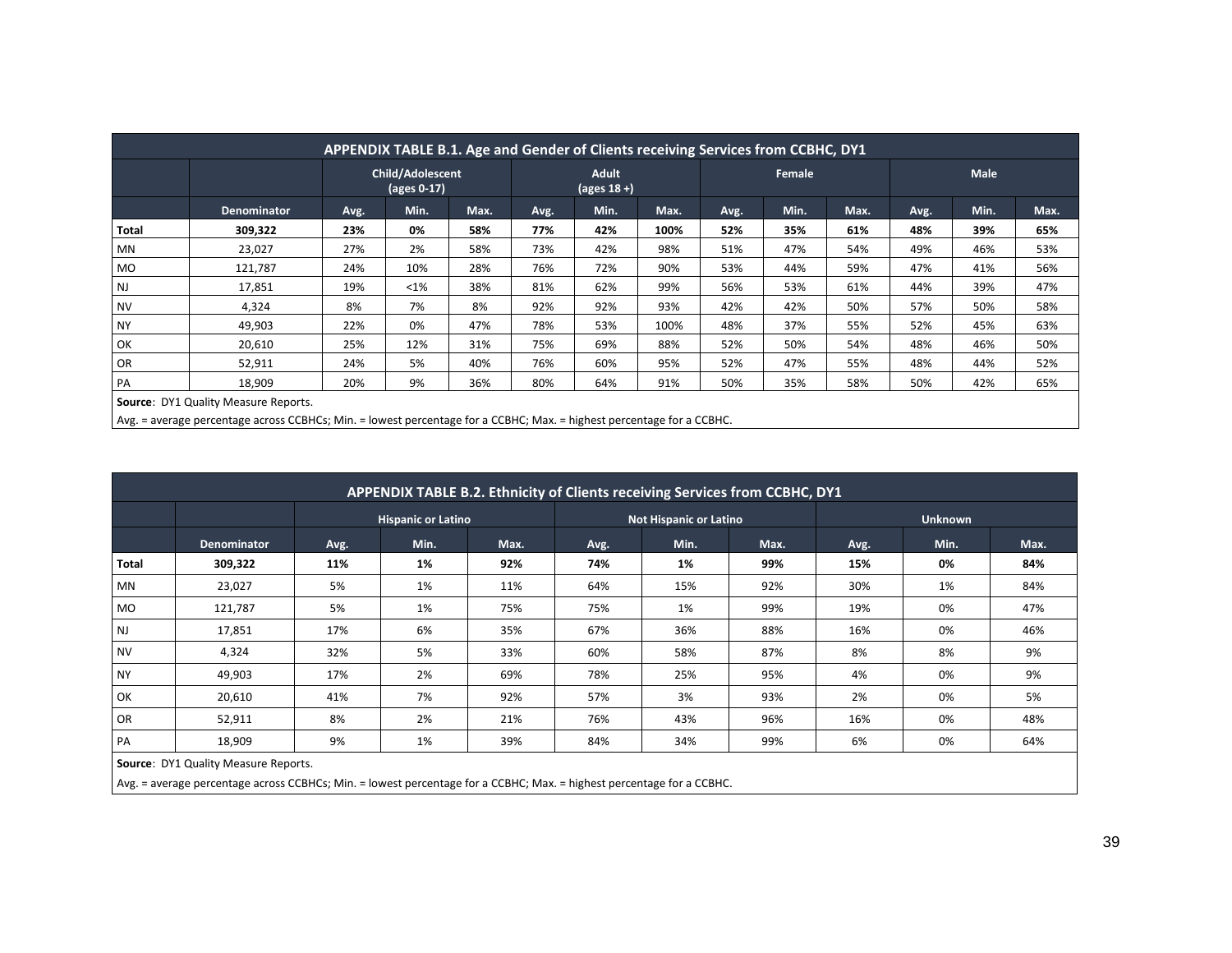|           |                                                                                                                                                                      |      |       |      |      | APPENDIX TABLE B.3. Race of Clients receiving Services from CCBHC, DY1 |      |        |                                           |        |         |       |      |         |                                             |         |      |                           |      |      |                |      |
|-----------|----------------------------------------------------------------------------------------------------------------------------------------------------------------------|------|-------|------|------|------------------------------------------------------------------------|------|--------|-------------------------------------------|--------|---------|-------|------|---------|---------------------------------------------|---------|------|---------------------------|------|------|----------------|------|
|           |                                                                                                                                                                      |      | White |      |      | <b>Black or African</b><br>American                                    |      |        | American Indian/<br><b>Alaskan Native</b> |        |         | Asian |      |         | Native Hawaiian/<br><b>Pacific Islander</b> |         |      | <b>More than One Race</b> |      |      | <b>Unknown</b> |      |
|           | Denom-<br>inator                                                                                                                                                     | Avg. | Min.  | Max. | Avg. | Min.                                                                   | Max. | Avg.   | Min.                                      | Max.   | Avg.    | Min.  | Max. | Avg.    | Min.                                        | Max.    | Avg. | Min.                      | Max. | Avg. | Min.           | Max. |
| Total     | 309,322                                                                                                                                                              | 71%  | 4%    | 99%  | 12%  | $1%$                                                                   | 69%  | 2%     | 0%                                        | $1%$   | 1%      | 0%    | 41%  | $1%$    | 0%                                          | 1%      | 5%   | 0%                        | 59%  | 9%   | 0%             | 59%  |
| MN        | 23,027                                                                                                                                                               | 69%  | 26%   | 89%  | 12%  | 1%                                                                     | 30%  | 2%     | $<$ 1%                                    | 6%     | 4%      | <1%   | 41%  | $< 1\%$ | 0%                                          | $< 1\%$ | 5%   | 4%                        | 7%   | 8%   | 2%             | 13%  |
| <b>MO</b> | 121,787                                                                                                                                                              | 80%  | 20%   | 94%  | 10%  | 1%                                                                     | 69%  | 1%     | $<$ 1%                                    | 1%     | $< 1\%$ | 0%    | 1%   | <1%     | 0%                                          | 1%      | 2%   | $< 1\%$                   | 38%  | 6%   | 0%             | 28%  |
| <b>NJ</b> | 17,851                                                                                                                                                               | 55%  | 20%   | 83%  | 15%  | 5%                                                                     | 37%  | $<1\%$ | 0%                                        | $<$ 1% | 3%      | <1%   | 7%   | $< 1\%$ | 0%                                          | 1%      | 6%   | 6%                        | 39%  | 19%  | 6%             | 39%  |
| <b>NV</b> | 4,324                                                                                                                                                                | 45%  | 44%   | 64%  | 21%  | 1%                                                                     | 22%  | 1%     | 0%                                        | 4%     | 2%      | 0%    | 2%   | 1%      | 0%                                          | 1%      | 25%  | 6%                        | 26%  | 5%   | 5%             | 5%   |
| <b>NY</b> | 49,903                                                                                                                                                               | 62%  | 4%    | 94%  | 21%  | 2%                                                                     | 66%  | 1%     | 0%                                        | 2%     | 1%      | 0%    | 5%   | <1%     | 0%                                          | 1%      | 9%   | 0%                        | 37%  | 6%   | 0%             | 37%  |
| OK        | 20,610                                                                                                                                                               | 72%  | 69%   | 74%  | 13%  | 2%                                                                     | 23%  | 8%     | 7%                                        | 10%    | 1%      | <1%   | 1%   | <1%     | 0%                                          | 0%      | 5%   | 0%                        | 2%   | 1%   | 0%             | 2%   |
| OR        | 52,911                                                                                                                                                               | 71%  | 39%   | 90%  | 3%   | 1%                                                                     | 11%  | 2%     | $<$ 1%                                    | 7%     | 1%      | 0%    | 2%   | $< 1\%$ | 0%                                          | 1%      | 6%   | 2%                        | 53%  | 16%  | 2%             | 53%  |
| PA        | 66%<br>16%<br>99%<br>22%<br>$< 1\%$<br>$<1\%$<br>0%<br>$< 1\%$<br><1%<br>1%<br>2%<br>59%<br>9%<br>0%<br>18,909<br>64%<br>$<1\%$<br>$< 1\%$<br>0%<br>0%<br>0%<br>59%  |      |       |      |      |                                                                        |      |        |                                           |        |         |       |      |         |                                             |         |      |                           |      |      |                |      |
|           | <b>Source: DY1 Quality Measure Reports.</b><br>Avg. = average percentage across CCBHCs; Min. = lowest percentage for a CCBHC; Max. = highest percentage for a CCBHC. |      |       |      |      |                                                                        |      |        |                                           |        |         |       |      |         |                                             |         |      |                           |      |      |                |      |

|           |                                             |      |                 |      |        |             |      |         |                 |      |      |                        |      |         |                    | <b>APPENDIX TABLE B.4. Insurance Status of Clients receiving Services from CCBHC, DY1</b> |      |                                       |      |      |                  |      |      |       |      |
|-----------|---------------------------------------------|------|-----------------|------|--------|-------------|------|---------|-----------------|------|------|------------------------|------|---------|--------------------|-------------------------------------------------------------------------------------------|------|---------------------------------------|------|------|------------------|------|------|-------|------|
|           |                                             |      | <b>Medicaid</b> |      |        | <b>CHIP</b> |      |         | <b>Medicare</b> |      |      | <b>Dually Eligible</b> |      |         | <b>VHA/TRICARE</b> |                                                                                           |      | <b>Commercially</b><br><b>Insured</b> |      |      | <b>Uninsured</b> |      |      | Other |      |
|           | Denom-<br>inator                            | Avg. | Min.            | Max. | Avg.   | Min.        | Max. | Avg.    | Min.            | Max. | Avg. | Min.                   | Max. | Avg.    | Min.               | Max.                                                                                      | Avg. | Min.                                  | Max. | Avg. | Min.             | Max. | Avg. | Min.  | Max. |
| Total     | 309,322                                     | 53%  | 23%             | 99%  | 2%     | 0%          | 24%  | 4%      | 0%              | 16%  | 8%   | 0%                     | 23%  | 1%      | 0%                 | 2%                                                                                        | 16%  | 0%                                    | 38%  | 14%  | 0%               | 49%  | 2%   | 0%    | 43%  |
| <b>MN</b> | 23,027                                      | 53%  | 28%             | 74%  | 0%     | 0%          | 0%   | 6%      | 1%              | 10%  | 5%   | 0%                     | 19%  | $< 1\%$ | 0%                 | 1%                                                                                        | 20%  | 9%                                    | 26%  | 5%   | 0%               | 18%  | 11%  | 0%    | 43%  |
| <b>MO</b> | 121,787                                     | 46%  | 23%             | 94%  | 1%     | 0%          | 24%  | 4%      | 0%              | 16%  | 10%  | 2%                     | 23%  | 1%      | 0%                 | 2%                                                                                        | 17%  | 0%                                    | 36%  | 18%  | 1%               | 49%  | 2%   | 0%    | 28%  |
| NJ        | 17,851                                      | 52%  | 39%             | 79%  | 1%     | 0%          | 4%   | 9%      | 0%              | 13%  | 7%   | 0%                     | 17%  | $< 1\%$ | 0%                 | 1%                                                                                        | 23%  | 1%                                    | 37%  | 5%   | 0%               | 8%   | 2%   | 0%    | 12%  |
| <b>NV</b> | 4,324                                       | 66%  | 64%             | 99%  | 0%     | 0%          | 0%   | $< 1\%$ | 0%              | 0%   | 1%   | 0%                     | 1%   | $< 1\%$ | 0%                 | 0%                                                                                        | 6%   | 6%                                    | 9%   | 17%  | 0%               | 18%  | 9%   | 0%    | 10%  |
| <b>NY</b> | 49,903                                      | 62%  | 40%             | 92%  | 1%     | 0%          | 13%  | 4%      | 0%              | 12%  | 7%   | 3%                     | 16%  | $< 1\%$ | 0%                 | 1%                                                                                        | 19%  | 1%                                    | 31%  | 4%   | 0%               | 12%  | 2%   | 0%    | 5%   |
| OK        | 20,610                                      | 41%  | 36%             | 44%  | 0%     | 0%          | 0%   | 4%      | 3%              | 5%   | 9%   | 9%                     | 9%   | $< 1\%$ | 0%                 | 1%                                                                                        | 9%   | 6%                                    | 13%  | 36%  | 32%              | 47%  | 1%   | 0%    | 2%   |
| OR        | 52,911                                      | 62%  | 28%             | 84%  | 4%     | 0%          | 9%   | 3%      | 0%              | 9%   | 4%   | 1%                     | 15%  | 1%      | 0%                 | 1%                                                                                        | 9%   | 2%                                    | 26%  | 14%  | 0%               | 27%  | 3%   | 0%    | 17%  |
| PA        | 18,909                                      | 61%  | 43%             | 83%  | $<$ 1% | 0%          | 0%   | 5%      | 0%              | 7%   | 12%  | 0%                     | 21%  | <1%     | 0%                 | 1%                                                                                        | 15%  | 2%                                    | 38%  | 3%   | 0%               | 6%   | 5%   | 0%    | 23%  |
|           | <b>Source: DY1 Quality Measure Reports.</b> |      |                 |      |        |             |      |         |                 |      |      |                        |      |         |                    |                                                                                           |      |                                       |      |      |                  |      |      |       |      |

Avg. = average percentage across CCBHCs; Min. = lowest percentage for a CCBHC; Max. = highest percentage for a CCBHC.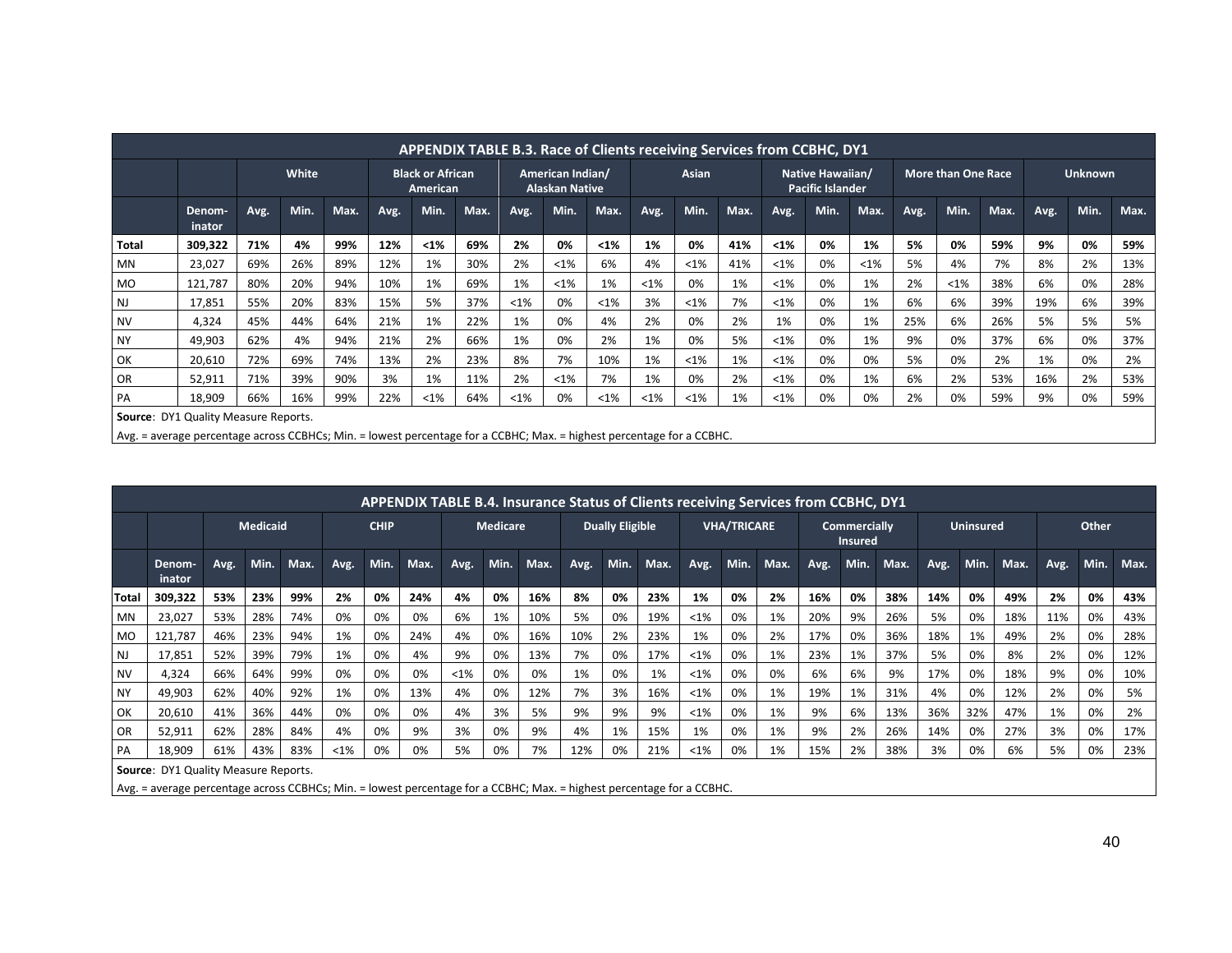|           |                                      |                         |                          |       |        |                    | <b>APPENDIX TABLE B.5. Housing Status of Clients receiving Services from CCBHC, DY1</b> |      |                                                                   |       |        |                                 |      |      |                 |       |       |       |       |                      |      |      |
|-----------|--------------------------------------|-------------------------|--------------------------|-------|--------|--------------------|-----------------------------------------------------------------------------------------|------|-------------------------------------------------------------------|-------|--------|---------------------------------|------|------|-----------------|-------|-------|-------|-------|----------------------|------|------|
|           |                                      |                         | <b>Private Residence</b> |       |        | <b>Foster Home</b> |                                                                                         |      | <b>Residential or</b><br><b>Institutional</b><br><b>Treatment</b> |       |        | Jail<br>(Correctional facility) |      |      | <b>Homeless</b> |       | Other |       |       | <b>Not Available</b> |      |      |
|           | Denom-<br>inator                     | Avg.                    | Min.                     | Max.  | Avg.   | Min.               | Max.                                                                                    | Avg. | Min.                                                              | Max.  | Avg.   | Min.                            | Max. | Avg. | Min.            | Max.  | Avg.  | Min.  | Max.  | Avg.                 | Min. | Max. |
| Total     | 231,862                              | 67%                     | 29%                      | 97%   | 1%     | 0%                 | 5%                                                                                      | 3%   | 0%                                                                | 34%   | 1%     | 0%                              | 7%   | 3%   | 0%              | 13%   | 4%    | 0%    | 16%   | 21%                  | 0%   | 69%  |
| MN        | 35,803                               | 48%                     | 29%                      | 72%   | 1%     | 1%                 | 3%                                                                                      | 1%   | 0%                                                                | 4%    | $>1\%$ | 0%                              | 1%   | 3%   | 0%              | 10%   | 3%    | 0%    | 4%    | 44%                  | 19%  | 69%  |
| <b>MO</b> | 53,119                               | 64%                     | 39%                      | 82%   | 1%     | 0%                 | 3%                                                                                      | 3%   | 1%                                                                | 7%    | $>1\%$ | 0%                              | 2%   | 3%   | 0%              | 10%   | 7%    | 1%    | 11%   | 21%                  | 2%   | 46%  |
| NJ        | 13,868                               | 93%                     | 81%                      | 97%   | 0%     | 0%                 | 0%                                                                                      | 2%   | 0%                                                                | 6%    | 0%     | 0%                              | 0%   | 2%   | 0%              | 9%    | 1%    | 0%    | 4%    | 2%                   | 0%   | 16%  |
| <b>NV</b> | ---                                  | $\qquad \qquad -\qquad$ | ---                      | $---$ | $---$  | $---$              | ---                                                                                     | ---  | $---$                                                             | $---$ | $---$  | $---$                           | ---  | ---  | ---             | $---$ | ---   | $---$ | $---$ | ---                  | ---  | ---  |
| <b>NY</b> | 49,903                               | 81%                     | 56%                      | 94%   | $>1\%$ | 0%                 | 2%                                                                                      | 4%   | 0%                                                                | 34%   | $>1\%$ | 0%                              | 3%   | 3%   | 0%              | 12%   | 3%    | 0%    | 7%    | 7%                   | 0%   | 20%  |
| OK        | 16,085                               | 79%                     | 61%                      | 87%   | 2%     | 1%                 | 3%                                                                                      | 2%   | 0%                                                                | 4%    | 1%     | 0%                              | 1%   | 5%   | 2%              | 13%   | 8%    | 3%    | 16%   | 4%                   | 1%   | 9%   |
| OR        | 43,284                               | 55%                     | 30%                      | 75%   | 3%     | 1%                 | 5%                                                                                      | 5%   | 1%                                                                | 7%    | 1%     | 0%                              | 1%   | 5%   | 2%              | 10%   | 3%    | 1%    | 10%   | 28%                  | 7%   | 63%  |
| PA        | 19,800                               | 67%                     | 41%                      | 95%   | $>1\%$ | 0%                 | 1%                                                                                      | 5%   | 1%                                                                | 9%    | 1%     | 0%                              | 7%   | 1%   | 0%              | 4%    | 1%    | 0%    | 3%    | 24%                  | 0%   | 53%  |
|           | Source: DY1 Quality Measure Reports. |                         |                          |       |        |                    |                                                                                         |      |                                                                   |       |        |                                 |      |      |                 |       |       |       |       |                      |      |      |

Notes: Housing status among clients was collected during DY1; the earliest measurement period date was January 1, 2017, and the latest measurement period date was June 30, 2018. Data in the reporting form do not specify exactly when collection occurred.

Avg. = average percentage across CCBHCs; Min. = lowest percentage for a CCBHC; Max. = highest percentage for a CCBHC.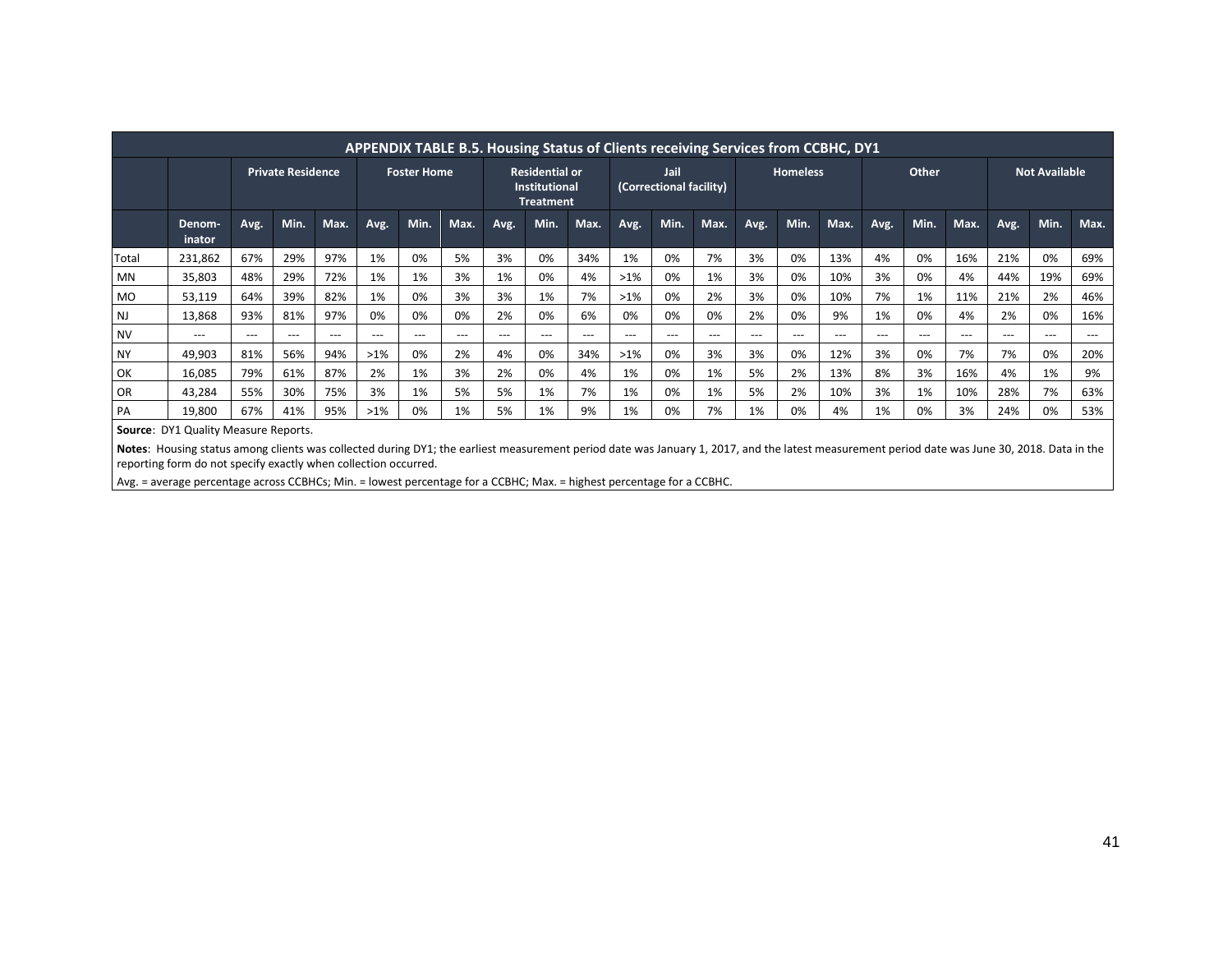APPENDIX C: Quality Measure Report of Client and Family Experience of Care in DY1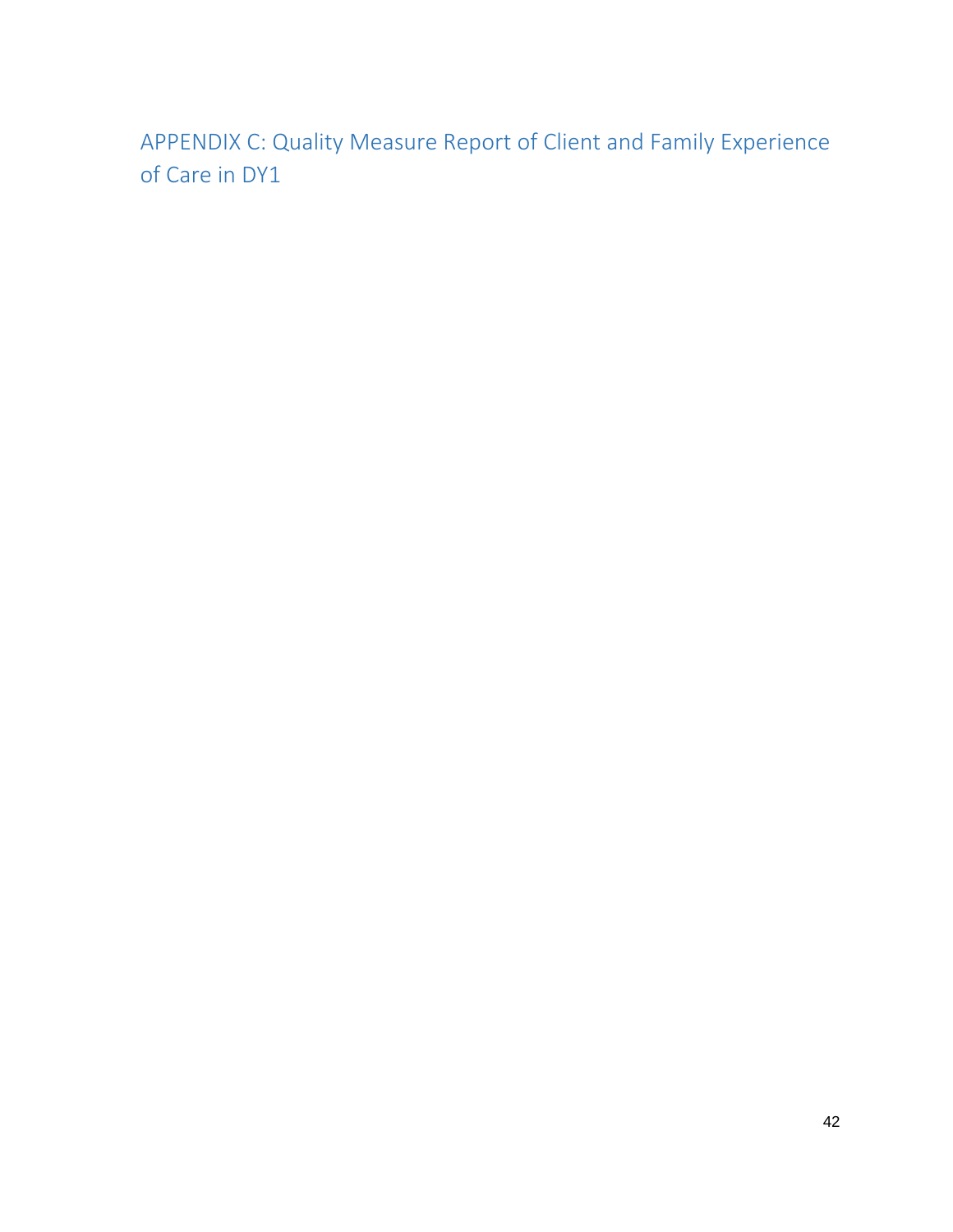|           |                    |                                                 |                              |                  |                                                                             | <b>APPENDIX TABLE C.1. Client Experience of Care Measures: DY1</b> |                  |                                                   |                              |
|-----------|--------------------|-------------------------------------------------|------------------------------|------------------|-----------------------------------------------------------------------------|--------------------------------------------------------------------|------------------|---------------------------------------------------|------------------------------|
|           |                    | <b>Adults Reporting Positively</b><br>on Access |                              |                  | <b>Adults Reporting Positively on</b><br><b>Quality and Appropriateness</b> |                                                                    |                  | <b>Adults Reporting Positively</b><br>on Outcomes |                              |
|           | <b>Denominator</b> | %                                               | <b>Core Set</b><br>benchmark | Denom-<br>inator | %                                                                           | <b>Core Set</b><br>benchmark                                       | Denom-<br>inator | %                                                 | <b>Core Set</b><br>benchmark |
| Aggregate | 13,313             | 84%                                             |                              | 13,569           | 88%                                                                         |                                                                    | 12,976           | 70%                                               |                              |
| MN.       | 1,602              | 81%                                             | 81%                          | 1,620            | 84%                                                                         | 84%                                                                | 1,610            | 76%                                               | 76%                          |
| <b>MO</b> | 4,918              | 87%                                             | 88%                          | 4,869            | 91%                                                                         | 90%                                                                | 4,744            | 69%                                               | 67%                          |
| <b>NJ</b> | 2,225              | 83%                                             | 97%                          | 2,580            | 85%                                                                         | 98%                                                                | 2,249            | 69%                                               | 93%                          |
| <b>NY</b> | 2,942              | 84%                                             | ---                          | 2,908            | 91%                                                                         | $---$                                                              | 2,794            | 72%                                               | $---$                        |
| OK        | 265                | 86%                                             | 86%                          | 262              | 88%                                                                         | 87%                                                                | 258              | 64%                                               | 63%                          |
| <b>OR</b> | 779                | 67%                                             | 73%                          | 748              | 68%                                                                         | 78%                                                                | 745              | 37%                                               | 50%                          |
| PA        | 582                | 91%                                             | 95%                          | 582              | 90%                                                                         | 96%                                                                | 576              | 90%                                               | 83%                          |

**Source**: DY1 Quality Measure Reports.

Notes: Nevada did not submit these measures in DY1. Benchmarks reported are from the Annual Report URS Tables, available a[t https://www.samhsa.gov/data/data-we](https://www.samhsa.gov/data/data-we-collect/urs-uniform-reporting-system)[collect/urs-uniform-reporting-system.](https://www.samhsa.gov/data/data-we-collect/urs-uniform-reporting-system)

|           |                    |                                                                                     | APPENDIX TABLE C.2. Additional Client Experience of Care Measures: DY1 |                    |                                                                                    |                           |
|-----------|--------------------|-------------------------------------------------------------------------------------|------------------------------------------------------------------------|--------------------|------------------------------------------------------------------------------------|---------------------------|
|           |                    | <b>Adults Reporting Positively on</b><br><b>Participation in Treatment Planning</b> |                                                                        |                    | <b>Adults Reporting Positively on</b><br><b>General Satisfaction with Services</b> |                           |
|           | <b>Denominator</b> | %                                                                                   | <b>Core Set benchmark</b>                                              | <b>Denominator</b> | $\frac{9}{6}$                                                                      | <b>Core Set benchmark</b> |
| Aggregate | 12,158             | 82%                                                                                 |                                                                        | 12,735             | 89%                                                                                |                           |
| MN        | 1,619              | 87%                                                                                 | 81%                                                                    | 1,622              | 91%                                                                                | 91%                       |
| MO.       | 4.703              | 85%                                                                                 | 83%                                                                    | 4,922              | 92%                                                                                | 92%                       |
| <b>NJ</b> | 1,446              | 81%                                                                                 | 91%                                                                    | 1,617              | 87%                                                                                | 97%                       |
| <b>NY</b> | 2,822              | 80%                                                                                 | $---$                                                                  | 2,964              | 90%                                                                                | ---                       |
| OK        | 262                | 90%                                                                                 | 89%                                                                    | 267                | 92%                                                                                | 90%                       |
| OR        | 726                | 65%                                                                                 | 66%                                                                    | 771                | 69%                                                                                | 80%                       |
| PA        | 580                | 86%                                                                                 | 88%                                                                    | 572                | 87%                                                                                | 88%                       |

**Source: DY1 Quality Measure Reports.** 

**Notes**: Nevada did not submit these measures in DY1. Benchmarks reported are from the Annual Report URS Tables, available at [https://www.samhsa.gov/data/data-we](https://www.samhsa.gov/data/data-we-collect/urs-uniform-reporting-system)[collect/urs-uniform-reporting-system.](https://www.samhsa.gov/data/data-we-collect/urs-uniform-reporting-system)